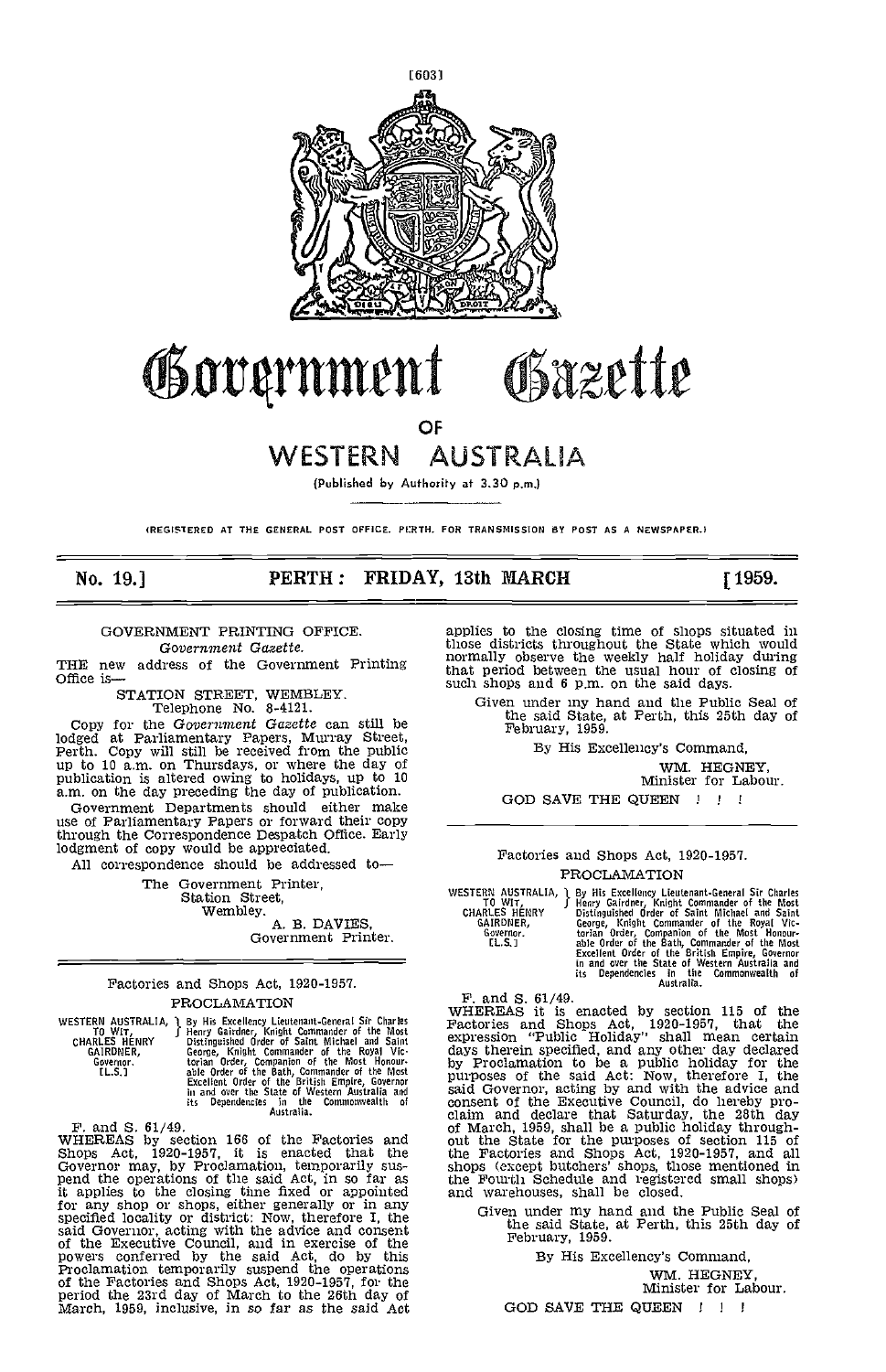AT a meeting of the Executive Council held in the Executive Council Chambers, at Perth, the 25th day of February, 1959, the following Orders in Council were authorised to be issued:—

#### Constitution Act, 1899.

#### ORDER IN COUNCIL.

MR. 374/49.

WHEREAS the enactment contained in section 74 of the Constitution Act, 1899, by which the appointment of all public officers under the Gov- ernment of the State is vested in the Governor in Council does not apply to minor appointments, which by Order in Council are vested in Heads of Schedu<br>Departments or other officers or persons within Order the State; and whereas it is desirable that the other persons to an appointment of foremen and all other persons to an employed at a daily rate of wage on works under TI or the control of the Commissioner of Main Roads and<br>should be vested in the officer whose name is and set out in the attached Schedule: Now, therefore, head that the excellency the Governor, by and with the there advice of the Executive Council, hereby vests in the officer named in the attached Schedule and part of any person or persons appointed to temporarily act in their place, the appointment of foremen<br>and all persons employed on such works at a daily of the rate of wages.

The Schedule.

T. A. Pedersen

Clerk of the Council.

### Constitution Act, 1899. ORDER IN COUNCIL.

MR. 374/49. WHEREAS the enactment contained in section 74 of the Constitution Act, 1899, by which the appointment of all public officers under the Gov- ernment of the State is vested in the Governor in Council does not apply to minor appointments, which by Order in Council are vested in Heads of Departments or other officers or persons within the State; and whereas it is desirable that the appointment of foremen and all other persons<br>employed at a daily rate of wage on works under the control of the Commissioner of Main Roads should be vested in the officer whose name is set<br>out in the attached Schedule: Now, therefore, His<br>Excellency the Governor, by and with the advice<br>of the Executive Council, hereby vests in the<br>officer named in the attach all persons employed on such works at a daily rate of wages.

#### The Schedule.

(Sgd.) R. H. DOIG, Clerk of the Council.

#### ORDER IN COUNCIL,

P.W. 1060/58.

M. ClIfton.

WHEREAS section 74 of the Constitution Act, 1889, provides that the Governor in Council may vest in provides that the Governor in Council may vest in<br>Heads of Departments, or other officers or persons partm<br>within the State, power to make minor appoint-<br>ments; and whereas it is desirable that power of under<br>appointment of Water Supply, Sewerage and Drainage (exclusive<br>of the Metropolitan Water Supply, Sewerage and<br>Drainage Department) should be vested in George<br>Morrison Rapley and Herbert Kenneth McClure: Is:<br>Now, therefore, His Excellen and with the advice of the Executive Council, Par<br>hereby vests in George Morrison Rapley and Herbert<br>Kenneth McClure the appointment of foreman Plin Kenneth McClure the appointment of foreman and all other persons employed on such works at a daily rate of wages.

(Sgd.) R. H. DOIG, Clerk of the Council,

AT a meeting of the Executive Council held in the Executive Council Chamber, at Perth, this 4th day of March, 1959, the following Order in Council was authorised to be issued:

#### Fire Brigades Act, 1942-1951.

ORDER IN COUNCIL.

#### C,S.D. 444/58.

WHEREAS it is enacted by section 5 of the Fire Brigades Act, 1942-1951, that the municipal and road districts mentioned in the Second Schedule to the Act are, for the purposes of the Act, consti-tuted fire districts, by the names as in the said Schedule stated and that the Governor may, by Order in Council, constitute the district of any other local authority a fire district, assign a name to any such district, and include the same in Part II or Part III, or Part IV of the Second Schedule; and whereas it is further enacted by that section that the Governor may, by Order in Council, ex- cise from any fire district any specified portion thereof, and thereupon such portion shall, for the purposes of the Act, be no longer included in or be part of such district: Now, therefore, His Excellency the Governor, acting with the advice and consent of the Executive Council and in exercise of the powers conferred by the Act, doth hereby

- constitute the Pingelly Road District a fire district;
- assign the name of Pingelly Fire District<br>to that district and include the same in Part IV of the Second Schedule to the Act; and
- (o) excise from the Pingelly Fire District so constituted all that portion thereof being all the land contained within the boundaries of the Pingelly Road District with the exception of that portion of the district being the northern severance of Pin- gelly townsite, bounded by lines starting at the north-east corner of Pingelly Town Lot 717 (reserve 18842), a point on the Pingelly townsite boundary and extending southerly, westerly, northerly and east- erly along the boundaries of that sever- ance to the starting point.

(Public Plan Pingelly Townsite.)

E. P. FOREMAN,<br>Acting Clerk of the Council.

# Public Service Commissioner's Office, Perth, 11th March, 1959.

HIS Excellency the Governor in Executive Coun- cil has approved of the following promotions:

Ex. Co. 410, P.S.C. 659/58.—T. E. A. Mulroney, Clerk, Internal Audit, State Housing Commission, to be Clerk, C-II-1, Maintenance and Relief Branch, Child Welfare Department, as from 4th March, 1959.<br>Ex. Co. 366, P.S.C. 658

Ex. Co. 366, P.S.C. 683/58.—B. E. Cunningham,<br>Clerk, Water Supply Office, Northam, Public Works<br>Department, to be Clerk (Internal Audit), C-II-1/2,<br>Water Supply Office, Harvey, Public Works Department, as from 25th Februar

And has approved of the following appointments<br>under section 23 of the Public Service Act, 1904-<br>1956:

Ex. Co. No. 2468.

Name; Position; Department; Date.

Isopenko, Artem; Laboratory Assistant, Animal Health; Agriculture; 1/4/58.<br>Isaia, Rocco; Clerk, Records, Correspondence<br>and Staff; Child Welfare; 30/4/58.<br>Parsons, Richard John Piper; Clerk, Accounts;<br>Child Welfare; 19/3/5

Flint, Lorraine Amelia; Assistant, Records, Correspondence and Staff; Child Welfare; 3/4/58.<br>Dodd, Delma Kay; Assistant, Carnarvon;

Dodd, Delma Kay; A<br>Crown Law; 2/9/57.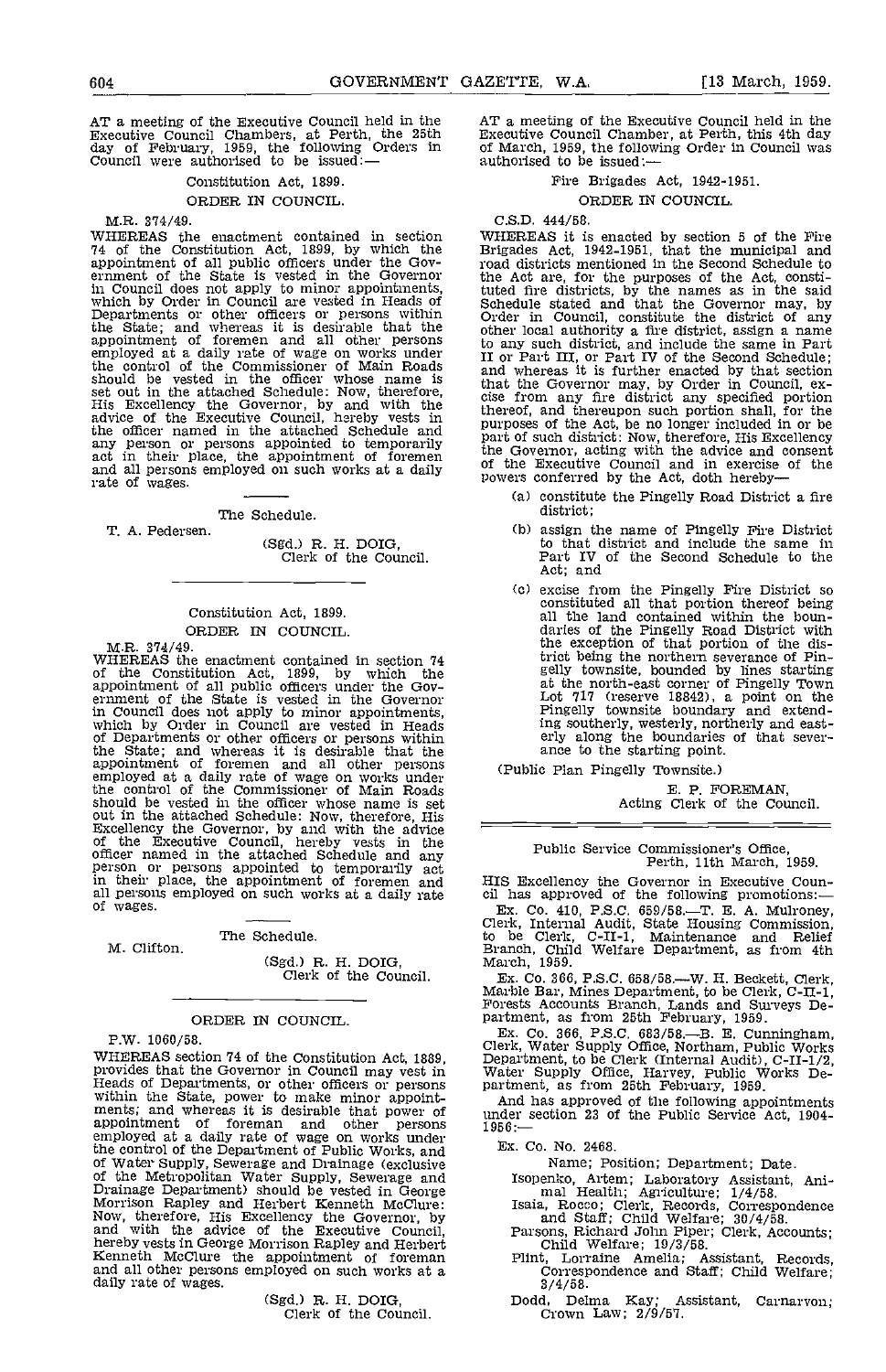- 
- 
- 
- 
- 
- 
- Bennett, Marion Jane Ruth; Assistant, Departer, Marion Jane Ruth; Assistant, Departer, Michael Imnes; Clerk, Statistical; Education; 174/58.<br>
Ferguson, 174/58.<br>
Therguson, 174/58.<br>
Therguson, Ian Stewart; Assistant Divisi
- 
- 
- 
- Duffy, Virginia Anne; Assistant, Accounts<br>
Branch; Government Stores; 10/5/58.<br>
Rose, Wirston; Clerk, Survey Examination<br>
Branch; Lands and Surveys: 19/3/58.<br>
Middleton, Richard Merrifield; Clerk, Accounts<br>
Branch; Local G
- Accounts, Accounts, Accounts, Accounts, Metropolitan Water Supply; 3/3/58.<br>
Circle, Malcoling Machinist, Accounting Machinist, Accounts; Metropolitan Water Supply;<br>
Accounts; Metropolitan Water Supply;
- 
- Recounts; Meannette; Typist, Government<br>
Pettit, Helen Jeannette; Typist, Government<br>
Chemical Laboratories; Mines; 3/5/58.<br>
Rogers, Jill; Typist; Mines; 23/5/58.<br>
Toomey, Desmond Francis; Clerk, Kalgoorlie;<br>
Roberts, Trev
- 
- 
- 
- Elift, George; Clerk, Records Branch; Police; 7/5/58.<br>Cronin, Linda; Assistant, Traffic Branch;
- 
- 
- Cronin, Linda; Assistant, Traffic Branch;<br>
Folice; 23/5/58.<br>
Ryan, Michele Mary; Typist, Traffic Branch;<br>
Police; 23/5/58.<br>
He Baker, Wilfred Norman; Inspector, Grade 2,<br>
Inspection (Meat); Public Health; 1/7/58.<br>
Delaney
- 
- 
- 
- tor, Country Towns Sewerage; Public
- Works; 11/6/58. Hawn, David Rodney; Clerk, Mechanical and Plant Engineer's Branch; Public Works; Sr 30/4/58.
- Nell, Engineer's Branch; Public Works;<br>Nell, Peter Terence; Clerk, Mechanical and<br>Plant Engineer's Branch; Public Works;<br>9/5/58.
- Hodgins, Peter Maxwell; Clerk, War Service (Piggery), Muresk Agricultural (<br>
Homes; State Housing Commission; 10/4/58.<br>
Odgers, Thomas Warner; Clerk, Common- Morrissey, John Graham; Field As<br>
North-West; Agriculture; 10/7/
- 
- 
- wealth-State Rental Accounts; State<br>
Housing Commission; 17/3/58.<br>
Pole, Janet Mary; Typist, Correspondence and<br>
Staff; State Housing Commission; 4/3/58.<br>
Pole, Janet Mary; Typist, Correspondence and<br>
Staff; State Housing
- Ryan, Noel James; Clerk, Records; State Housing Commission; 17/4/58.
- Screaigh, Barry Wayne; Clerk, Property; State Accounts Branch, Government<br>Housing Commission; 17/3/58. as from 13th February, 1959.
- Huelin, Elizabeth; Typist, Correspondence; State Insurance; 13/4/58.
- Lindsay, Ronald Gordon; Clerk, Accounts- Expenditure Section; Treasury; 24/3/58.
- Er. Co. No. 2466.
	- Duke, Peter Charles: Clerk; Audit; 10/3/58. Toussaint, Elizabeth; Typist, Accounts Branch; State Housing Commission; 1/5/58.
- Er. Co. No. 365.
- Meek, April Kaye; Typist, Midland Junction Court; Crown Law; 12/6/58. Pascoe, Beverley Joy; Typist, Accounts; Crown Law; 23/5/58. Rohan, Irene Teresa; Typist. Supreme Court; Crown Law; 9/5/58. Schmidt, Lynette Joyce; Assistant, Kalgoorlie; Crown Law; 14/5/58. Turner, Joan Annette; Typist, Collie; Crown Law; 6/6/58. Beaton, Shirley Veronica; Telephonist, Tech- nical Education Division; Education; 9/5/58.
	- Dawson, Barbara Doris; Assistant (Busselton)<br>Staff and Correspondence; Agriculture; 1/7/58.
	- Sowry, Lesley Anne; Typist, Correspondence<br>and Staff; Agriculture; 22/7/58.<br>Oates, Larry Norman; Clerk, Staff; Education;<br> $4/7/58$ .
	-
	-
	- Turnbull, Heather Glenis; Typist, Psychology and Counselling Service; Education; 4/6/58.
	- Moore, Donald Albert; Clerk, Traffic; Police; 10/4/58.
	- Ryan, Terence Leo; Clerk. Records and Cor-respondence; Police; 4/4/58.
	- Valent, Wendy Judith; Assistant, Traffic; Police; 23/8/58,
	- Gordon, Robert Alexander; Inspector, Grade 2, Inspection (Meat); Public Health;<br>1/7/58.
	- 2, Inspection (Meat); Public Health; 1/7/58.<br>Kennedy, Sydney Lawrence Hampton; Inspector, Grade 2, Inspection (Meat); Pub-<br>lic Health; 1/7/58.
	- Lewis, Lynette Catherine; Typist; Public Ser- vice Commissioner's; 16/7/58.
	- McBurney, Lynette Margaret; Typist' Public Service Commissioner's; 4/6/58.
	- Lyons, Norma Margaret; Draftswoman, En- gineering Drawing Office-Main Roads Section; Public Works; 29/7/58.
	- Chalwell, Lloyd Kevin; Clerk, Records; State<br>Housing Commission; 23/7/58.
	- I-lousing Commission; 23/7/58. Dyson, Kay Evelyn; Accounting Machinist, Accounts; State Housing Commission; 4/6/58.
	- Gilohrist, Elsie Annette; Accounting Machinist, Accounts; State Housing Commission; 20/5/58.
	- 20/5/58.<br>Hearne, Leonard Reginald; Drafting Assistant; State Housing Commission; 1/6/58.
	- Heath, Maureen Louise; Accounting Machinist, Accounts; State Housing Commission; 17/6/58.
	- Treen, Gwen Jocelyn; Typist, Correspondence and Staff; State Housing Commission; 1/7/58.<br>Elderfield, Enid Loraine; Typist, Records; Treasury;  $3/4/58$ .
	- Elderfield, Enid Loraine; Typist, Records; Treasury; 3/4/58. Payne, Janice Elsie; Clerk-Typist, Superan- nuation; Treasury; 9/7/58.
	-
	- Holman, Marcia Barkefl; Accounting Machin-ist; Lands and Surveys; 24/4/58.
	- Smith, Matthew Joseph; Inspector of Machin- ery; Mines; 20/6/58.
	- Er. Co. No. 224.
		- Maclntyre, Neville Ellis; Section Instructor (Piggery), Muresk Agricultural College; Agriculture; 30/6/58.
		- Morrissey, John Graham; Field Assistant,<br>North-West; Agriculture; 10/7/58.<br>Wickett, John Harold; Field Assistant, North-West; Agriculture; 10/7/58.<br>Caddy, Frances May; Typist, Registrar General's Office; Chief Secretary's;
		-
		-
		-

And has approved of the following retirement:-Ex. Co. 366.-G. Carter, Clerk in Charge, Accounts Branch, Government Stores Department,

Clerk-Collector (Kwinana), State Housing Commission.

Applications are invited up to 27th March, 1959, for the above temporary position. Salary range margin £295-E385 per annum over male basic rate.

K. J. TOWNSING, Public Service Commissioner.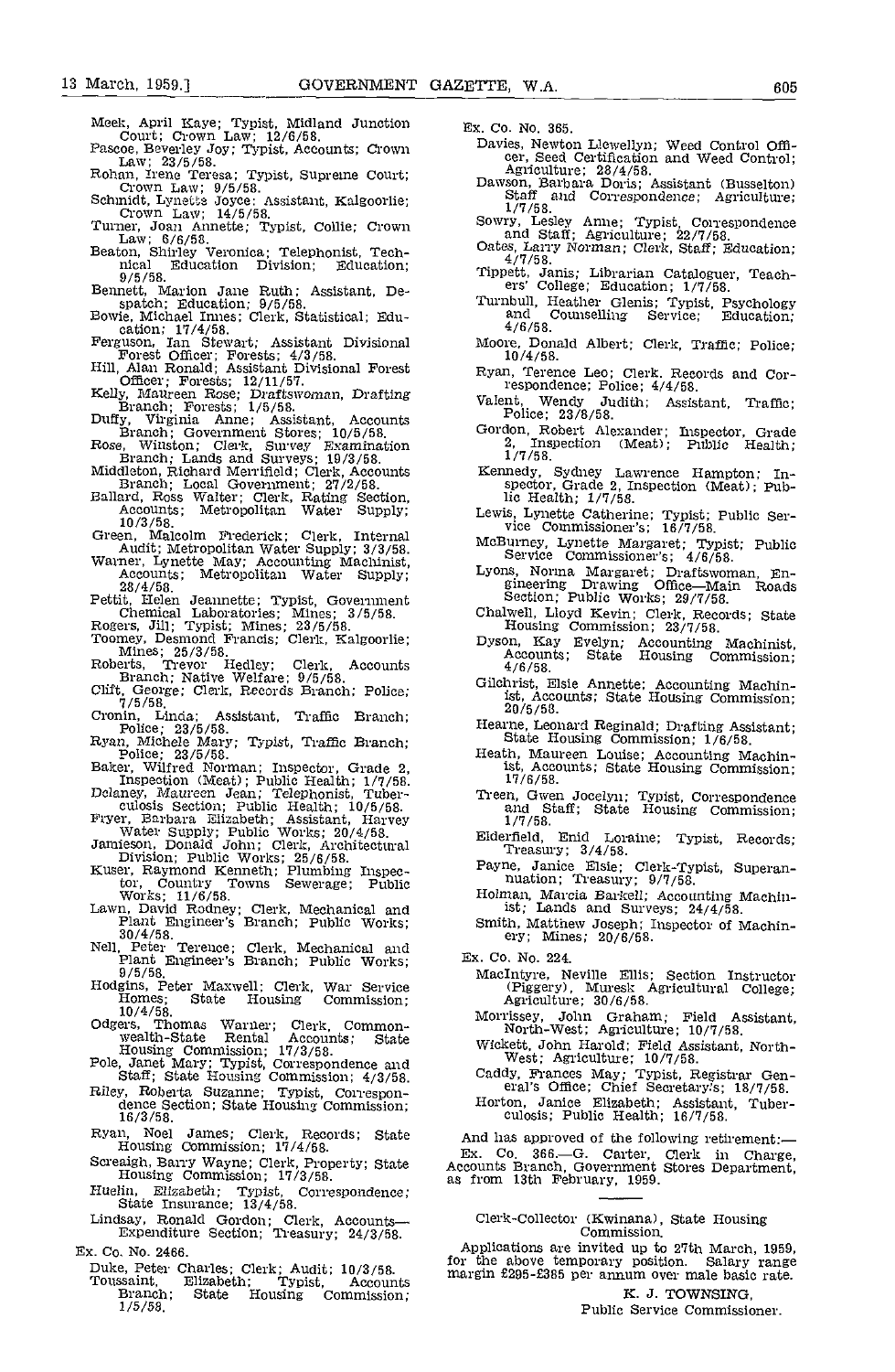| Department.                                 |          |              | Position.                                                                       | Class.                               | Salary.                                  | Date<br>Returnable. |
|---------------------------------------------|----------|--------------|---------------------------------------------------------------------------------|--------------------------------------|------------------------------------------|---------------------|
| Treasury                                    |          |              | Inspector (Item $8/58$ ) (c)<br>                                                | $C-II-10$                            | Margin<br>£1,105-£1,150                  | 1959<br>13th March  |
| Public Works                                | $\cdots$ |              | Clerk, Expenditure and Statistics Section<br>$(Item\ 2012/58)$                  | $C-II-2$                             | Margin £355-£385                         | do.                 |
| Do.                                         |          | $\cdots$     | Clerk, Expenditure and Statistics Section<br>(Item 2014/58)                     | $C-II-1$                             | Margin £295-£325                         | do.                 |
| Do.                                         |          | $\cdots$     | Senior Engineer, Harbours and Rivers Branch<br>(Item 2297/58)                   | $P-I-3$                              | Margin<br>$£1.490 - £1.540$              | do.                 |
| Do.                                         | $\cdots$ |              | Clerk, Northam Water Supply Office (Item<br>2082/58)                            | $C-II-1$                             | Margin £295-£325                         | do.                 |
| Do.                                         |          |              | Executive Engineer, North-West Branch (Item  P-S-£2.850 <br>2320/58)            |                                      | Gross $£2.950$                           | do.                 |
| Do.                                         |          |              | Investigating Engineer, Engineering Division<br>(Item 2139/58)                  | $P-I-3$                              | Margin<br>£1.490-£1.540                  | do.                 |
| Mines-Government Chemi-<br>cal Laboratories |          |              | Analyst and Research Officer, Grade 2 (Item<br>$1206/58$ (a) (d)                | $P-II.-2/7$                          | Margin £385-£880                         | do.                 |
| Crown Law                                   |          | $\cdots$     | Chief Parliamentary Draftsman (Item 3191/58) P-S-£3,320                         |                                      | Gross $£3.420$                           | do.                 |
| Agriculture                                 |          |              | Laboratory Assistant, Wokalup Research<br>Station, Dairying Division (New Item) | G-X.                                 | Maximum Margin<br>£265                   | do.                 |
| Lands and Surveys                           |          |              | Surveyor-General (Item 881/58)<br>$\cdots$                                      | $\left  \mathrm{P-S-L2.990} \right $ | Gross $£3.090$                           | 20th March          |
| Agriculture                                 | $\cdots$ |              | Field Assistant, Wheat and Sheep Division-<br>Esperance $(a)$ $(e)$             | $G-VII -$<br>1/3                     | $80\%$ --18 years to<br>Margin £265      | do.                 |
| Public Works                                |          | $\cdots$     | District Irrigation Officer (Harvey) (Item<br>2389/58)                          | $G-II-5$                             | Margin £610-£655                         | 27th March          |
| Agriculture                                 |          |              | Adviser, North-West Branch (a) $(f)$<br>$\cdots$                                | $P$ -II.-3/7<br>OГ                   | Margin £430-£880<br>ОP                   | do.                 |
| Mines                                       |          |              | Clerk, Kalgoorlie $(a)$                                                         | $P-II.-3/9$<br>C-IV.                 | Margin £925-£1,060<br>50% to Margin £265 | do.                 |
| Public Health                               | <br>     | $\cdots$<br> | Secretary, Nurses' Registration Board (Item<br>$1547/58$ (a) (h)                | $CLII - 3(F)$                        | Margin £295-£335                         | do.                 |
| Chief Secretary's—Prisons                   |          |              | Officer-in-Charge, Pardelup Prison Farm (Item<br>$1438/58$ (a) (g)              | $G-II-3$                             | Margin $£430 - £475$                     | do.                 |
|                                             |          |              |                                                                                 |                                      |                                          |                     |

#### VACANCIES IN THE PUBLIC SERVICE

(a) Applications also calied outside the Service under Section 24.

Possession of an Accountancy qualification by examination will be regarded as an important factor when judging relative efficiency.

(d) University Degree in Science with Chemistry as a major or approved equivalent qualifications necessary. Experience in general analytical chemistry desirable but not essential.

(c) Diploma of recognised Agricultural College or equivalent.

Appointee will be required to reside in Carnarvon. University degree in Agriculture is desired. Practical experience with horticultural crops in tropical regions an advantage. Consideration will be given to holders of a suitable<br>Diploma of a recognised College of Agriculture, who are able to provide proof of extensive experience

(g) Salary inclusive of overtime and special duties. Free quarters.

(h) Duties of this position are mainly secretarial, but preference will be given to an applicant who is also a trained nurse.

Applications are called under section 34 of the Public Service Act, 1904-1956, and are to be addressed to the Public Service Commissioner and should be made on the prescribed form, obtainable from the offices of the various Permanent Heads<br>of Departments. of Departments.<br>
13th March, 1959. Public Service Commissioner.<br>
13th March, 1959. Public Service Commissioner.

# Crown Law Department, Perth, 11th March 1959.

THE Hon. Minister for Justice, pursuant to section 10 (2) of the Stipendiary Magistrates Act, 1957, hereby assigns temporarily to William Lewis<br>Hardwick, a Stipendiary Magistrate temporarily<br>appointed under the Stipendiar from the 19th March, 1959, to the 1st June, 1959.

Meekatharra: Hough, Const. Alan Joseph<br>
sible Minister of the Crown charged for the time<br>
being with the administration of the Electoral<br>
Act, 1907-1957, hereby approves, under the pro-<br>
visions of section 90 (1) of the Ac

Cancellations.

Murchison District.

Meekatharra: Carmody, Const. Thomas Joseph (2323). Wiluna: Liddelow, Const. Alexander Lawrence

(2294).

|                      | Pilbara District. |                              |  |
|----------------------|-------------------|------------------------------|--|
| Roebourne:<br>71022) |                   | Davies, Const. Emrys Joachim |  |

(1932).

### New Appointments.

Eyre District.

Coolgardie: Mitchell, Const. Colin John; (2920). Murchison District.

Hough, Const. Alan Joseph

(715). Wiluna: Jaksich, Const. H. (2294).

#### Pilbara District.

Morrow, Const. Harry William (2182).

THE Hon. Minister for Justice has appointed Thomas Harford Meyer, pursuant to section 13 (3) of the Local Courts Act, 1904-1958, as substitute to discharge the duties of Clerk of the stitute to discharge the duties of Clerk of the as from close of business on 6th March, 1959, as from close of business on 6th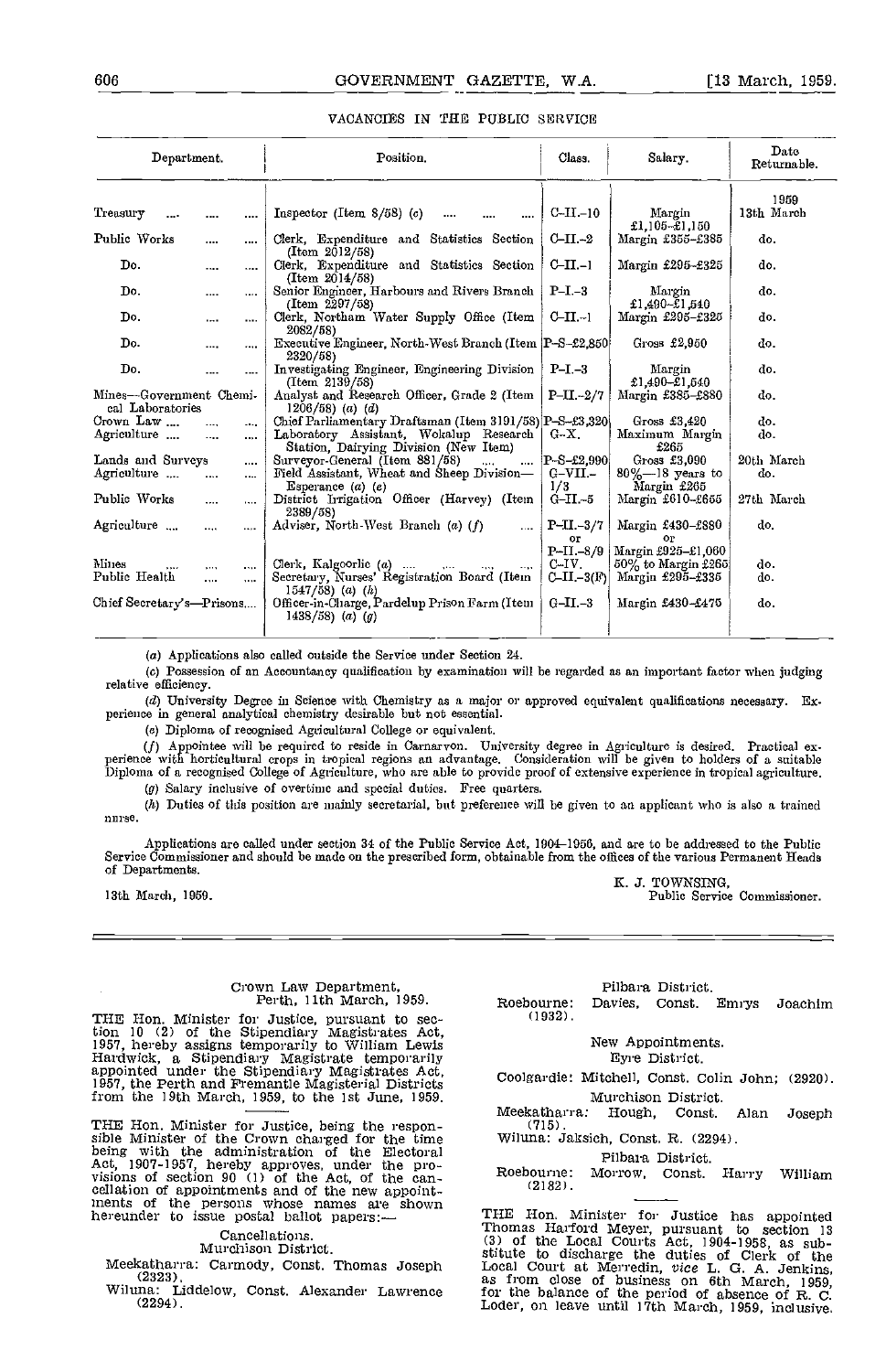THE Hon. Minister for Justice, pursuant to section 13 (2) of the Local Courts Act, 1904-1958, has appointed Constable Roy Jaksich as Clerk of the Local Court at Wiluna, as from lath Feb-ruary, 1959, vice Constable A. L. Liddelow, transferred.

THE Hon. Minister for Justice has made the following appointments:—

following appointments: Constable Leslie Frank Bowers, as Bailiff of the<br>
Wyalkatchem Local Court at Bencubbin, vice Con-<br>
stable H. W. Morrow, transferred, as from 23rd<br>
January, 1959.

Constable Roy Jaksich, as Bailiff of the Wiluna Local Court, vice Constable A. L. Liddelow, trans- ferred, as from 13th February, 1959.

THE Hon. Minister for Justice has appointed the following persons as Commissioners for Declarations under the Declarations and Attestations Act,<br>1913-1953:—<br>and appoint in lieu thereof

Maureen May O'sullivan, Claremont. Hewitt Edward Jarman, Nedlands. Leslie Charles Annear, North Perth.

Brian Noel Conigrave, Fremantle. Arthur Frederick Arnold, Wembley. Michael Stevenson Gregg, Peppermint Grove. James Richard Kiely, Melville. William Edward Orchard, Kulja.

R. C. GREEN,<br>Under Secretary for Law.

## ELECTORAL ACT, 1907-1957. State Legislative Assembly. Polling Places.

UNDER the provisions of section 100 of the Electoral Act, 1907-1957, I, the undersigned, being the responsible Minister of the Crown charged for the time being with the administration of the said Act,

tion

Kimberley District-Hall's Creek, State School. El. NULSEN 11th March, 1959. Minister for Justice.

#### STATE OF WESTERN AUSTRALIA.

Legislative Assembly General Election to be held on Saturday, 21st March, 1959. Appointment of Assistant Returning Officers.

PURSUANT to section 141 of the Electoral Act, 1907-1957, I, the undersigned, being the responsible<br>Minister of the Crown charged for the time being with the administration of the Act, appoint the<br>undermentioned Counting Pl

El. NULSEN, Minister for Justice.

6th March, 1959.

Schedule.

| Assistant Returning<br>Officer.            | Counting Place.                                                               | Polling Places.                                                                                                                                                                                                                                                                        |
|--------------------------------------------|-------------------------------------------------------------------------------|----------------------------------------------------------------------------------------------------------------------------------------------------------------------------------------------------------------------------------------------------------------------------------------|
|                                            |                                                                               | BEELOO DISTRICT.                                                                                                                                                                                                                                                                       |
| Sharples, Henry                            | State School, Carlisle                                                        | To count votes cast for the Beeloo District at State<br>School, Carlisle; Belmont State School; Residence<br>388 Belgravia Street; State School, Kewdale; Pro-<br>gress Association Hall, Newburn; R.S.L. Hall, Bel-<br>mont: Memorial Hall, Carlisle; St. Barnabas Hall,<br>Carlisle. |
| Kingston, Walter<br>Harold                 | State School, Bentley                                                         | To count votes cast for the Beeloo District at State<br>School, Bentley; Church Hall, Coolgardie Street;<br>Community Hall, John Street; Residence corner<br>Page and Stannard Streets.                                                                                                |
|                                            |                                                                               | CANNING DISTRICT.                                                                                                                                                                                                                                                                      |
| McEwan,<br>James<br>Phillips<br>$\cdots$   | State School, Kintail<br>Road, Applecross                                     | To count votes cast for the Canning District at State<br>School, Applecross; State High School, Applecross;<br>Congregational Church Hall, Applecross; Presby-<br>terian Church Hall, Applecross.                                                                                      |
| Pallot, John Lewis                         | State School, Man-<br>ning Park<br>$\sim 100$                                 | To count votes cast for the Canning District at State<br>School, Brentwood; St. Peter's Church Hall, Man-<br>ning Park: State School, Manning Park; Aged<br>People's Home, Mt. Henry; State School, Mt.<br>Pleasant.                                                                   |
|                                            |                                                                               | COTTESLOE DISTRICT.                                                                                                                                                                                                                                                                    |
| Henley, Lawrence<br>George $\dots$ $\dots$ | Seaview Kindergarten.<br>corner Broome<br>and<br>Jarrad<br>Streets, Cottesloe | To count votes cast for the Cottesloe District at Sea-<br>view Kindergarten: Northbourne Kindergarten and<br>State School, Eric Street.                                                                                                                                                |
|                                            |                                                                               | EAST PERTH DISTRICT.                                                                                                                                                                                                                                                                   |
| Digwood, Harry Ivor                        | State School, Witte-<br>noom Street                                           | To count votes cast for the East Perth District at State<br>School, Wittenoom Street; Drill Hall, Lord Street;<br>Postal Technicians' School, Lord Street; State Hous-<br>ing Commission, Plain Street and Royal Perth Hos-<br>pital.                                                  |
|                                            |                                                                               | FREMANTLE DISTRICT.                                                                                                                                                                                                                                                                    |
| Lake, Wallis John                          | State School,<br>East<br>Fremantle<br>$\mathbf{L}$                            | To count votes cast for the Fremantle District at State<br>School, East Fremantle; Wesley Hall, High Street<br>and Community Centre, North Fremantle.                                                                                                                                  |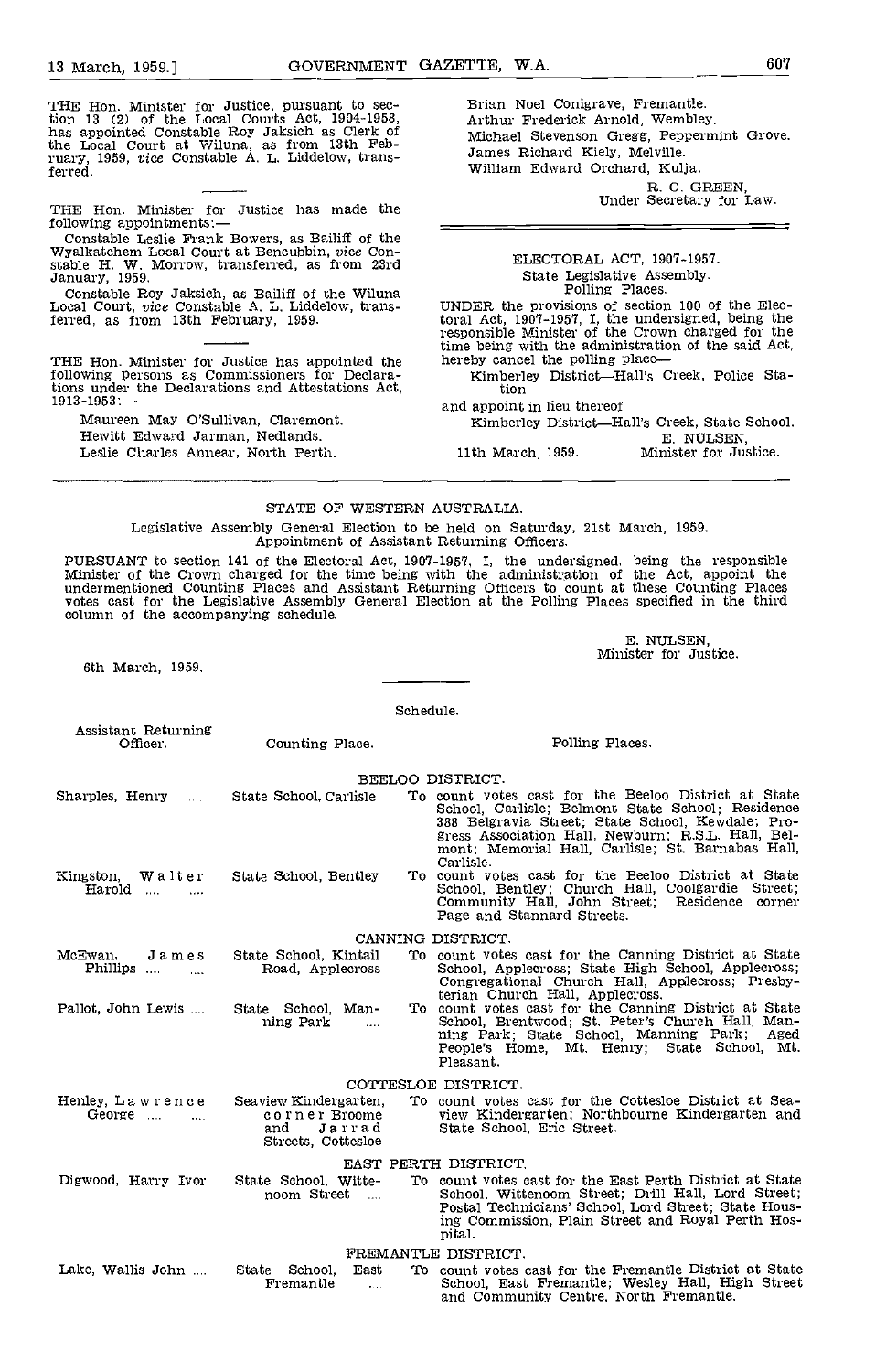| Assistant Returning<br>Officer                                       | Counting Place                                                                            | Polling Places.                                                                                                                                                                                                                                                                                                                                                                        |
|----------------------------------------------------------------------|-------------------------------------------------------------------------------------------|----------------------------------------------------------------------------------------------------------------------------------------------------------------------------------------------------------------------------------------------------------------------------------------------------------------------------------------------------------------------------------------|
| Stotter, Dudley Mer-<br>vyn<br>$\cdots$<br>$\cdots$                  | Lesser Town Hall.<br>Bassendean<br>$\ldots$                                               | GUILDFORD-MIDLAND DISTRICT.<br>To count votes cast for the Guildford-Midland Dis-<br>trict at Lesser Town Hall, Bassendean; Residence<br>40 Anzac Terrace, Bassendean; State School, West<br>Road, Bassendean; State School, Caversham; State<br>School, Eden Hill; Court House, Guildford; Scout<br>Hall, Kathleen Street.                                                            |
| Baker, Robert John                                                   | Hillcrest State School,<br><b>Bayswater</b><br>$\sim 100$                                 | MAYLANDS DISTRICT.<br>To count votes cast for the Maylands District at Hill-<br>crest State School; Private Garage, 3 Raleigh<br>Street; Private Garage, 140 Railway Parade; Resi-<br>dence, 230 Railway Parade; State School, Hampton<br>Park; Hall, Benara Road; Masonic Hall, Ninth<br>Avenue; Scout Hall, 7 Birkett Street; Progress Hall,<br>Morley Park; Eden Hill State School, |
| Jorgensen, Hedley<br>James<br>$\sim$ 100 $\sim$ 100 $\sim$<br>$\sim$ | State School, Belmont                                                                     | MIDDLE SWAN DISTRICT.<br>To count votes cast for the Middle Swan District at<br>State School, Belmont; State School, Lathlain Park;<br>State School, Rivervale; Rivervale Hall.                                                                                                                                                                                                        |
| Graham, Keith<br>$\ldots$                                            | Progress Hall, Wan-<br>Road.<br>neroo<br>Tuart Hill<br>$\sim$ $\sim$ $\sim$ $\sim$ $\sim$ | MOUNT HAWTHORN DISTRICT.<br>To count votes cast for the Mount Hawthorn District<br>at Mt. Yokine Newsagency; State School, Nolla-<br>mara; State School, Osborne Park; Convent School,<br>Cape Street; Progress Hall, Wanneroo Road; Resi-<br>dence, corner Wanneroo Road and Barker Avenue.                                                                                           |
| Oswald, Alexander<br>Thomson                                         | MOUNT LAWLEY DISTRICT.<br>Church of Christ<br>Hall, Sixth Ave.                            | To count votes cast for the Mount Lawley District at<br>Church of Christ Hall, Sixth Avenue; State School,<br>North Inglewood; St. Peter's School, Salisbury Street;<br>Residence, corner Birkett and Park Streets; Metho-<br>dist Hall, Craven Street; Shop Premises, Grand<br>Promenade; Police Boys' Club, Coode Street; Pro-<br>gress Hall, Morley Park,                           |
| Black, Fred Byron                                                    | Kyilla State School.<br>Selkirk Street                                                    | NORTH PERTH DISTRICT.<br>To count votes cast for the North Perth District at<br>Kyilla State School; Private Garage 138 London<br>Street; Baptist Hall, Mount Hawthorn; Dodd's Resi-<br>dence, York Street; Private Garage 8 Campsie Street.                                                                                                                                           |
| Porter, Keith Edmund                                                 | Road Board Hall<br>Rockingham                                                             | SOUTH FREMANTLE DISTRICT.<br>To count votes cast for South Fremantle District at<br>Road Board Hall, Rockingham; Progress Hall, Naval<br>Base; Progress Hall, Kwinana; State School, Medina;<br>State School, East Rockingham.                                                                                                                                                         |
| Fletcher, John Lang-<br>ton                                          | SOUTH PERTH DISTRICT,<br>State School, Ken-<br>sington                                    | To count votes cast for South Perth District at State<br>School, Kensington; Convent School, Carey Street;<br>Community Centre Hall, Collins Street; Workshop<br>348 Mill Point Road; High School, Kent Street.                                                                                                                                                                        |
| Clarke, Gerald<br>$\mathbf{r}$ .                                     | SUBIACO DISTRICT.<br>State School, Rosalie                                                | To count votes cast for Subiaco District at State School,<br>Rosalie; Progress Hall, Onslow Road; Parish Hall,<br>Rosalie.                                                                                                                                                                                                                                                             |
| Axon,<br>Raymond<br>Kearns                                           | VICTORIA PARK DISTRICT.<br>State School, Cargill<br>Street                                | To count votes cast for Victoria Park District at State<br>School, Cargill Street.                                                                                                                                                                                                                                                                                                     |
| Bessen, Clive Richard                                                | WEMBLEY BEACHES DISTRICT.<br>State School, North<br>Scarborough                           | To count votes cast for the Wembley Beaches District<br>at State School, North Scarborough; Post Office<br>Store, Waterman's Bay; Kindergarten, North Beach;<br>Residence, West Coast Highway, Trigg Island; State<br>School, North Innaloo; State School, Lake Gwelup;<br>Methodist Hall, Scarborough.                                                                                |
| Purdy, Francis Robert                                                | Kindergarten, Floreat<br>Park                                                             | To count votes cast for the Wembley Beaches District at<br>Kindergarten, Floreat Park; State School, Floreat<br>Park; Clinic Building Hackett Estate; Residence, 19<br>Oceanic Drive, City Beach; Residence, 148 Weaponess<br>Road; Estate Agency, 12C Scarborough Beach Road.                                                                                                         |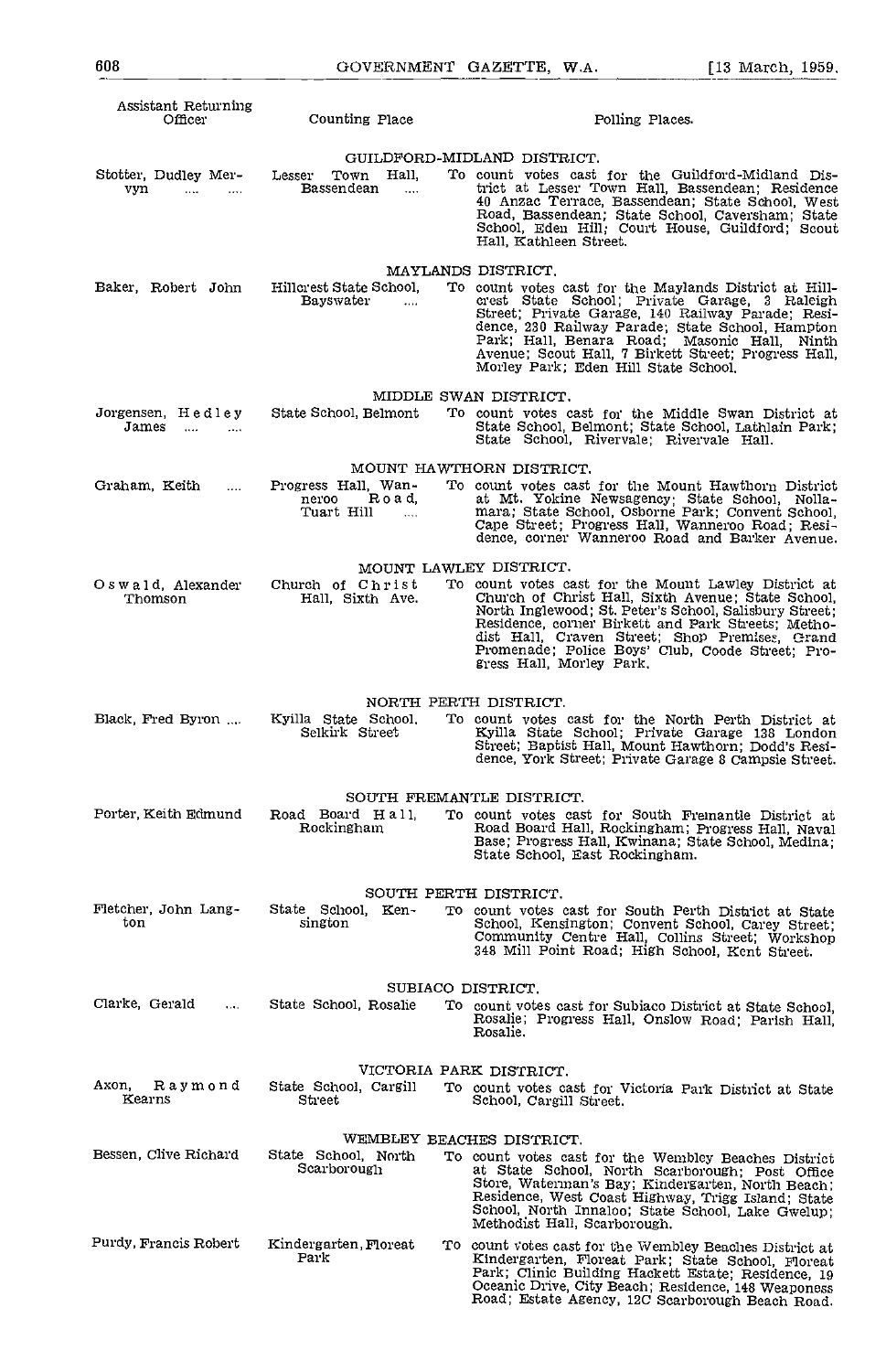| Assistant Returning<br>Officer.       | Counting Place.                             | Polling Places.                                                                                                                                                                                                |
|---------------------------------------|---------------------------------------------|----------------------------------------------------------------------------------------------------------------------------------------------------------------------------------------------------------------|
|                                       |                                             | WEST PERTH DISTRICT.                                                                                                                                                                                           |
| Hatty, William Alex-<br>ander         | St. Mary's<br>Hall.<br>Colin Street         | To count votes cast for the West Perth District at St.<br>Mary's Hall, Colin Street and State School, Thomas<br>Street.                                                                                        |
|                                       |                                             | AVON VALLEY DISTRICT.                                                                                                                                                                                          |
| Gartland, Kevin Barry                 | Court House, Beverley                       | To count votes cast for the Avon Valley District at<br>Court House, Beverley; East Beverley; Mears;<br>Aldersyde; Brookton; Jelcobine; Dale; Dale River;                                                       |
| Walker, Brian Francis                 | Mt.<br>Helena<br>Hall<br>(Supper Room)      | Mt. Kokeby; Bally Bally.<br>To count votes cast for the Avon Valley District at Mt.<br>Helena; Chidlow; Sawyers Valley; Wooroloo; Wooro-<br>loo Sanatorium.                                                    |
|                                       |                                             | EYRE DISTRICT.                                                                                                                                                                                                 |
| Jackson, Alfred Robert                | Court House, Cool-<br>gardie                | To count votes cast for the Eyre District at Coolgardie<br>and Widgiemooltha.                                                                                                                                  |
| Jecks, Douglas Alan                   | Court House, Esper-<br>ance                 | To count votes cast for the Eyre District at Esperance.                                                                                                                                                        |
| Sharpe, Walter Lewis                  | Court House, Norse-<br>man                  | To count votes cast for the Eyre District at Norseman:<br>Circle Valley; Dowak; Gibson; Grass Patch; Salmon<br>Gums; Scaddan.                                                                                  |
|                                       |                                             | MERREDIN-YILGARN DISTRICT.                                                                                                                                                                                     |
| McDonald, Noel Nor-<br>rish           | Court House, Bruce<br>Rock                  | To count votes cast for the Merredin-Yilgarn District<br>at Bruce Rock; Wadderin Hill; Mt. Walker: Narem-<br>been; South Kumminin; Emu Hill; Babakin; Ardath;<br>Yawlerlin Creek; Kwolyin; Shackleton; Erikin; |
| Kriebig, Clarence Os-<br>wald         | Court House, South-<br>ern Cross            | Belka.<br>To count votes cast for the Merredin-Yilgarn District<br>at Southern Cross; Dulyalbin; Moorine Rock; Yer-<br>billon; Bodallin; Bullfinch; Gilgai; Ghooli; Yellow-<br>dine; Marvel Loch.              |
|                                       |                                             |                                                                                                                                                                                                                |
| Smith, Owen Mc-                       | Court House, Leonora                        | MURCHISON DISTRICT.<br>To count votes cast for the Murchison District at                                                                                                                                       |
| Donald                                |                                             | Leonora; Gwalia; Kookynie; Laverton; Menzies;<br>Mt. Ida.                                                                                                                                                      |
| Fisher, Charles Alex-<br>ander        | Court House, Meeka-<br>tharra               | To count votes cast for the Murchison District at<br>Meekatharra.                                                                                                                                              |
| Day, Alfred Leslie                    | Court House,<br>Mt.                         | To count votes cast for the Murchison District at                                                                                                                                                              |
| Mason .<br>Charles<br>Samuel          | Magnet<br>Fire Station, North<br>Kalgoorlie | Mt. Magnet and Sandstone.<br>To count votes cast for the Murchison District at<br>Fire Station, North Kalgoorlie; State School, North<br>Kalgoorlie; Broad Arrow.                                              |
| Hardwick,<br>Francis<br>William       | State School, Wiluna                        | To count votes cast for the Murchison District at<br>Wiluna.                                                                                                                                                   |
| Choules, Adrian<br>$\cdots$           | State School, Yalgoo                        | To count votes cast for the Murchison District at<br>Yalgoo,                                                                                                                                                   |
|                                       |                                             | NARROGIN DISTRICT.                                                                                                                                                                                             |
| John, David<br>$\cdots$               | State School, Bod-<br>dington               | To count votes east for the Narrogin District at Bod-<br>dington; Chadoora;<br>Marradong; Quindanning;<br>Wandering.                                                                                           |
| Cameron, John Fred-<br>erick          | Road Board Office,<br>Darkan                | To count votes cast for the Narrogin District at Dar-<br>kan; Arthur River; Bokal; Bowelling; Bulading;<br>Dinninup North; Duranillin Moodiarrup.                                                              |
| Blechynden, George                    | Town Hall, Pingelly                         | To count votes cast for the Narrogin District at Pin-<br>gelly; Codjatotine; Milton; Popanyinning; East<br>Popanyinning                                                                                        |
|                                       |                                             | ROE DISTRICT.                                                                                                                                                                                                  |
| Sonntag,<br>Walter                    | State School,                               | To count votes cast for the Roe District at Dumbleyung:                                                                                                                                                        |
| Joseph<br>Broderick,<br>Leslie        | Dumbleyung<br>State School,                 | Nyabing; Boongadoo; Dongolocking; Moulyinning.<br>To count votes cast for the Roe District at Kondinin;                                                                                                        |
| Martin<br>Box, Cyril Alan<br>$\cdots$ | Kondinin<br>Town Hall, Corrigin             | Hyden; Karlgarin; Bendering; Jitarning; Kulin.<br>To count votes cast for the Roe District at Corrigin;<br>Bilbarin; Gorge Rock; Bullaring; Bulyee; Lomos;                                                     |
| Hoskin,<br>Leonard<br>James           | Wickepin, Hall<br>$\ldots$                  | Kunjin.<br>To count votes cast for the Roe District at Wickepin;<br>Yealering; Malyalling; Dudinin; Harrismith; Tin-<br>kurrin; Toolibin.                                                                      |
|                                       |                                             | TOODYAY DISTRICT.                                                                                                                                                                                              |
| Riley, Cyril Guy                      | State School, Gingin                        | To count votes cast for the Toodyay District at Gingin;<br>Beermullah; Wannamal; Bindoon; Mooliabeenie;<br>Chittering.                                                                                         |
| Lee, Keable Dudley                    | C.W.A. Hall, Toodyay                        | To count votes cast for the Toodyay District at Bolgart;<br>Coondle; Toodyay.                                                                                                                                  |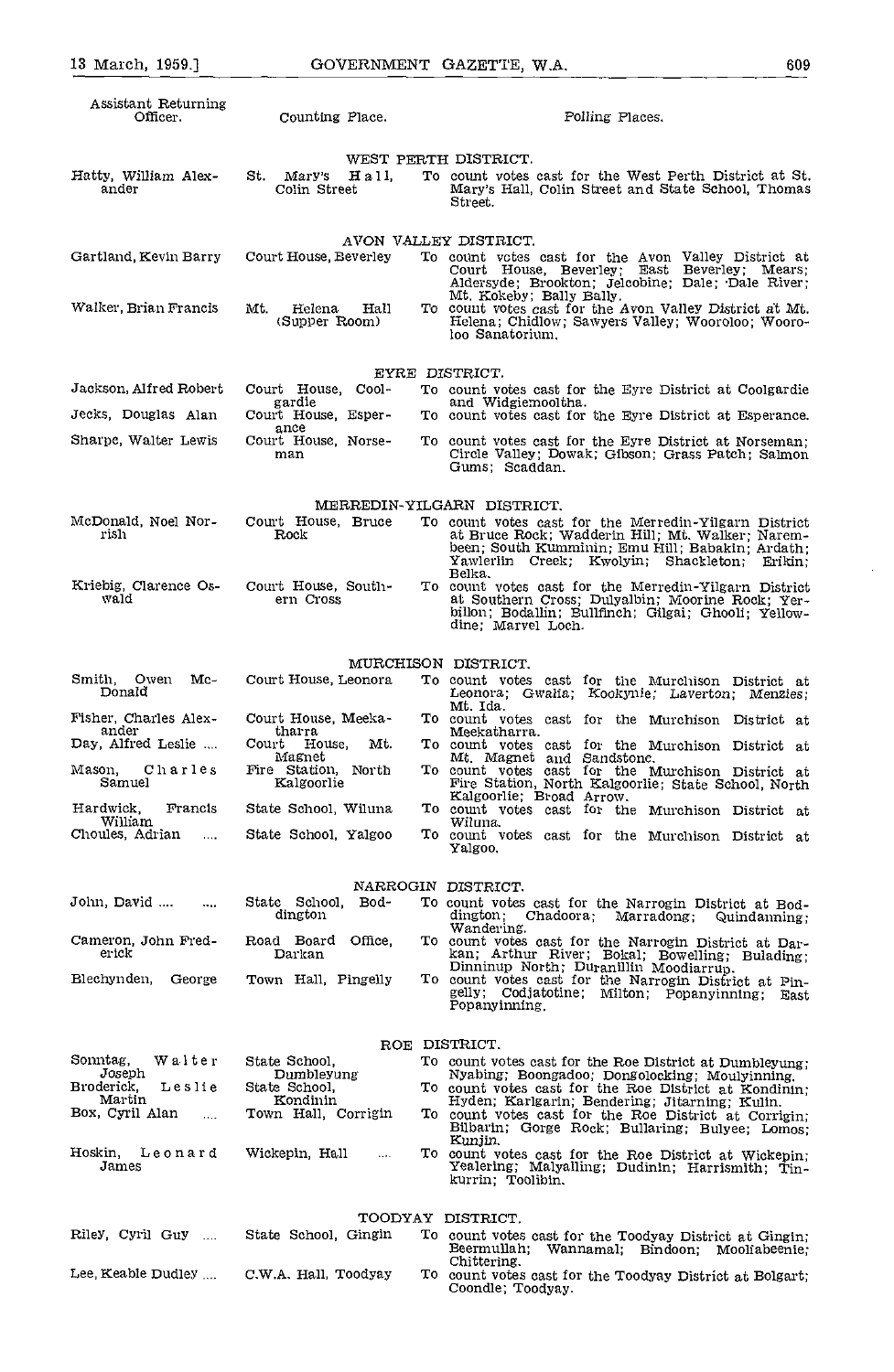| Assistant Returning<br>Officer.                          | Counting Place.                                                | Polling Places.                                                                                                                                                                                                                               |
|----------------------------------------------------------|----------------------------------------------------------------|-----------------------------------------------------------------------------------------------------------------------------------------------------------------------------------------------------------------------------------------------|
|                                                          |                                                                | VASSE DISTRICT.                                                                                                                                                                                                                               |
| West, Charles Samuel                                     | State School,<br>Margaret River                                | To count votes cast for the Vasse District at Augusta;<br>Bramley; Cowaramup; East Witchcliffe; Flinders<br>Bay; Forest Grove; Karridale; Kudardup; Margaret<br>River: Nillup; Osmington; Rosa Brook; Rosa Glen;<br>Warner Glen; Witchcliffe. |
|                                                          |                                                                | WARREN DISTRICT.                                                                                                                                                                                                                              |
| Todd, Gaston B.                                          | State School,<br>Pemberton                                     | To count votes cast for the Warren District at Pem-<br>berton; Group 147; Northcliffe; Springfield; West<br>Pemberton.                                                                                                                        |
|                                                          |                                                                | GASCOYNE DISTRICT.                                                                                                                                                                                                                            |
| Bathgate,<br>Douglas<br>George                           | State School, Shark<br>Bay                                     | To count votes cast for the Gascoyne District at Shark<br>Bay.                                                                                                                                                                                |
|                                                          |                                                                | KIMBERLEY DISTRICT.                                                                                                                                                                                                                           |
| Usher, Francis John<br>Yarrick.<br>Martin<br>Henry       | State School, Derby<br>Police Station, Fitzroy<br>Crossing     | To count votes cast for the Kimberley District at Derby.<br>To count votes cast for the Kimberley District at Fitzroy<br>Crossing.                                                                                                            |
| Stanlake, John Went-<br>worth                            | State School Hall's<br>Creek                                   | To count votes cast for the Kimberley District at Hall's<br>Creek.                                                                                                                                                                            |
| John<br>Rebbechi,<br>Frederick                           | State School,<br>Wyndham                                       | To count votes cast for the Kimberley District at<br>Wyndham.                                                                                                                                                                                 |
| Clarke, Brian John                                       | State School. Yampi                                            | To count votes cast for the Kimberley District at Yampi.                                                                                                                                                                                      |
|                                                          |                                                                | PILBARA DISTRICT.                                                                                                                                                                                                                             |
| Maiklem, Roy Leslie                                      | Court House, Marble<br>Bar                                     | To count votes cast for the Pilbara District at Court<br>House, Marble Bar and Comet Gold Mine.                                                                                                                                               |
| Larsen, Basil Henry                                      | Hall.<br>Road Board<br>Onslow                                  | To count votes cast for the Pilbara District at Onslow.                                                                                                                                                                                       |
| Morrow, Harry<br>william<br>Ronald<br>Taylor,<br>Francis | State School.<br>Roebourne<br>State School.<br>Wittenoom Gorge | To count votes cast for the Pilbara District at Roebourne<br>and Point Samson.<br>To count votes cast for the Pilbara District at Wittencom<br>Gorge.                                                                                         |
|                                                          |                                                                |                                                                                                                                                                                                                                               |

#### APPOINTMENT.

Chief Secretary's Department,<br>Perth, 4th March, 1959.

C.S.D. 80/58.<br>HIS Excellency the Governor in Executive Council U.S.D. 80/36.<br>
HIS Excellency the Governor in Council, under the<br>
has been pleased to appoint Ian Smith to the dis-<br>
ciplinary staff of the Prisons Department as<br>  $\begin{array}{ccc}\n & \text{HIS Excellency the Government of the Health Act, 1911-}{1957, \text{ has}} \\
\text{the original year, from the 22nd February,$ 

J. DEVEREUX, Under Secretary.

### HEALTH ACT, 1911-1957. (Section 293A.)

Notice Requiring Persons to Submit to X-ray Examination.

PURSUANT to the provisions of the abovementioned section, persons who are included in the class specified hereunder, and to whom the provisions of  $\sum_{n=1}^{\infty}$ that section apply, are required to undergo x-ray specto examination for tuberculosis at the time and place  $\frac{2.02 \text{ rad}}{\text{Hence}}$ specified.

#### Class,

Persons 18 years of age and over who are residents and the South Ward (Riverton and Beeloo) of the P. R. Hough Canning Road Board District.

#### Time.

Within the period 2nd April, 1959, to 3rd April, 1959, inclusIve,

#### Place.

At the Doctor's Surgery, Barbican Street, Riverton.

Riverton.<br>
No charge will be made for the x-ray examination of any person who reports as required by this G.C. Fowlie.<br>
notice.<br>
notice.<br>
A.S. Lancaster.

Dated at Perth this 6th day of March, 1959. LINLEY HENZELL

Commissioner of Public Health.

## HEALTH ACT, 1911-1957. Department of Public Health, Perth, 4th March, 1959.

PHD 309/49.

provisions of section 11 of the Health Act, 1911-

1. Cancelled the appointments as Inspectors for the purpose of inspecting and branding meat at the Anchorage Butchers, Fremantle, of the following persons:

- A. 3. Dixon.
- J. Lucas.
- R. Trevaskis.
- O. Sweetman.

2. Appointed the following persons as Inspectors:

- 
- A. J. Dixon. T. 0. Sweetman.

3. Appointed the following persons to be Inspectors for the purpose of inspecting meat at abattoirs approved by the Commissioner of Public Health and administering the Meat Branding Re-spations in such areas as the Commis

K. L. Worthington.<br>P. R. Houghton.

L. W. Nickels.<br>G. R. J. Gregory.<br>B. W. Douglas.<br>A. P. Killey.<br>H. S. Coward.

- 
- 
- 
- 
- 5. 0. Townsend. H. B. Mayer. A. J. Edmonds.
- 
- 
- 0. C. Fowlie. P. C. Leitch.
- 
- A. S. Lancaster, R. J. Walker.

- 
- F. Bradley. W. L. Ward.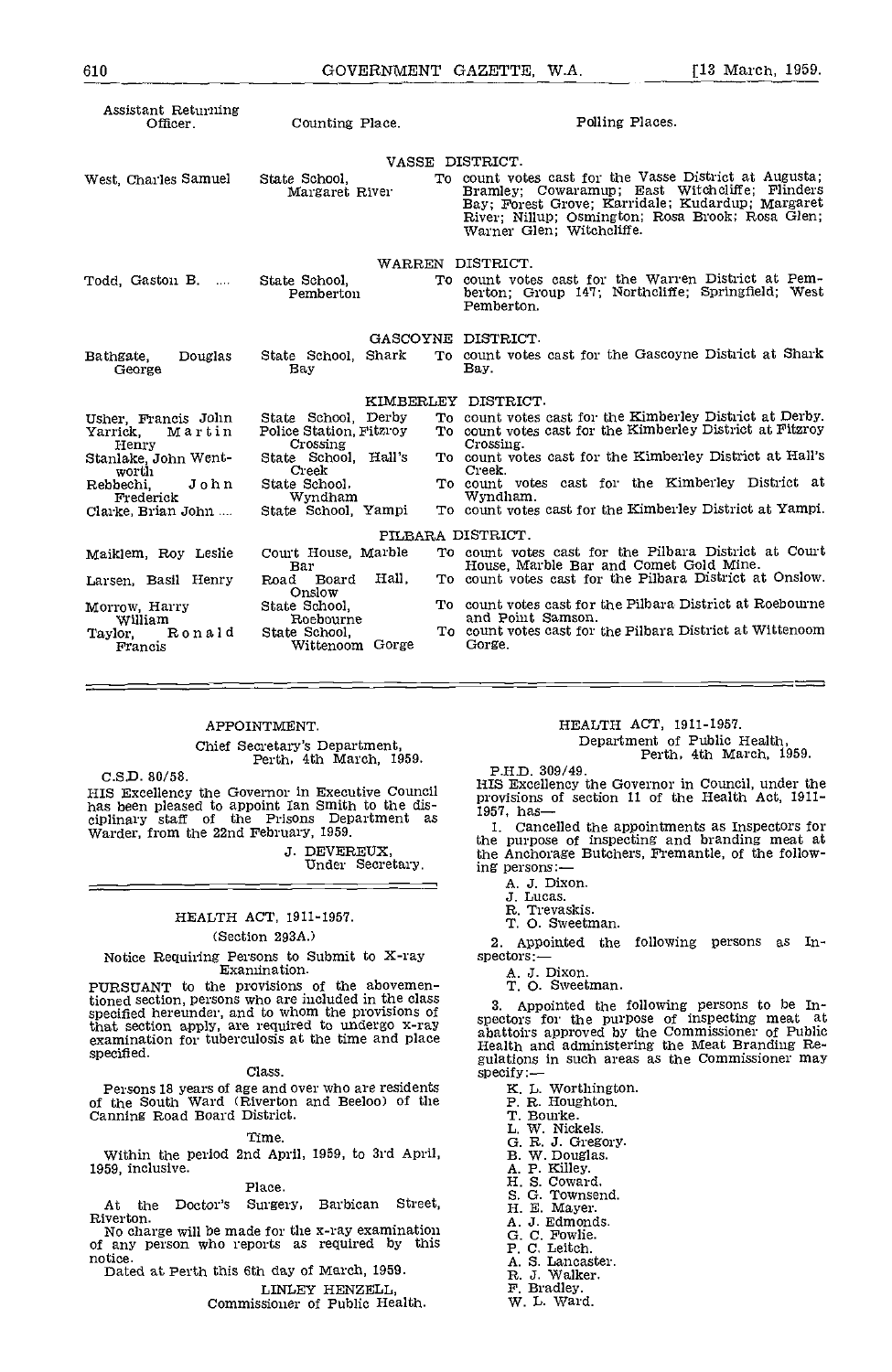4. Appointed the following persons to be public  $\qquad$  To be 3rd Class Inspector-health officials:— $\qquad$  health officials:

Victoria C. Anderson. Lois Davis. Deborah Gugeri. E. Pearl Martin. Mary McFadyen. Gladys I. Smith. Maud A. Stent. Mary E. Sullivan.<br>
Marjory J. White.<br>
Mary C. J. Winzar.<br>
Doris M. Rogers.<br>
Margaret M. Cahill.

LINLEY HENZELL. Commissioner of Public Health.

#### HEALTH ACT, 1911-1957.

# Department of Public Health, Perth, 10th March, 1959.

P.H.D. 861/51.

THE cancellation of the appointment of Dr. D. L. Jones as Medical Officer of Health for the Bridge-

town Road District, is hereby notified.<br>The appointment of Dr. A. G. Hemsley as Medical Officer of Health for the Bridgetown Road District, is hereby approved.

LINLEY HENZELL, Commissioner of Public Health.

HOSPITALS ACT, 1927-1955.

Medical Department,<br>Perth, 4th March, 1959.<br>HIS Excellency the Governor in Executive Council

HIS Excellency the Governor in Executive Council has been pleased to appoint:--<br>has been pleased to appoint:--<br>P.H.D. 5260/58.--Mr. G. A. V. Bailey, to be a a depti<br>member of the Yarloop District Hospital Board

for the period ending 31st July, 1959, vice Mr. C.<br>Carter, resigned.<br>P.H.D. 5616/58.—Mrs. E. H. Ridgway and Mr.<br>J. Tudor, to be members of the Beverley District<br>Hospital Board for the period ending 31st July,<br>1959, vice Me resigned.

3. DEVEREUX, Under Secretary.

# Police Department, Commissioner's Office.

HIS Excellency the Governor in Council has Clark<br>approved of the following retirements from the dates<br>Western Australian Police Force, on the dates Corr.<br>stated:—

Inspector A. T. Hulin: 16th February, 1959. Inspector R. H. Hickson: 1st March, 1959. Deputy Commissioner H. McLernon: 10th

March, 1959.

J. M. O'BRIEN, Commissioner of Police.

3rd March, 1959.

# Police, Department, Commissioner's Office,

HIS Excellency the Governor in Council has approved of the following appointments in the Western Australian Police Force, to have effect from the 25th February, 1959:-

To be 1st Class Inspector-<br>2nd Class Inspector L. B. Culleton.<br>2nd Class Inspector M. W. McGeary.<br>2nd Class Inspector G. B. Johnston.

To be 2nd Class Inspector-

3rd Class Inspector S. 3. Tully. 3rd Class Inspector W. deC. Kay. 3rd Class Inspector B. P. McGeary.

- 
- 

- -
	-
- 
- 1st Class Sergeant J. G. Bunt (No. 1588).<br>
1st Class Sergeant D. J. Allan (No. 1566).<br>
1st Class Sergeant A. McB. Cooper (No. 1704).<br>
1st Class Sergeant S. R. Hamilton (No. 1606).<br>
1st Class Sergeant A. F. Gallagher (No.

Commissioner of Police.

3rd March, 1959.

#### GOVERNMENT LAND SALES

THE undermentioned allotments of land will be offered for sale at public auction on the dates and at the places specified below, under the pro- visions of the Land Act, 1933-1958, and its regulations

PERTH.

3rd April, 1959, at 3.30 p.m., at the Lands and Sur- veys Department:-

Mundaring:-Town 205, 2r. 31.8p., £100.

GERALDTON.

8th April, 1959, at 3.15 p.m., at the Rural and In-<br>dustries Bank:-

Denison:.-Town 278, lr. 3.2p., £275; 280, lr. 4.2p., £275.

All improvements on the land offered for sale are the property of the Crown, and shall be paid for as the Minister may direct, whose valuation shall be final and binding on the purchaser. Plans and further particulars of these sales

may be obtained at this office and the offices of the various Government Land Agents. Land sold to a depth of 200 ft. below the natural surface except in mining districts, where it is granted to a depth of 40 ft. or 20 ft. only.

N. A. YOUNG,<br>Acting Under Secretary for Lands.

#### FORFEITURES.

THE undermentloned leases have been cancelled under section 23 of the Land Act, 1933-1954, due to non-payment of rent or other reasons.

N. A. YOUNG,<br>Acting Under Secretary for Lands.

Name; Lease; District; Reason; Corres.; Plan.

Beaton, W. L.; 4630/153; Boulder 893; non-payment<br>of rent; 4667/00; Boulder Sheet 1.<br>Clarkson, S.; 2915/153; Southern Cross 613; aban-

doned; 1250/15; Townsite.<br>
Corr, J. M.; P1174; Sussex 3955; abandoned;<br>
2086/55; 413D/40, C3.<br>
Cox, H. C. G.; 3116/2602; Quairading 261; abandoned; 3784/55; Townsite.<br>
Miller, A. R.; P975; Sussex 3963; abandoned;<br>
2419/52;

#### RESERVE.

# Department of Lands and Surveys, Perth, 10th March, 1959.

HIS Excellency the Governor in Executive Council has been pleased to set apart as a public reserve the land described in the Schedule below for the purpose therein set forth. Corres. No. 8528/97.

DOODLAKINE.—Reserve No. 25249 (Schoolsite), Suburban Lots 76 and 77 (2a. 33p.). (Plan Doodla-kine Townsite.)

(The previous notice respecting this reserve is hereby superseded.)

N. A. YOUNG,<br>Acting Under Secretary for Lands.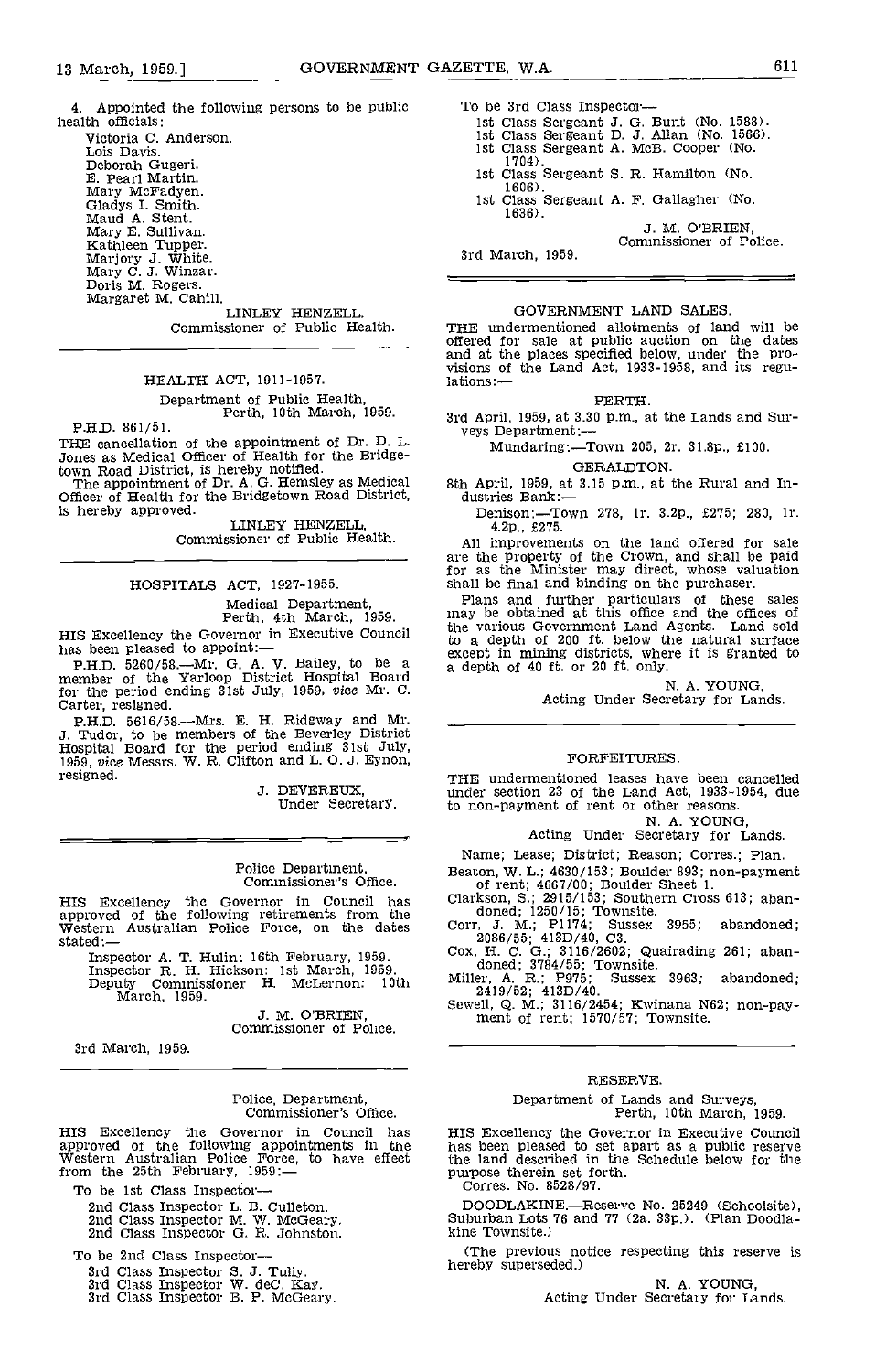#### BUSH FIRES ACT, 1954-1958.

Appointment of Bush Fire Control Officers. Bush Fires Board, Perth, 11th March, 1959.

IT is hereby notified for general information, that the section 17 of the Public Works Act, 1902-19<br>the undermentioned road boards have appointed the purposes of new roads, that is to say: the following persons as bush fire control officers for their road district:-

Collie-Coalfields: R. G. Pike.

Dundas: W. J. Hanson.

Secretary Bush Fires Board.

#### WITHDRAWN FROM SALE

Department of Lands and Surveys, Perth, 10th March, 1959.

Corres. No. 667/59. IT is hereby notified for general information, that Guilderton Town Lot 10 has been withdrawn from sale as from the date of this notice.

N. A. YOUNG,<br>Acting Under Secretary for Lands.

#### ROAD DISTRICTS ACT, 1919-1956.

#### Closure of Road.

I, THE Minister for Lands, being the owner of 17091/<br>land over or along which the portion of road Road hereunder described passes, have applied to the Esperance Road Board to close the said portion of road, viz.:-

#### Esperance.

Corr. 9001/96.

E39. That portion of road No. 667 through<br>Esperance Locations 1577, 1579, 1581 and 1584;<br>from a surveyed road at the north-west corner of L. and<br>location 464 to a surveyed road along the southern L. and<br>boundary of locati

F. C. SMITH, for the Minister for Lands.

I, George Seddon Lindsay, on behalf of the Esperance Road Board, hereby assent to the above application to close the road therein described.

GEO. S. LINDSAY,<br>Commissioner, Esperance Road Board. 20th February, 1959.

#### ROAD DISTRICTS ACT, 1919-1956.

#### Temporary Closure of Road.

#### Cunderdin Road District,

Department of Lands and Surveys, Perth, 10th March, 1959,

Corr. No. 2279/00.

IT is hereby notified that the Honourable the Minister for Lands having approved, on the recomister for Lands having approximation of the Cunderdin Road Board, of the following road being temporarily closed under the provisions of section 152 of the Road Districts tions of Vietnament and the provisions of section 152 of the Road Districts Act, 1919-1956, such road is hereby temporarily  $P_{\text{Rn}}$  7203, closed until further notice.

No. 156. All that portion of road No. 1048 extending along part of the south-western boundary and c and through Avon Location 6900, along the north- western boundary of location 25345 and through location 3386; from the prolongation south-west-<br>ward of the north-western boundary of location southward  $6900$  to the prolongation eastward of the northern  $\frac{1}{70}$ boundary of location 3386. (Plan 26D/40, BC3.)

N. A. YOUNG,

Acting Under Secretary for Lands.

## ROAD DISTRICTS ACT, 1919-1956. Department of Lands and Surveys, Perth, 13th March, 1959.

IT is hereby declared that the undermentioned lands have been set apart, taken, or resumed under section 17 of the Public Works Act, 1902-1956, for the purposes of new roads, that is to say:—

Albany.

Road No. 11618. A strip of land, one chain wide (widening as delineated and coloured dark brown on Original Plan 6084), leaving a surveyed road at the south-west corner of Plantagenet Loca-<br>tion 4963 and extending (as surveyed) eastward<br>along part of the southern boundary of said<br>location to a surveyed road at the north-east<br>corner of location  $4937$ ; 1a. 3r

#### Cunderdin.

3302/54.

585/58.

Road No. 11619. A strip of land, one chain<br>wide, leaving a surveyed road at the north corner<br>of Avon Location 16556 and extending (as sur-<br>veyed) southward along the eastern boundaries<br>of said location and locations 11618, lastmentioned location. (Plans 26D/40, B4, 3A/40, BI.)

#### Geraldton-Greenough.

7091/00.<br>Road No. 1176 (widening and deviation of parts). Road No. 1176 (widening and deviation of parts).<br>Those portions of Victoria Locations 1239, 1914<br>and 6486 as delineated and coloured dark brown<br>on Lands and Surveys Diagram 65536; 3r. 6.3p.,<br>1a. 0r. 4.3p. and 1r. 14.1p. be Victoria Locations 1239, 1914 and 6486 respectively. (Plan 126A/40, C2.)

#### Harvey.

L. and 5. 3755/57, M.R.D. 743/56.

Road No. 41 (South-Western Highway—widen-<br>ing of part). Those portions of Harvey Agricul-<br>tural Area Lot 163 and Wellington Location 3156 as delineated and coloured dark brown on Lands

and Surveys Diagram 65598.<br>Road No. 46 (South-Western Highway—widen-<br>ing of part). Those portions of Wellington Loca-<br>tions 3593 and 3634 (reserve 17458) as delineated and coloured dark brown on Lands and Surveys Diagram 65597.

ir. 29.5p. being resumed from Harvey Agricultural Area Lot 163, and 2r. 14.4p. and la, 2r. 3.2p. being resumed from Wellington Locations 3156 and <sup>3593</sup> respectively. Reserve <sup>17458</sup> (Wellington Location 3634) is hereby reduced by 0.7p. (Plans 383A/40, C2, 383D/40, C3.)

Harvey. 555/00, Vol. 2. Road No. 5732 (widening of part), That por-tion of Wellington Location 4492 as delineated and coloured dark brown on Lands and Surveys Dia- gram 65353; 2r. 32.5p being resumed from Wellington Location 4492. (Plan 383A/40, C2.)

#### ICulin.

4892/22.

Road No. 7084 (widening of parts). Those por- tions of Williams Locations 13070 and 14841 as delineated and coloured dark brown on Original Plan 7203.

Road No. 11620. A strip of land, one chain wide (widening at its commencement and as delineated<br>and coloured dark brown on Original Plan 7203), and coloured dark brown on Original Plan 7203), leaving road 7084 at the north-west corner of Williams Location 13395 and extending (as surveyed) southward along the western boundary of said location to its south-west corner.

Ia. 3r. Op., 30a. 2r. lap. and 12a. 3r. 33p. being resumed from Williams Locations 13070, 13395 and 14841 respectively.

(Plan 376/80, CD3.)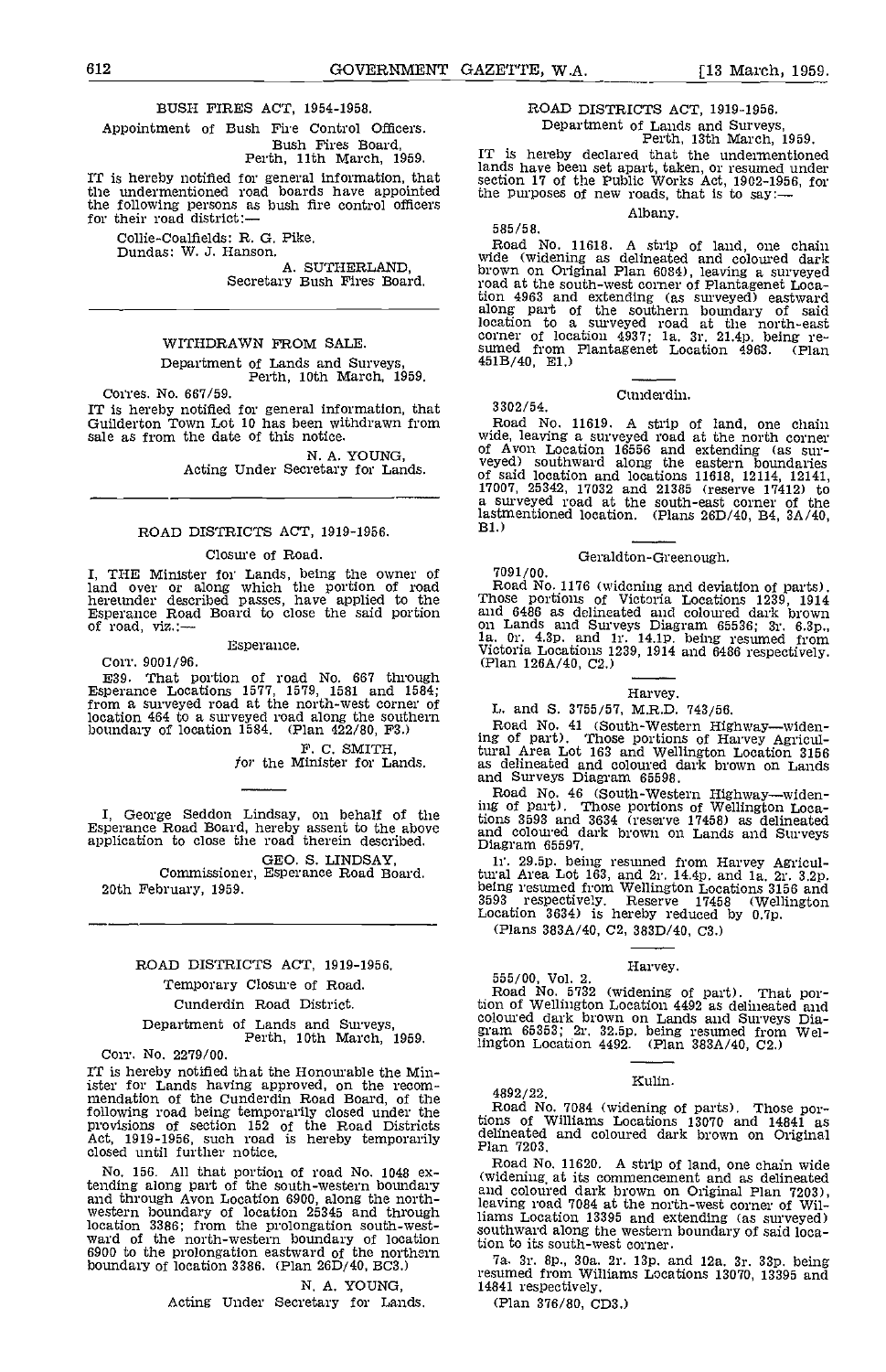#### Manjimup.

13482/05, Vol. 2.

Road No. 2743 (deviation of part). A strip of  $\frac{SP}{PQ}$ land, one chain wide (unsurveyed), leaving the pre-<br>sent road at its intersection with the southern By sent road at its intersection with the southern<br>boundary of Nelson Location 3461 and extending<br>south-westward and south-eastward through State south-westward and south-eastward through State Forest No. 37 to rejoin the present road at a point about 12 chains northward of the north-east corner of location 5864. (Plans 438D/40, 04, 443A/40, Cl.)

#### Moora.

L. and S. 1057/58, M.R.D. 162/58.<br>Road No. 1474 (widening of part). Those por-<br>tions of lot M623 of Melbourne Location 914 (L.T.O. tions of lot M623 of Melbourne Location 914 (L.T.O. Act:--<br>Plan 3041) as delineated and coloured dark brown b.<br>On Lands and Surveys Diagram 65936; 2r. 18.5p. being resumed from Melbourne Location 914. R<br>(Plan 58/80, Fl.) D

Moora.

11142/09. Road No. 3773 (widening of part). That portion of lot M.2021 of location 927 (L.T.O. Plan 6198) as delineated and coloured dark brown on Lands and Surveys Diagram 65431; 7a. 1r. 28p. being re-<br>sumed from Melbourne Location 927. (Plan 64/80, B1.)

### Perenjori.

L. and 5. 9279/11, Vol. 2; M.R.D. 1160/55. Road No. 4803 (widening of parts). Those portions of Victoria Locations 3711, 3710, 3588 and 3583 Alter<br>as delineated and coloured dark brown on Lands may and Surveys Diagrams 65691 to 65693 inclusive; Perth<br>2r. 10.9p., 19p., 17.2p. and 2r. 7.9p. being resumed 1959.<br>from Victoria Locations 3710, 3711, 3583 and 3588 Salt<br>respectively. (Plan 122/80, DF4.) ing of

#### Quairading.

10995/06.

Road No. 2833 (widening of parts). Those por-<br>tions of Avon Locations 2476 and 2961 as delineated<br>and coloured dark brown on Lands and Surveys<br>Diagram 65402; 1r. 39.1p. and 2r. 7.1p. being re-<br>sumed from Avon Locations 24 tively.  $(Plan 3A/40, C2.)$ 

Serpentine-Jarrahdale. 5868/53.<br>3868/53. at<br>Road No. 558 (widening). Those portions of <sup>Ma</sup>cckburn Sound Locations 429 and 431 as delineated and coloured dark brown on Lands and 1959;<br>Surveys Diagram 65409; 8p. and 1r. 34.9p. being Room,<br>resumed from Cockburn Sound Locations 429 and Station 431 respectively. (Plan 3410/40, D3.)

Three Springs.<br>
L. and S. 5198/26, M.R.D. 406/57.<br>
Road No. 2803 (widening of parts). Those por-<br>
tions of lot M764 of Victoria Location 2022 (L.T.O. tions of lot M764 of Victoria Location 2022 (L.T.O. bo Op<br>Plan 3086) as delineated and coloured dark brown on Lands and Surveys Diagram 65438; lr. 16.2p. being resumed from Victoria Location 2022. (Plan after<br>122/80, A4.)

Wandering. Wandering. L. and S. 620/96; M.R.D. 896/51, 54/56. at the<br>Road No. 771 (widening of part). Those portions bury,<br>of Avon Locations 614 and 3007 as delineated and Folive coloured dark brown on Lands and Surveys Dia-<br>gram 64930; 25p. and 21.1p. being resumed from and analysis Avon Locations 614 and 3007 respectively. (Plan 379C/40, D3.)

#### Westonia.

3978/46.

Road No. 11561 (deviation of part). A strip of be see<br>land, two chains wide, widening in part, leaving becausing the present road at the southern corner of Yilgarn March Location 296 and extending, as delineated and col-<br>
Docation 296 and extending, as delineated and col-<br>
oured dark brown on Original Plan 7548, generally Buildi southwards through location 781 to its southern be see boundary; thence westwards along the said boun- dary to rejoin the present road on the northern boundary to rejoin the present road on the northern<br>boundary of location 1310 (reserve 1432); 39a. lr.<br>1p, being resumed from Yilgarn Location 781. (Plan 35/80, F3.)

Plans and more particular descriptions of the land so set apart, taken, or resumed may be in-<br>spected at the Department of Lands and Surveys,<br>Perth.

By order of His Excellency the Governor,

L. F. KELLY Minister for Lands.

#### LICENSED SURVEYORS' ACT, 1909-1940. Western Australia.

IT is hereby notified for general information that the following gentlemen have been registered as licensed surveyors, under the provisions of the above<br>Act:—

Richard Parker Camm. Philip Thomas McAdam.<br>Robert Keith Morland.

Dated the 27th day of February, 1959.

S. J. STOKES,<br>Secretary,

Land Surveyors' Licensing Board.

#### PUBLIC WORRS TENDERS.

Tenders, closing at Perth, 2.30 p.m., on dates mentioned hereunder, are invited for the following. All tenders to be on a firm basis. Rise and Fall Clause will not apply.

Bunbury High School--Extensive Additions and Alterations (13612); 17th March, 1959; conditions may be seen at the Contractors' Room, P.W.D., Perth and Bunbury, on and after 17th February, 1959.

Salmon Gums Water Supply-Bitumen Spraying of Water Catchment Area (13629); 17th March, 1959; conditions may be seen at the Contractors' Room, P.W.D., Perth, on and after 10th March, 1959.

Gnowangerup Hospital-Additions (13616); 17th March 1959; conditions may be seen at the Contractors' Room, P.W.D., Perth, and at Police Station, Gnowangerup, and P.W.D., Albany, on and after 3rd March, 1959.

Kellerberrin School-Additions (13617); 17th March, 1959; conditions may be seen at the Con-tractors' Room, P.W.D., Perth and Merredin, and at Police Station, Kellerberrin, on and after 3rd March, 1959.

Pingelly School-Additions (13619); 17th March, 1959; conditions may be seen at the Contractors' Room, P.W.D., Perth and Northam, and at Police Station, Pingelly, on and after 3rd March, 1959.

Merredin High School-Extensive Additions (13618); 24th March, 1959; conditions may be seen at the Contractors' Room, P.W.D., Perth and Merredin, on and after 3rd March, 1959.

Kalgoorlie Hospital—Alterations and Additions<br>to Operating Theatre Block (13627); 24th March,<br>1959; conditions may be seen at the Contractors'<br>Room, P.W.D., Perth, and Kalgoorlie, on and<br>after 10th March, 1959.

Bunbury Hospital-Remodelling of Pan Rooms (13625); 24th March, 1959; conditions may be seen at the Contractors' Room, P.W.D., Perth, and Bun- bury, on and after 10th March 1959.

Fisheries Department-mv. "Limicola"-Supply, Delivery and Installation of Refrigeration Equipinent and Snap Freezing Chamber (13635); 24th March, 1959; conditions may be seen at the Contractors' Room, P.W.D., Perth, on and after 17th March, 1959.

Port Hedland-Second Medical Officer's Quarters (13628); 24th March, 1959; conditions may be seen at the Contractors' Room, P.W.D., Perth, Geraldton, and Port Hedjand, on and after 10th March, 1959.

Narrogin Main Roads Department-New Office Building (13632); 1st April, 1959; conditions may be seen at the Contractors' Room, P.W.D., Perth, and Narrogin, on and after 17th March, 1959.

Walpole School--Additions (13633); 1st April, 1959; conditions may be seen at the Contractors' Room, P.W.D., Perth and Albany, on and after 17th March, 1959.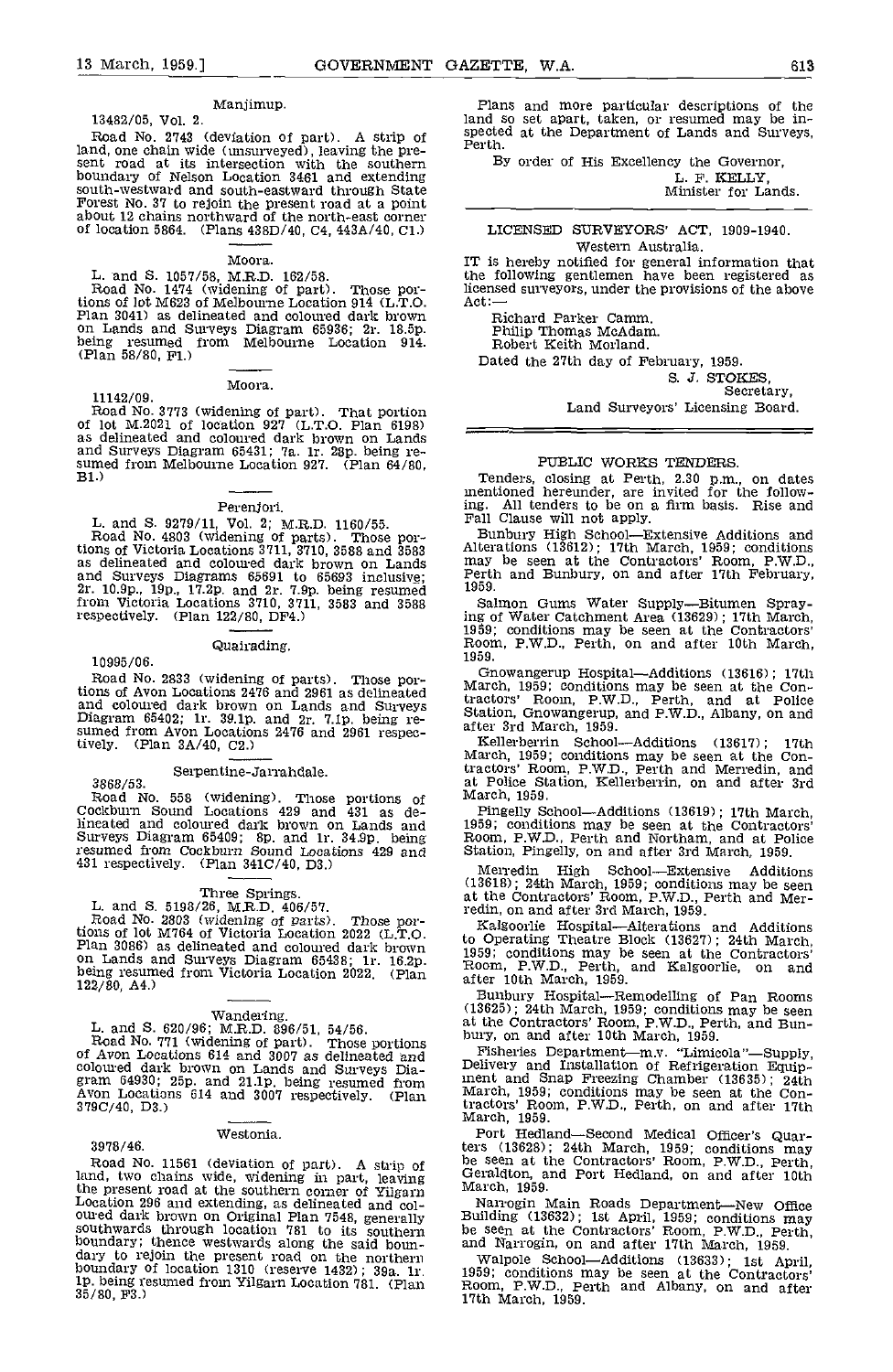Manjimup High School—Extensive Additions Ten<br>
(13631); 1st April, 1959; conditions may be seen Minist<br>
at the Contractors' Room, P.W.D., Perth, and Barra Bunbury, and at Courthouse, Manjimup, on and after 17th March 1959.

Public Works Department Architectural Division<br>-Supply, Fabrication and Fixing of Reinforcing By C<br>Steel to Concrete (13638); 1st April, 1959; conditions may be seen at the Contractors' Room, P.WD., Perth, on and fter 24th March, 1959.

Northam G.W.S. District Engineer's Quarters—Repairs and Renovations (13637); 1st April, 1959; conditions may be seen at the Contractors' Room, P.W.D., Perth and Northam, on and after 24th March, 1959.

Burracoppin G.W.S. Pumper's Quarters—Repairs and Renovations (13636); 1st April, 1959; conditions may be seen at the Contractors' Room, P.W.D. Perth and Merredin, on and after 24th March, 1959.

Window Cleaning Contract for various Govern- ment Buildings (13639); 7th April, 1959; conditions may be seen at the Contractors' Room, P.W.D., Perth, on and after 17th March 1959.

Esperance—Erection of New Hospital (13626); 21st April, 1959; conditions may be seen at the Contractors' Room, P.W.D., Perth, and Kalgoorlie, and Police Station, Esperance, on and after 1st April, 1959.

Tenders are to be addressed to "The Hon. the Minister for Works, Public Works Department, The Barracks, St. George's Place, Perth," and must be Barracks, St. George's Place, Perth," and must be indorsed "Tender." The highest, lowest or any tender will not necessarily be accepted.

By order of the Hon. Minister for Works.

G. COCK,<br>Under Secretary for Works.

13th March, 1959.

#### CANCELLATION.

M.R.D. 290/56.

THE Minister for Works gives notice that Items<br>1 and 2 of the Notice of Intention to Resume Land from Avon Location P2 and being part of lot  $62$ <br>on Plan 2805 (Certificate of Title Volume 466,<br>folio 109) and Avon Location P2 and being part<br>of lot 54 on Plan 2805 (Certificate of Title Volume<br> $427$ , folio 73) appearing

Dated this 4th day of March, 1959.<br>F. PARRICK,

Secretary, Main Roads.

### Public Works Act, 1902-1956 NOTICE OF INTENTION TO RESUME LAND

Public Park at Gooseberry Hill

THE Ministor for Works hereby gives notice, in accordance with the provisions of section 17 (2) of the Public Works Act, 1902–1956, that it is intended to resume, under section 17 (1) of that Act, the land described in tho Schedulc hereto, for a<br>public work, namely, Public Park at Gooscberry Hill, and that the said land is delineated and sho P.W.D., WA., 36706, which may be inspected at the Office of the Minister for Works, Perth.

| No. on Plan.<br>P.W.D., W.A.,<br>36706 | Owner or Reputed Owner                                                                                                                            | Occupier or Re-<br>puted Occupier | Description                                                                                                                                                                        |              | Area     |                     |
|----------------------------------------|---------------------------------------------------------------------------------------------------------------------------------------------------|-----------------------------------|------------------------------------------------------------------------------------------------------------------------------------------------------------------------------------|--------------|----------|---------------------|
| $\bf{l}$                               | Millars Timber and Trading<br>Company Limited                                                                                                     | Vacant<br>$\ddotsc$               | Portion of Helena Location 20a and being<br>part of the land on L.T.O. Plan 669 (Cer-<br>tificate of Title Volume 1082, Folio 809)                                                 | 28           |          | a. r. p.<br>28 3 30 |
| 2. 3 and 8                             | Elise Margot Bluumann<br>$\mathbf{1}$                                                                                                             | Vacant<br>$\cdots$                | Portion of Helena Location 20a and being<br>Lots 292, 291 and 308 on L.T.O. Plan<br>4572 and being part of the land contained<br>in Certificate of Title Volume 1105, Folio<br>454 | 3.           | $\bf{0}$ | $18-9$              |
| 4                                      | Erich Walter Shilbury<br>$\cdots$                                                                                                                 | Vacant<br>$\cdots$                | Portion of Helena Location 20a, being Lot<br>290 on L.T.O. Plan 4572 (Certificate of<br>Title Volume 1207, Folio 275)                                                              | 1.           | $\bf{0}$ | $5-6$               |
| 5                                      | Elise Margot Blumann (Regis-<br>tered Owner), Kathleen<br>Burleigh (Purchaser)                                                                    | Vacant                            | Portion of Helena Location 20a and being<br>Lot 289 on L.T.O. Plan 4572 and being<br>part of the land contained in Certificate<br>of Title Volume 1105, Folio 454)                 | $\mathbf{1}$ | $\bf{0}$ | $4 - 3$             |
| 6                                      | Elise Margot Blumann (Regis-<br>tered Owner), Barbara Joan<br>Levien (Purchaser)                                                                  | Vacant<br>$\cdots$                | Portion of Helena Location 20a and being<br>Lot 288 on L.T.O. Plan 4572 and being<br>part of the land contained in Certificate<br>of Title Volume 1105, Folio 454                  | $\mathbf{1}$ | $\bf{0}$ | $7 - 4$             |
| 7.                                     | Elise Margot Blumann (Regis-<br>tered Owner), John Ken-<br>neth Duncan (Purchaser)                                                                | Vacant<br>                        | Portion of Helena Location 20a and being<br>Lot 287 on L.T.O. Plan 4572 and being<br>part of the land contained in Certificate<br>of Title Volume 1105, Folio 454                  | $\mathbf{1}$ |          | $0 \t 10 \t 1$      |
| 9                                      | Elisc Margot Blumann<br>.                                                                                                                         | Commonwealth of<br>Australia      | Portion of Helcna Location 20a and being<br>Lot 309 on L.T.O. Plan 4572 and being<br>part of the land contamed in Certificate<br>of Title Volume 1105, Folio 454                   | $\mathbf{I}$ | $\bf{0}$ | $1 - 4$             |
| 10                                     | Dominic Louis Screenty<br>$\cdots$                                                                                                                | Vacant<br>                        | Portion of Helena Location 20a and being<br>Lot 310 on L T O. Plan 4572 (Certificate<br>of Title Volume 1207, Folio 278)                                                           |              |          | $1 \t 0 \t 10.3$    |
| 11                                     | Elise Margot Blumann (Regis-<br>tered<br>Owner).<br>Walter<br>Trevor Gribble and Joy<br>Gribble (Purchascrs), Robin<br>Edward Piggott (Purchaser) | Vacant                            | Portion of Helena Location 20a and being<br>Lot 311 on L.T.O. Plan 4572 and being<br>part of the land contained in Certificate<br>of Title Volume 1105, Folio 454                  |              | 0.       | $21 - 4$            |
| 12                                     | Elisc Margot Blumann (Regis-<br>tered Owner), Cedric Bax-<br>ter (Purchaser)                                                                      | Vacant<br>                        | Portion of Helcna Location 20a and being<br>Lot 312 on L.T.O. Plan 4572 and being<br>part of the land contained in Certificate<br>of Title Volume 1105, Folio 454                  |              | 0        | -21                 |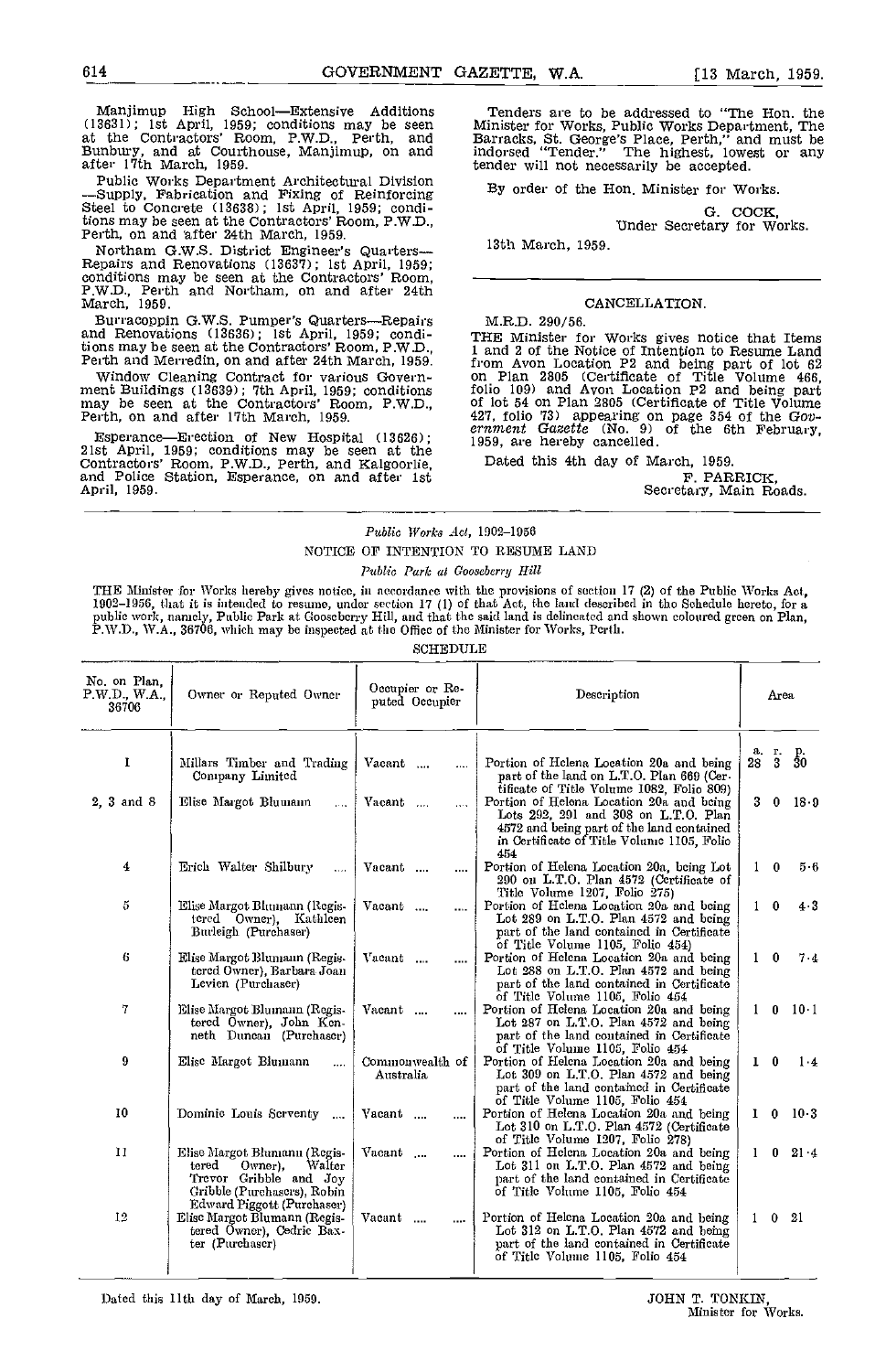#### 13 March, 1959.] GOVERNMENT GAZETTE, W.A. 615

#### Public Works Act, 1902-1956

P.W. 3156/58

### Public Recreation at Midland Junction NOTICE OP INTENTION TO TAKE OR RESUME LAND

TILE Minister for Works hereby gives notice in accordance with the provisions of section 17 (2) of the Public Works Act, 1902–1956, that it is intended to take or resume under section 17 (1) of that Act, the land described in the Schedule hereto<br>for a public work, namely Public Recreation at Midland Junction, and that the said land is deline

#### SCHEDULE

| No. on Plan<br>P.W.D., W.A.<br>36635 | Owner or Reputed<br>Owner | Occupier or Reputed<br>Occupier | Description                                                                                                          | Area                                       |
|--------------------------------------|---------------------------|---------------------------------|----------------------------------------------------------------------------------------------------------------------|--------------------------------------------|
| 1.14                                 | Crown                     | Vacant<br><br>1.1.1             | Portion of Swan Location 16 and being Lot 111<br>on L.T.O. Plan 3387 (Certificate of Title<br>Volume 855, Folio 145) | a. r.<br>$\frac{p}{28\cdot 3}$<br>$\Omega$ |

Dated this 9th day of March, 1959

JOhN T. TONKIN, Minister for Works.

L. & S. 2672/50

#### Public Works Act, 1902-1956; Road Districts Act, 1919-1956

#### NOTICE OF INTENTION TO TAKE OR RESWIE LAND

THE Minister for Works hereby gives notice, in accordance with the provisions of section 17 (2) of the Public Works Act, 1902–1956, that it is intended to compulsorily acquire, on behalf of the Moora Road Board, under section 17 (1) of that Act,<br>the several pieces or parcels of land described in the Schedule hereto, and being all in the Melb poses, and that the said pieces or parcels of land are marked off on Plan, L.S., W.A., 500, which may be inspected at the Office<br>of the Minister for Lands, Perth, and at the Office of the Moora Road Board.

#### SCHEDULE

| Owner or Reputed Owner                                      | Occupier or Reputed Occupier |                    | Description                                                                                                                                                                 | Area                            |
|-------------------------------------------------------------|------------------------------|--------------------|-----------------------------------------------------------------------------------------------------------------------------------------------------------------------------|---------------------------------|
| Edgar Henry Mead Lewis                                      | E. H. M. Lewis               | $\sim$<br>$\cdots$ | Portion of Melbourne Location 931 and being<br>part of the land subject of Diagram 6647 and<br>thereon numbered M1476 (Certificate of Title<br>Volume 925, Folio 188)       | а, г.<br>$\frac{p}{33 \cdot 1}$ |
| Albert Cunnington<br>$\cdots$<br>$\cdots$                   | A. Cunnington                | $\cdots$<br>       | Portion of Melbourne Location 914 and being<br>part of Lot M619 on Plan 3041 (Certificate of<br>Title Volume 1090, Folio 664)                                               | $2\;\;20\;\;5$                  |
| Myrtle Ada Salmon                                           | M. A. Salmon                 | $\cdots$<br>       | Portion of Melbourne Location 932 and being<br>part of the land subject of Diagram 7275 and<br>thereon numbered Lot M.1626 (Certificate of<br>Title Volume 1060, Folio 103) | 34.5<br>$1\quad 1$              |
| Percy Thomas Brian                                          | $P. T. Brian$                | $\cdots$           | Portion of each of Melbourne Locations 932 and<br>933 and being part of Lot M.1436, the subject<br>of Diagram 6349 (Certificate of Title Volume)<br>1095, Folio 272)        | 34.3                            |
| The Midland Railway Company<br>of Western Australia Limited | Vacant<br>                   | <br>               | Portion of Melbourne Location 931 (Certificate)<br>of Title Volume 229, Folio 109)                                                                                          | 54 3 16                         |
| The Midland Railway Company<br>of Western Australia Limited | Vacaut<br>$\cdots$           | $\cdots$           | Portion of Melbourne Location 914 (Certificate<br>of Title Volume 236, Folio 20)                                                                                            | 25.<br>3<br>-33                 |
| The Midland Railway Company<br>of Western Australia Limited | Vacant                       | .                  | Portion of Melbourne Location 932 (Certificate<br>of Title Volume 1018, Folio 917)                                                                                          | 36<br>20<br>$\Omega$            |

Dated this 11th day of March, 1959.

Acting Under Secretary for Lands.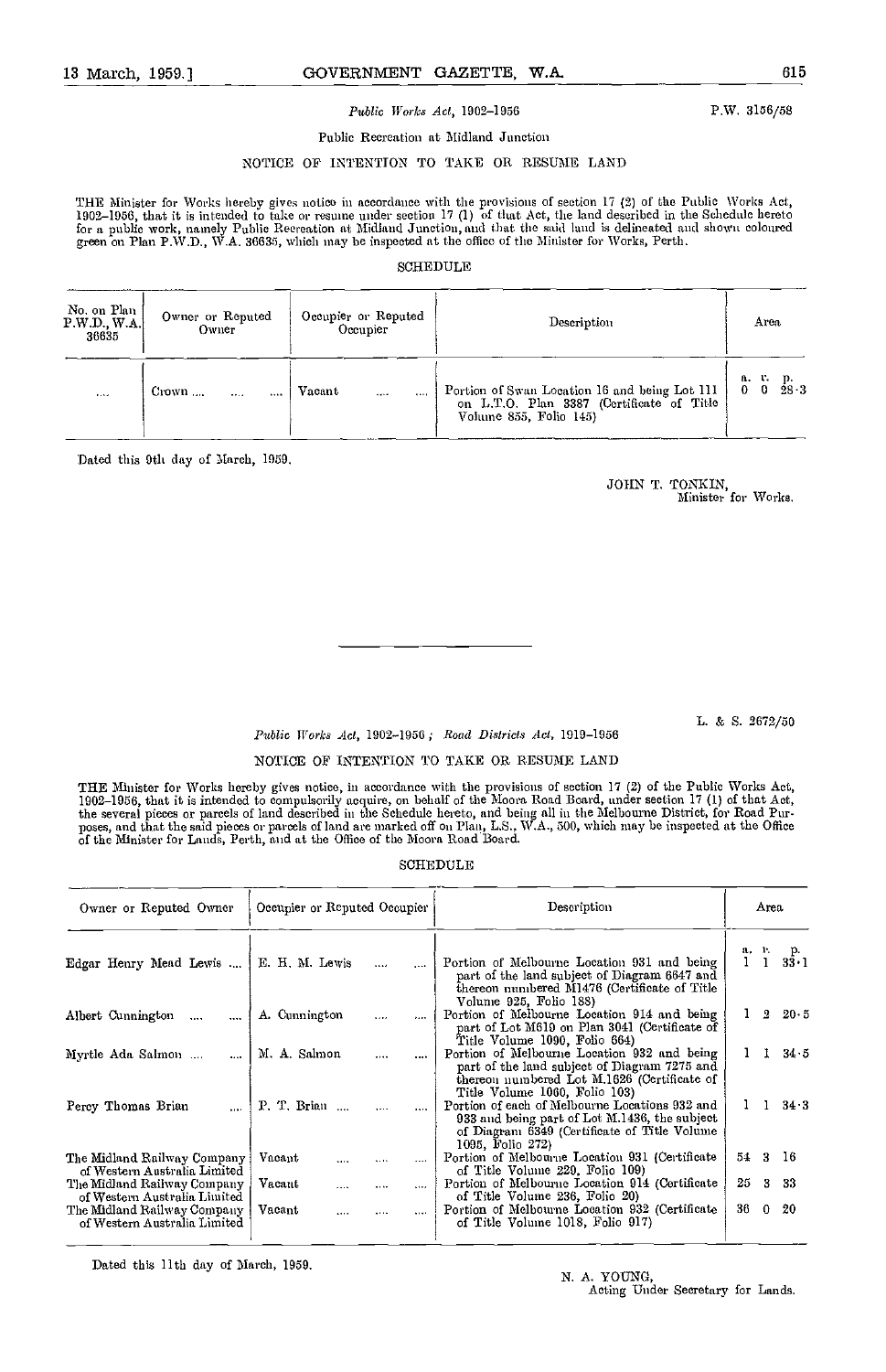L. & 5. 2868/56

#### Public Works Act, 1002-1956; Road Districts Act, 1919-1956

#### NOTICE OF INTENTION TO TAKE OR RESUME LAND

THE Minister for Works hereby gives notice, in accordance with the provisions of section 17 (2) of the Public Works Act,<br>1902–1956, that it is intended to compnlsorily acquire, on behalf of the Augnsta-Margaret River Road 17 (1) of that Act, the several picces or parcels of land described in the Schednle hereto, and being all in the Sussex District,<br>for Road Purposes, and that the said picces or parcels of land are marked off on Plan, L.S.,

#### SCHEDULE

| Owner or Reputed Owner   Occupier or Reputed Occupier |             |          | Description                                                           | Area                                                         |
|-------------------------------------------------------|-------------|----------|-----------------------------------------------------------------------|--------------------------------------------------------------|
| Jack Ernest Miles                                     | J. E. Miles | $\cdots$ | Portion of Sussex Location 2451 (Conditional Purchase Lease 347/8851) | $\begin{array}{cccc} a. & r. & p. \\ 1 & 0 & 16 \end{array}$ |

Dated this 11th day of March, 1959.

Acting Under Secretary for Lands.

L. & 5. 11004/12

#### Public Works Act, 1902-1050; Read Districts Act, 1919-1056

#### NOTIcE OP INTENTION TO TAKE OR RESUME LAND

THE Minister for Works hereby gives notice, in accordance with the provisions of section 17 (2) of the Public Works Act,<br>1902–1956, that it is intended to compulsorily acquire, on behalf of the Momt Marshall Road Board, un at the Office of the Minister for Lauds, Perth, and at the Office of the Mount Marshall Road Board.

#### **SCHEDULE**

| Owner or Reputed Owner                                             | Occupier or Reputed Occupier          | Description                                                | Area                             |
|--------------------------------------------------------------------|---------------------------------------|------------------------------------------------------------|----------------------------------|
| William Joseph Martin-Huxley<br>and Ellen Isobel Martin-<br>Huxley | $\parallel$ W J and E I Martin Huxley | Portion of Ninghan Location 1697, Crown Lease<br>1458/1928 | а.<br>$\frac{\text{p}}{20}$<br>2 |

Dated this 11th day of March, 1959.

N. A. YOUNG, Acting Under Secretary for Lands.

L. & 5. 2794/50

#### Public Works Act, 1902-1956 ; Road Districts Act, 1919-1956

### NOTICE OF INTENTION TO TAKE OR RESUME LAND

THE Minister for Works hereby gives notice, in accordance with the provisions of section 17 (2) of the Public Works Act,<br>1902–1956, that it is intended to compulsorily acquire, on behalf of the Augusta-Margaret River Road 17 (1) of that Act, the several pieces or parcels of land described ía the Schedule hereto, and being all in the Sussex District, for Road Purposes, and that the said pieces or parcels of land are marked off on Plan, L.S., WA., 447, which may be inspected at the Office of the Minister for Lands, Perth, end at the Office of the Augusta.Margaret River Road Board.

#### SCHEDULE

| Owner or Reputed Owner             | [ Occupier or Reputed Occupier ]              | Description                                                                                                                                                  | Area                                     |
|------------------------------------|-----------------------------------------------|--------------------------------------------------------------------------------------------------------------------------------------------------------------|------------------------------------------|
| Stewart Skinner<br>Stewart Skinner | S. Skinner<br>1.1.1<br>S. Skinner<br>$\cdots$ | Portion of Sussex Location 2925 (Certificate of<br>Title Volume 1088, Folio 170)<br>Portion of Sussex Location 3601 (Conditional<br>Purchase Lease 347/6528) | a. $\frac{1}{1}$ 3<br>$2\quad 2\quad 10$ |

Dated this 11th day of March, 1959.

N. A. YOUNG, Acting Under Secretary for Lands.

N. A. YOUNG,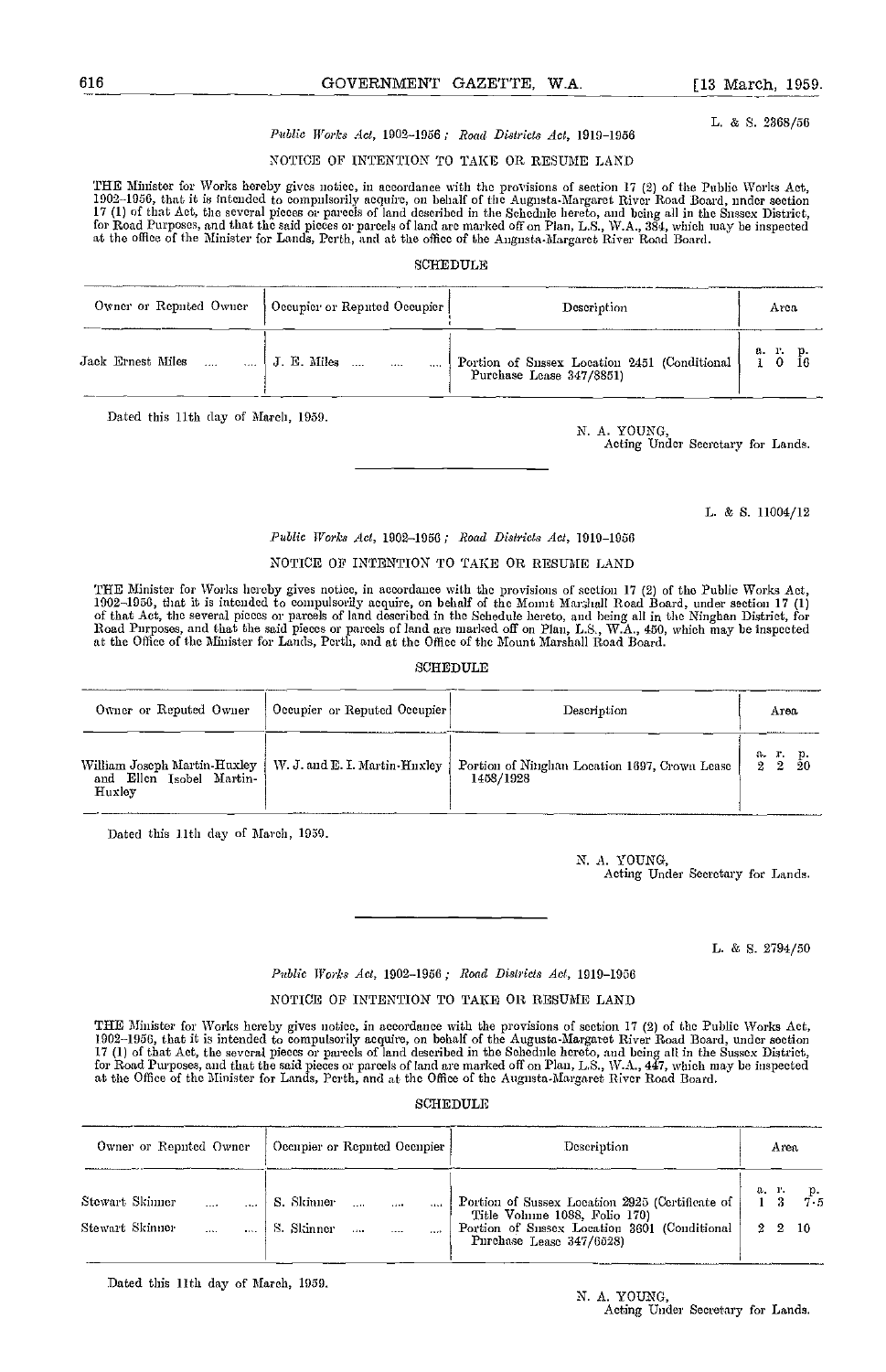M.R.D. 303/54

## Main Roads Act, 1930-1955; Public Works Act, 1902-1956

## NOTICE OF INTENTION TO TAKE OR RESUME LAND

THE Minister for Works hereby gives notice, in accordance with the provisions of section 17 (2) of the Public Works Act,<br>1902–1956, that it is intended to take or resume, under section 17 (1) of that Act, the pieces or par the Schedule hereto and being all in the Denmark District, for the purpose of the following public work, namely, widening<br>and deviating Scotsdale East Road, and that the said pieces or parcels of land arc marked off on Pla which may be inspected at the Office of the Commissioner of Main Roads, Malcolm Street, Perth.

#### SCHEDULE

| No. |                                                    | Owner or Reputed Owner   Occupier or Reputed Occupier | Description                                                                                                                                                | Area                                                        |
|-----|----------------------------------------------------|-------------------------------------------------------|------------------------------------------------------------------------------------------------------------------------------------------------------------|-------------------------------------------------------------|
| 2   | George Herbert Ackland<br>George Herbert Ackland   | G. H. Ackland<br>$\sim$<br>$\cdots$<br>G. H. Ackland  | Portion of Denmark Lot 373 (Certificate of<br>Title Volume 1057, Folio 483)<br>Portion of Denmark Lot 365 (Certificate of<br>Title Volume 1029, Folio 836) | a. r. p.<br>$0 \t2 \t24$<br>(approx.)<br>$0\quad 0\quad 22$ |
| 3   | Albert James Nabbs                                 | A. J. Nabbs<br>$\cdots$<br>$\cdots$                   | Portion of Demnark Lot 611 (Certificate of<br>Title Volume 1199, Folio 551)                                                                                | ${\rm (approx.)}$<br>$0\quad 0\quad 31$<br>(approx.)        |
| 4   | Benjamin Heimrich Robert   B. H. R. Ruhen<br>Ruhen | $\cdots$                                              | Portion of Denmark Lot 384 (Certificate of<br>Title Volume 1078, Folio 976)                                                                                | $1^{\circ}3^{\circ}11$<br>(approx.)                         |
| 5   | Laurence Ronald King                               | L. R. King<br>$\cdots$<br>$\sim 10$                   | Portion of Denmark Lot 704 (Certificate of<br>Title Volume 1084, Folio 321)                                                                                | $0 \t 0 \t 21$<br>$\left($ approx. $\right)$                |
| €   | William Heinrich George<br>Ruhen                   | W. H. G. Ruhen<br>$\cdots$                            | Portion of Denmark Lot 510 (Certificate of<br>Title Volume 1038, Folio 392)                                                                                | $0 \t2 \t38$<br>${\rm (approx.)}$                           |
| 7.  | Rodney Ross Kingdon                                | Robert Kent Kingdon and   R. K. and R. R. Kingdon     | Portion of Demnark Lot 509 (Certificate of<br>Title Volume 1044, Folio 524)                                                                                | $0 \quad 1 \quad 8$<br>(approx.)                            |

Dated this 9th day of March, 1959.

P. PARRICK, Secretary, Main Roads.

M.R.D. 194/59

# Main Roads Act, 1930-1955; Public Works Act, 1902-1956

### NOTICE OF INTENTION TO TAKE OR RESUME LAND

THE Minister for Works hereby gives notice, in accordance with the provisions of section 17 (2) of the Public Works Act,<br>1902–1956, that it is intended to take or resume, under section 17 (1) of that Act, the pieces or par the Schedule hercto, and being all in the Nelson District, for the purpose of the following public work, namely, widening and<br>deviating Balingup-Namup Road, and that the said pieces or parcels of land arc marked off on Pla

#### SCHEDULE

| No. |                                                                                                | Owner or Reputed Owner  Occupier or Reputed Occupier | Description                                                                                                                                  | Area                                          |
|-----|------------------------------------------------------------------------------------------------|------------------------------------------------------|----------------------------------------------------------------------------------------------------------------------------------------------|-----------------------------------------------|
| L   | Doris Amy Somerset (the<br>surviving executor of the<br>Will of Charles Somersct,<br>deceased) | D. A. Somerset<br>$\cdots$                           | Portion of Nelson Locations 120 and 1241 and<br>being part of Lots 23 and 24 on Plan $4526$<br>(Certificate of Title Volume 1053, Folio 377) | а. г. р.<br>0 <sup>3</sup><br>18<br>(approx.) |
| 2   | Fitzroy<br>Henry Charles<br>Someset                                                            | H. C. T. Somerset<br>$\mathbf{r}$                    | Portion of Nelson Location 59 and being part<br>of Lot 13 on Plan 4526 (Certificate of Title<br>Volume 809, Folio 48)                        | $0\quad 0$<br>- 8<br>(approx.)                |
| 3   | Doris Amy Somerset (the<br>surviving executor of the<br>Will of Charles Somerset,<br>deceased) | D. A. Somerset<br>$\cdots$<br>$\cdots$               | Portion of Nelson Location 1241 and being<br>part of Lot 4 on Plan 4526 (Certificate of<br>Title Volume 1062, Folio 125)                     | $0 \t 0 \t 34$<br>(approx.)                   |
| 4   | Ernest George Jarvis<br>$\cdots$                                                               | E G. Jarvis<br><br>$\cdots$                          | Portion of Nelson Location 1241 and being<br>part of Lot II on Plan 4526 (Certificate of<br>Title Volume 1092, Folio 230)                    | $0 \t 0 \t 5$<br>(approx.)                    |
| 5.  | David Gilbert Jarvis<br>$\ddotsc$                                                              | D. G. Jarvis<br>$\ddotsc$<br>$\cdots$                | Portion of Nelson Location 3520 and being<br>part of Lot 15 on Plan 4526 (Certificate of<br>Title Volume 1060, Folio 472)                    | $0 \t 0 \t 10$<br>(approx.)                   |
| 6   | Stephen Alexander Garrin                                                                       | S. A. Garrin<br>$\cdots$<br>$\cdots$                 | Portion of Nelson Location 94 and being<br>part of Lot 16 on Plan 4526 (Certificate of<br>Title Volume 763, Folio 13)                        | $0 \t0 \t10$<br>(approx.)                     |
| 7   | Alan Stmart Wright<br>$\cdots$                                                                 | A. S. Wright<br>$\cdots$<br>$\cdots$                 | Portion of Nelson Location 773 (Certificate<br>of Title Volume 865, Folio 69)                                                                | 00 IS<br>(approx.)                            |

Dated this 10th day of March, 1959. The Second Second Second Second Second Second Second Second Second Second Second Second Second Second Second Second Second Second Second Second Second Second Second Second Second Second

# Secretary, Main Roads.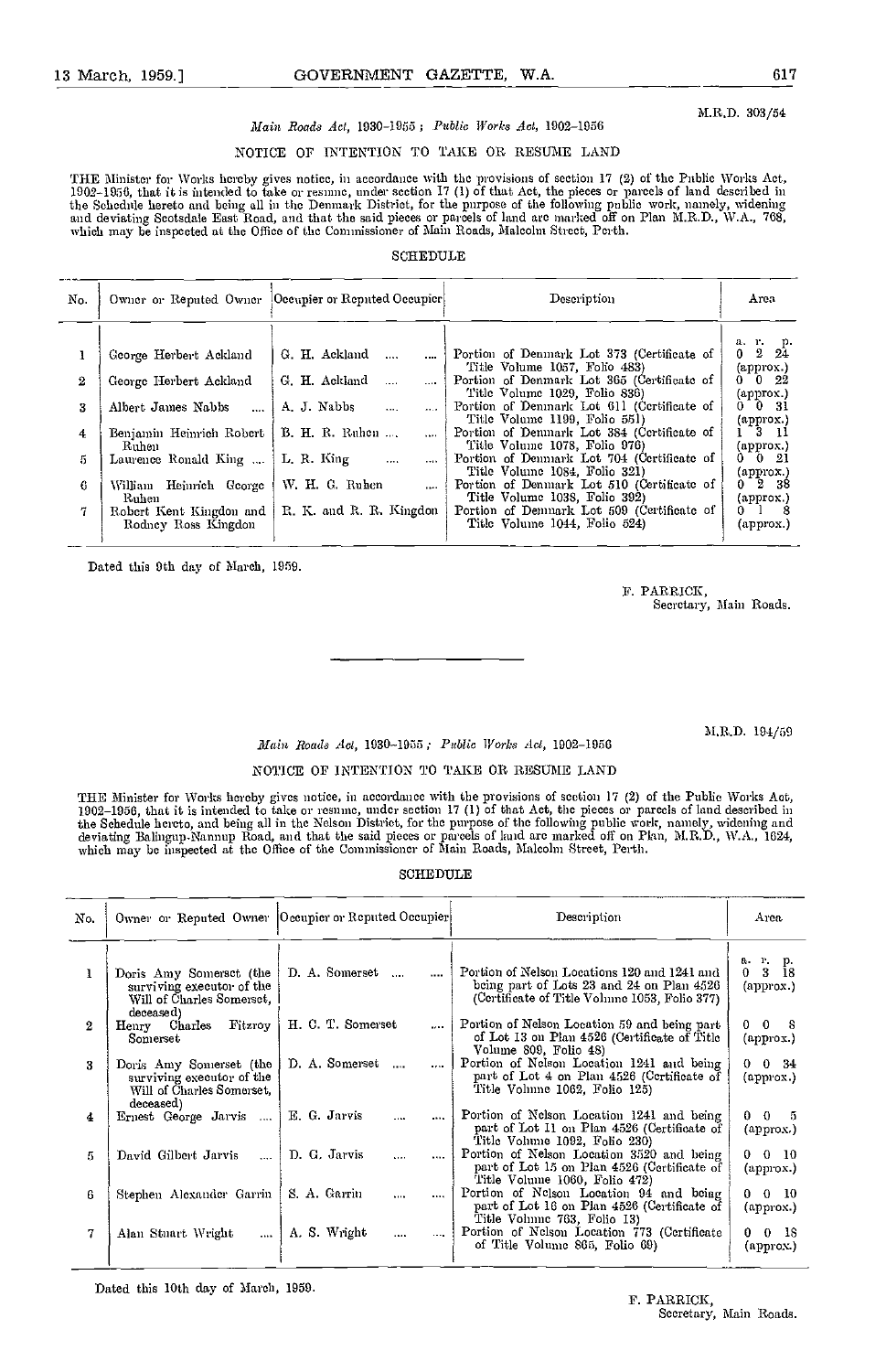M.R.D. 549/47

## Main Roads Act, 1930-1956; Public Works Act, 1902-1956

NOTICE OF INTENTION TO TAKE OR RESUME LAND

THE Minister for Works hereby gives notice, in accordance with the provisions of section 17 (2) of the Public Works Act,<br>1902–1956, that it is intended to take or resume under section 17 (1) of that Act the pieces or parce deviating the Pinjarra-Marradong-Williams and the Bannister-Boddington.Marradong Roads and that the said pieces or parcels of land are marked off on Plans M.R.D., W.A .2310 and 2537, which may be inspected at the office of the Commissioner<br>of Main Roads, Malcolm Street, Perth.

#### SCHEDULE

| No. | Owner or Reputed Owner                 | Occupic or Reputed<br>Occupier     | Description                                                                                                                | Arca                                                                             |
|-----|----------------------------------------|------------------------------------|----------------------------------------------------------------------------------------------------------------------------|----------------------------------------------------------------------------------|
|     | William John Pollard<br>$\mathbf{A}$   | W. J. Pollard                      | Portion of Williams Locations 5199 and 11819<br>(Certificate of Title Volume 1205, Folio 246)                              | a. r. p.<br>3<br>6.<br>-17<br>(approx.)                                          |
| 2   | William John Pollard<br>$\sim$         | W. J. Pollard                      | Portion of Williams Location 47 (Certificate of<br>Title Volume 470, Folio 111)                                            | $0$ $0$ $14.5$<br>(approx.)                                                      |
| 3   | William John Pollard<br>$\mathbf{1}$   | W. J. Pollard<br>$\cdots$          | Portion of Williams Location 10940 (Certificate<br>of Title Volume 1022, Folio 613)                                        | $0\degree 0\degree 20$                                                           |
| 4   | William John Pollard<br>$\sim 100$     | W. J. Pollard                      | Portion of Williams Location 47 and being part<br>of Lot 1 on Diagram 2978 (Certificate of<br>Title Volume 470, Folio 110) | $\begin{smallmatrix} {\rm (approx.)} \ 0 & 0 & 6 \end{smallmatrix}$<br>(approx.) |
| 5   | William John Reid McFad-<br>yen        | W. J. R. McFadyen<br>$\cdots$      | Portion of Williams Location 5199 (Certificate<br>of Title Volume 1205, Folio 245)                                         | $0 \t 0 \t 9$<br>$\langle$ approx. $\rangle$                                     |
| 6   | Louisa Pollard<br>$\sim 100$<br>$\sim$ | L. Pollard<br>$\cdots$<br>$\cdots$ | Portion of Williams Location 247 (Certificate<br>of Title Volume 784, Folio 63)                                            | $0\quad 1$                                                                       |
| 7   | Lawrence Joseph George<br><b>Batt</b>  | L. J. G. Batt<br><b>Section</b>    | Portion of Williams Location 17 (Memorial<br>Book XXV/39)                                                                  | (approx.)<br>$0 - 2 - 29$<br>${\rm (approx.)}$                                   |

Dated this 11th day of March, 1059.

#### P. PARRICK, Secretary, Main Roads.

M.R.D. 1129/58

#### Main Roads Act, 1930-1955; Public Works Act, 1902-1956

### NOTICE OF INTENTION TO TAKE OR RESUME LAND

THE Minister for Works hereby gives notice, in accordance with the provisions of section 17 (2) of the Public Works Act,<br>1902–1956, that it is intended to take or resume under section 17 (1) of that Act the pieces or parce Schedulc hereto and being all in the Avon District for the purpose of the following public work, namely, widening Dewars<br>Pool-Bindoon Road, and that the said pieces or parcels of land are marked off on Plan M.R.D., W.A. 19

#### SCHEDULE

| No. | Owner or Reputed Owner                                                                                               | Occupier or Reputed<br>Occupier                 | Description                                                                              | Area                                        |
|-----|----------------------------------------------------------------------------------------------------------------------|-------------------------------------------------|------------------------------------------------------------------------------------------|---------------------------------------------|
| ı   | Frederick Charles Henry Lec   F. C. H. Lec                                                                           |                                                 | Portion of Avon Locations 1503 and 1024<br>(Certificate of Title Volume 1147, Folio 927) | a 1 p.<br>$\bf{0}$<br>35<br>0.<br>(approx.) |
| 2   | Edwin Stanley Cook (7un-<br>divided 1/8 shares) and<br>Henry Thomas Lee (1 un-<br>divided 1/8 share)                 | S. E. Cook and H. T. Lee                        | Portion of Avon Location 3807 (Certificate of<br>Title Volume 910, Folio 15)             | $0-2$ 3<br>(approx.)                        |
| 3   | Edwin Stanley Cook (7 un-<br>divided 1/8 shares) and<br>Henry Thomas Lee (1 un-<br>divided 1/8 share)                | E.S. Cook and H.T. Lee                          | Portion of Avon Location 18024 (Certificate of<br>Title Volume 1205, Folio 324)          | $\bf{0}$<br>-28<br>0.<br>(approx.)          |
| 4   | Edwin Stanley Cook (7 un-<br>divided 1/8 shares) and<br>Henry Thomas Lee (1 un-<br>divided 1/8 share)                | E. S. Cook and H. T. Lee                        | Portion of Avon Location 1660 (Certificate of<br>Title Volume 1205, Folio 326)           | 0 <sub>5</sub><br>0.<br>${\rm (approx.)}$   |
| 5   | Aubrey John Cook<br>$\cdots$                                                                                         | A. J. Cook<br>$\cdots$<br>$\cdots$              | Portion of Avon Location 2353 (Certificate of<br>Title Volume 1038, Folio 435)           | $0 \quad 1 \quad 29$<br>$(\text{approx.})$  |
| 6   | Aubrey John Cook<br>$\cdots$                                                                                         | A. J. Cook<br>$\cdots$<br>                      | Portion of Avon Location 2353 (Certificate of<br>Title Volume 1038, Folio 434)           | $0 - 1$ 29<br>(approx.)                     |
| 7   | Albert Ernest Waters<br>$\cdots$                                                                                     | A. E. Waters<br>$\cdots$                        | Portion of Avon Location 2602 (Certificate of<br>Title Volume 1149, Folio 793)           | $0-1$ 0 11<br>(approx.)                     |
| 8   | Dudley Charles Chitty                                                                                                | $D$ , C, Chitty<br>$\sim 100$                   | Portion of Avon Location 4318 (Certificate of<br>Title Volume 833, Folio 127)            | $0-1$ 0 11<br>(approx.)                     |
| 9   | Phillip Henry Chitty and<br>Dudley Charles Chitty<br>(Executors of the Will of<br>James Melroy Chitty<br>(deceased)) | $P$ . H. and D. C. Chitty                       | Portion of Avon Location 1521 (Certificate of<br>Title Volume 486, Folio 200)            | $0-17$<br>$(\text{approx.})$                |
| 10  | Peter Godfrey McDermott<br>Jolin<br>William<br>and<br>McDermott                                                      | <b>P.</b><br>G.<br>J.<br>W.<br>and<br>McDermott | Portion of Avon Location 8642 (Certificate of<br>Title Volume 1179, Folio 843)           | $3\quad26$<br>0.<br>$(\text{approx.})$      |

Dated this 10th day of March, 1959. F. PARRICK,

Secretary, Main Roads.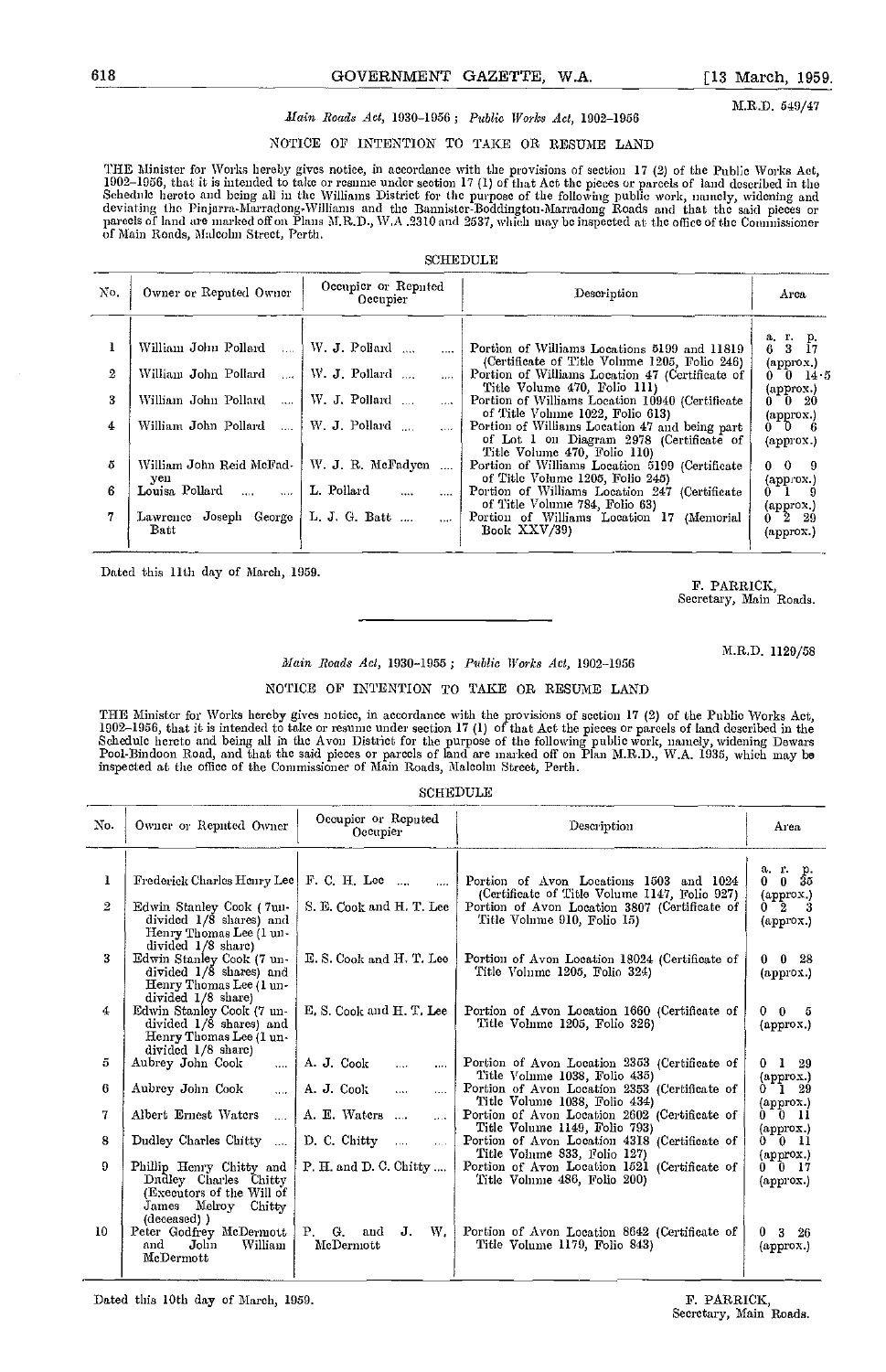# METROPOLITAN WATER SUPPLY, SEWERAGE AND DRAINAGE DEPARTMENT.

M.W.S. 1433/57, Pt. 4.

NOTICE is hereby given of the intention of the Minister for Water Supply, Sewerage and Drain-<br>age to undertake the construction of the works hereinafter described by virtue of the powers contained under the provisions of the Metropolitan<br>Water Supply, Sewerage and Drainage Act, 1909-<br>1956. bu

> Description of Proposed Works. Metropolitan Main Drainage.

South Belmont Main Drain.

Carlisle-Kewdale Area.

Compensating Basin and Sub Main in Futham Street.

Construction of a compensating basin and pump-Figure station, together with a sub-main approxi-<br>
ing station, together with a sub-main approxi-<br>
The above works together with all other ap-<br>
paratus necessary for the undertaking.  $8591/58$ —Grand Promenade, from lot 17

Constructed or Provided.

Portion of South Belmont Main Drainage Area<br>situated in Carlisle, between Fulham and Oats 8707/58<br>Streets and Orrong Road and the existing main drain, as more particularly described hereunder and shown in red on Plan M.W.S.S. & D.D., W.A. No. 8290.

A compensating basin and pumping station to<br>situated within pt. lot 13 and lots 1374, 1375, 1376 And and 1377, Fulham Street.

A pipe sub-main drain commencing from the pumping station above described and proceeding along Fulham Street in a general north-easterly bate direction to and across Kooyong Road, to and across<br>Paterson Road, to and across Armadale Road, to<br>and across St. Kilda Road and terminating at<br>South Belmont Main Drain.

The Purposes for Which the Proposed Works are to be Constructed or Provided.

For the drainage of 176 acres of land in the Carlisle and Kewdale areas.

The Times When and Place at Which Plans, Sections and Specifications may be Inspected.<br>At the office of the Minister of Water Supply,

At the office of the Minister of Water Supply,<br>Sewerage and Drainage, St. George's Place, Perth,<br>for one month on and after the 13th day of March,<br>1959, between the hours of 10 a.m. and 3.30 p.m.<br>(Sgd.) JOHN T. TONKIN,<br>Min

#### METROPOLITAN WATER SUPPLY, SEWERAGE AND DRAINAGE DEPARTMENT.

IVI.W.5. 1629/58.

NOTICE is hereby given, in pursuance of section below.<br>96 of the Metropolitan Water Supply, Sewerage Purp and Drainage Act, 1909-1956, that water mains have been laid in the undermentioned streets in the disbeen laid in the undermentioned streets in the districts indicated.

City of Fremantle.<br>8705/58—Bromley Road, from lot 45 to lot 47– southerly.

City of Perth.

 $8654/58$ –Grantham Street, from lot 699 to lot 696<br>
—westerly.

East Fremantle Muncipality.

8649/58-Locke Crescent, from Wauhop Road to  $lot$  4980-westerly.

Belmont Park Road District.

8635/58-Paterson Street, from lot 15 to lot  $16$ north-westerly.

Canning Road District.<br>
8602/58—Second Avenue, from lot 118 to Janet<br>
Street—south-westerly. Janet Street, from Second Avenue to Donna Street—westerly. PURSU<br>Donna Street, from Janet Street to lot 539— Act, 19 southerly. Central Road, from lot 388 to lot 5<br>140—westerly. Rosmoyne Road, from Central 58  $(2) - 23115$ 

Road to lot 516—northerly. First Avenue, from<br>lot 584 to Riverton Drive West—northerly.<br>Riverton Drive West, from First Avenue to

lot 40—north-easterly.<br>8697/58—Neil Street, from Central Road to lot 594<br>Southerly.

Cockburn Road District.

8561/58—Greenslade Street, from lot 57 to Brad-<br>bury Road—southerly. Aberle Street, from lot<br>44 to Bradbury Road—southerly.

Melville Road District.<br>8030/59—Regent Avenue, from lot 175 to Bateman Road—westerly.<br>8605/58—Preston Point Road, from Swan Road to

lot 16-north-westerly.

#### Perth Road District.

8714/58-Gray Avenue, from Burns Avenue to lot

- 
- 8447/58-Grand Promenade, from lot 18 to lot  $17$ nor therly.

8707/58-Belhus Drive, from lot 40 to lot 50-easterly.

 $8706/58$ -Ungaroo Road, from lot 1560 to lot 1630--<br>easterly.

8621/58-Ravenswood Drive, from Wardong Road to lot 1632-north-easterly.

And the Minister of Water Supply, Sewerage and Drainage is, subject to the provisions of the Act, prepared to supply water from such mains to lands within rateable distance thereof.

Dated this 13th day of March, 1959.

B. J. CLARKSON,<br>Under Secretary.

#### MUNICIPAL CORPORATIONS ACT, 1906-1956. Municipality of Geraldton. Notice of Intention to Borrow.

PURSUANT to section 449 of the Municipal Cor- porations Act, 1906-1956, the Municipality of Ger- aldton gives notice that it proposes to borrow £30,000 by the sale of debentures on the following terms and for the following purpose:-

Loan 51 (Eng.), £15,000 for seven years, with interest at the rate of £5 8s. 9d. per cent. per annum, repayable at the State Treasury, Perth, by 14 equal half-yearly instalments of principal and

Lean 52 (Eng.), £15,000 for seven years, with<br>interest at the rate of £5 8s. 9d. per cent. per<br>annum, repayable at the State Treasury, Perth,<br>by 14 equal half-yearly instalments of principal<br>and interest, for the purchase

Purpose:—<br>Purchase of bulldozer, grader, loader, truck,<br>tractor and grass mower, and preliminary expenses, to a total cost of £30,000.

An estimate and statement of proposed expenditure required by section 448 ate open for inspection of ratepayers during office hours at the office of Council for one month after the last publication of this notice.

> C. S. EADON-CLARKE, Mayor.

L. V. CAUDWELL, Town Clerk.

#### ROAD DISTRICTS ACT, 1919-1956.

Laverton Road Board. Notice of Intention to Borrow. Proposed Loan No. 3.

PURSUANT to section 298 of the Road Districts Act, 1919-1956, the Laverton Road Board hereby gives notice that it proposes to borrow money, by sale of debentures, on the following terms and for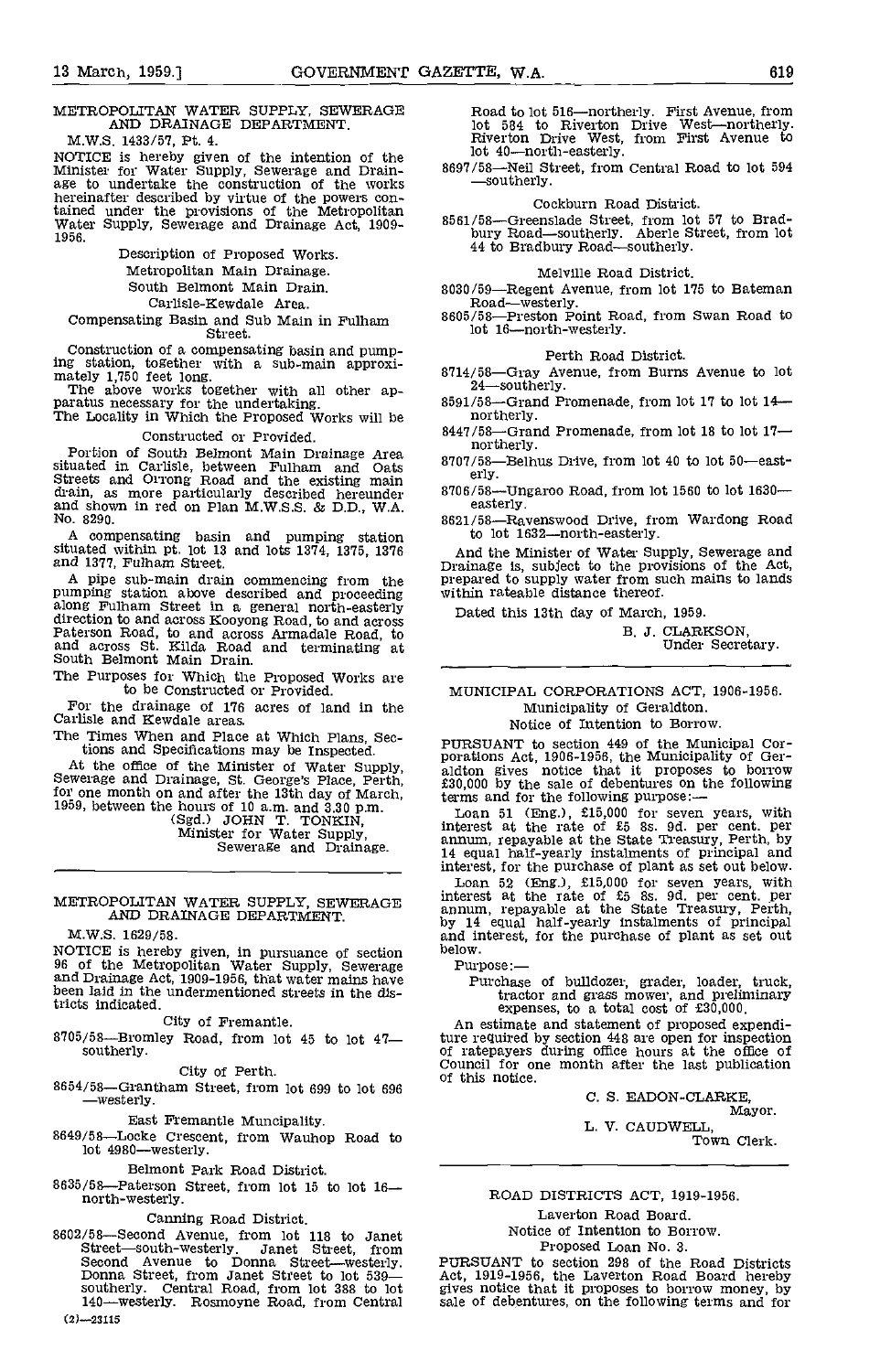the following purpose:  $£4,705$  8s. 10d., for seven<br>years, with interest at the rate of  $£5$  8s. 9d. per<br>cent. per annum, repayable at the office of the<br>Superannuation Board, Perth, by half-yearly instalments of principal and interest. Purpose: Liquidation of Loan No. 2.

G. N. GREEN,<br>Chairman.<br>P. WOOD.

Secretary.

#### ARMADALE-KELMSCOTT ROAD BOARD. Notice of Intention to Borrow, Proposed Loan (No. 33) of £10,500.

PURSUANT to section 290 of the Road Districts Act, 1919-1954, the Armadale-Kelmscott Road Board hereby gives notice of its intention to borrow<br>money, by the sale of debentures, on the following<br>terms and for the following purpose:— $f10,500$ , for<br>fifteen (15) years, at the rate of £5 10s, per centum<br>per annum,

Plans, specifications and estimates of such works, and the statement required by section 298 of the said Act, are open for inspection at the office of  $H_1$ the Board during the usual business hours.

A. W. McPHAIL.

Chairman.

W. W. ROGERS, Secretary.

#### MERREDIN ROAD BOARD, Notice of Intention to Borrow. Proposed Loan (No. 46) of £8,500,

PURSUANT to section 298 of the Road Districts Act, 1919-1954, the Merredin Road Board hereby Bridges notice that it proposes to borrow money, by H the sale of debentures, on the following terms and<br>for the following purpose:— $\pm 8{,}500$ , for 10 years, at a rate of interest not exceeding £5 10s. per cent.<br>per annum, repayable at the Commonwealth Bank,<br>Merredin, by 20 half-yearly instalments of principal and interest. Purpose: Purchase of electricity generating plant.

The works and undertakings for which the loan<br>is to be raised will, in the opinion of the Board, W benefit the whole of the Merredin Road District, and any loan rate applicable may be levied on all rateable land within the whole district.

All particulars of the plant to be purchased and the statement required by section 297 of the<br>Road Districts Act are available for inspection at<br>the offices of the Board, during the usual office<br>hours, for a period of one month after the last<br>publication of this noti

H. J. CLARK, Chairman.

F. A. LAW,

N.B.-Debentures will be repurchased from profits of the Electricity Undertaking,

#### COCKBURN ROAD BOARD.

NOTICE is hereby given that the appointment of —<br>Mr. S. J. Kent, of Bibra Lake, to the position of<br>Poundkeeper-Ranger for the above Board termin-<br>ated as from the 26th February, 1959, and in pur-<br>suance of the powers confe tricts Act, 1919-1956, and the Cattle Trespass<br>Fencing and Impounding Act, 1818, the Cockburn<br>Road Board did, on the 24th day of September, of the<br>1958, appoint Mr. V. G. King, of 104 Hamilton to use Road, Spearwood, to the position of Poundkeeper- Ranger to the above Board.

J. H. COOPER, Chairman.

B. L. EDWARDES,

Secretary.

Department of Agriculture, Perth, 11th March, 1959.

HIS Excellency the Governor in Council has been pleased to approve of the appointment of Mr. J. Weeldenburg as an Inspector under the Stock Diseases Act, 1895.

G. K. BARON HAY, Director of Agriculture.

# Department of Agriculture, Perth, 11th March, 1959.

HIS Excellency the Governor in Council has bep pleased under the provisions of section 61 of the Milk Act, 1946-1954, to approve of the recommendation by the Minister that as from the 1st day of January, 1959, no amount of compensation in ex- cess of thirty pounds (f30) be payable in respect of the destruction of any one diseased animal.

G. K. BARON HAY, Director of Agriculture.

# Department of Agriculture, Perth, 11th March, 1959.

HIS Excellency the Governor in Council has been pleased to approve of the appointment of the under- mentioned persons as Inspectors and Vermin Control Officers pursuant to section 9 of the Vermin Act, 1918-1956:

John Hall Bessell. John Burr. Richard Gordon Davies. Dominic Emichi. Robert Bruce Hally.<br>Reginald John Hart.<br>George Henry Law.<br>William Robert McCracken. Brian Keith Moulton. Herbert Turner. Francis Herbert Vickers.

And of the cancellation of the appointment of<br>the undermentioned persons as Inspectors and<br>Vermin Control Officers pursuant to section 9 of<br>the Vermin Act, 1918-1956:---

K. J. Dunne.

M. R. Evans. H. A. Pedretti.

W. H. Tester.

G. K. BARON HAY, Director of Agriculture.

# Department of Agriculture, Perth, 11th March, 1959.

HIS Excellency the Governor in Council has been pleased to approve of the appointment of the under- mentioned Police Officers as honorary Inspectors under the Brands Act, 1904-1956, and Stock under the Brands Act, 1904-1956, and<br>Diseases Act, 1895:-

Constable Reginald Crane (No. 2661). Constable Albert Frederick Harry Hutchings

Constable T. J. Carmody (No. 2323).

G. K. BARON HAY, Director of Agriculture.

#### VERMIN ACT, 1918-1958.

Chittering, Collie, Goomalling, Dowerin, Tammin and Quairading Vermin Districts.

NOTICE is hereby given, pursuant to section 102A of the Vermin Act, 1918-1958, that it is proposed to use Sodium Fluoroacetate ("1080") in the vermin districts of Chittering, Collie, Goomalling, Dowerin, Tammin and Quairading for the poisoning of Tammin and Quairading for the poisoning of rabbits.

From the publication of this notice until further notice is published, the taking of rabbits or catching by any means except by poisoning is prohibited.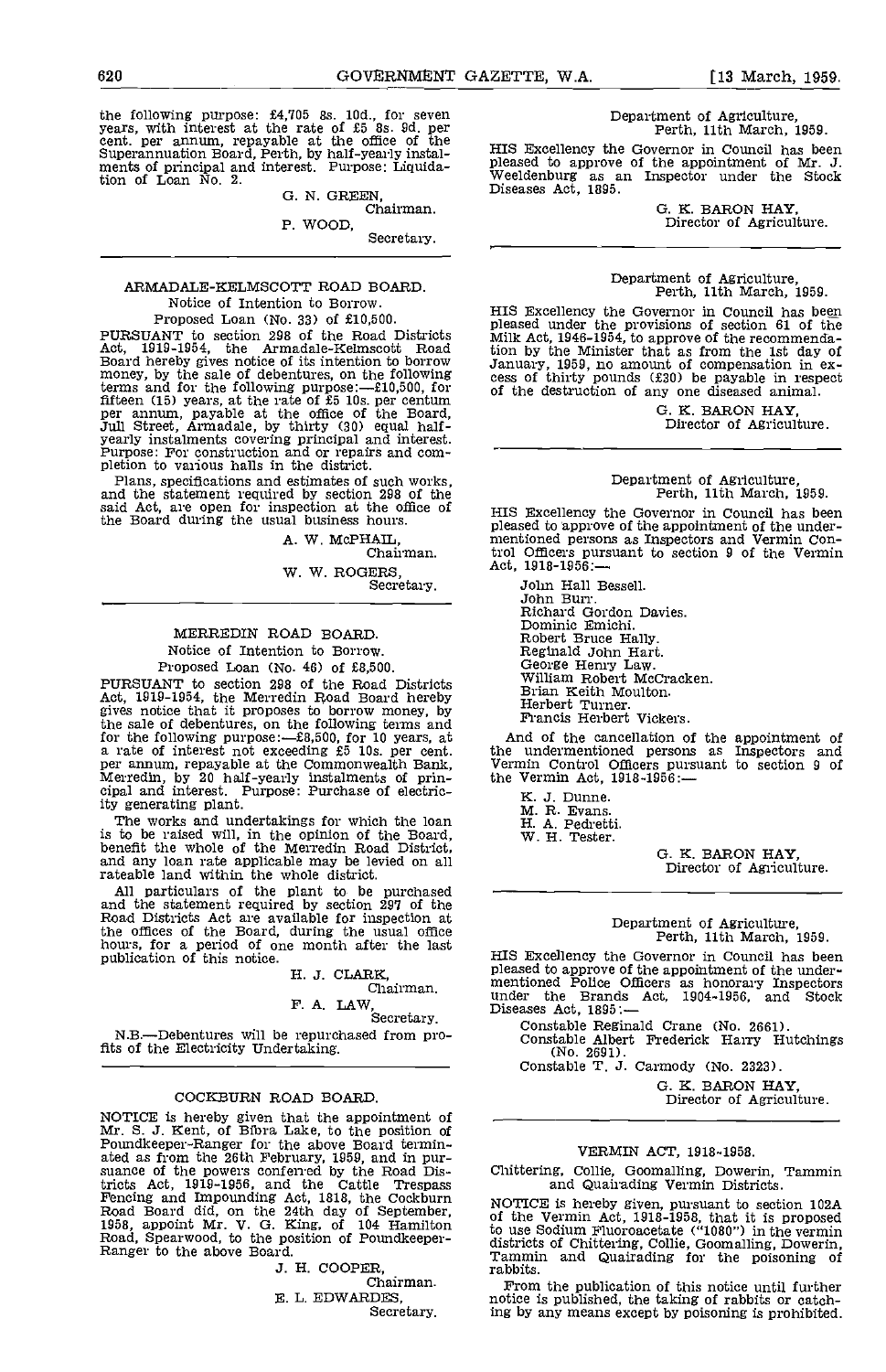Rabbits taken in breach of this prohibition are likely to endanger or be detrimental to human health or life, if consumed as food.

A person who takes or attempts to take rabbits in the vermin districts of Chittering, Collie, Goomalling, Dowerin, Tammin and Quairading after the publication of this notice and before piers<br>publication of a further notice cancelling this either<br>prohibition commits an offence against the Vermin of the<br>Act, 1918-1958. Penalty: Maximum of £100. low si

G. K. BARON HAY,<br>Chairman, Agriculture Protection Board.

#### VERMIN ACT, 1918-1958. Kuhn Vermin District.

NOTICE is hereby given pursuant to section 102A <sup>With unpo</sup><br>of the Vermin Act, 1918-1958, that it is proposed and the law to use Sodium Fluoroacetate ("1080") in the ver- min district of Kuhn for the poisoning of rabbits.

min district of Kulin for the poisoning of rabbits.<br>From the publication of this notice until further<br>notice is published, the taking of rabbits or catch-<br>ing by any means except by poisoning is prohibited. ing by any means except by poisoning is prohibited. Rabbits taken in breach of this prohibition are likely to endanger or be detrimental to human health or life, if consumed as food.

A person who takes or attempts to take rabbits in the vermin district of Kullin after the publica-<br>tion of this notice and before publication of a  $\overrightarrow{A}$ further notice cancelling this prohibition com-<br>mits an offence against the Vermin Act, 1918-1958. At<br>Penalty: Maximum of £100.

G. K. BARON HAY,<br>Chairman, Agriculture Protection Board. 9th March, 1959.

#### VERMIN ACT, 1918-1958.

Nannup, Dardanup and Augusta-Margaret River Vermin Districts.

NOTICE is hereby given under section 98 of the Vermin Act, 1918-1958, that all owners or occupiers or owners and occupiers of any holdings either owned, rented or leased within the whole of the vermin districts shown in th low shall on the respective appropriate date shown in the said Schedule commence the work of destroying rabbits upon such holdings and upon the roads bounding and intersecting such holdings.

The work shall be continued and systematically carried out until the respective appropriate date further shown in the said Schedule.

The means to be adopted shall be "free-feeding"<br>with unpoisoned baits in well-defined trails for<br>no less than three nights in succession, followed by the laying of poisoned baits. Baits to be comprised of oats or apples with "1080" poison.

#### Schedule.

District; Date of Commencement of Work; Work Carried Out Until.

- Nannup Vermin District; 13th April, 1959, to 24th April, 1959.
- Dardanup Vermin District; 13th April, 1959, to 24th April, 1959.

Augusta-Margaret River Vermin District; 13th April, 1959, to 24th April, 1959.

G. K. BARON HAY,

Chairman, Agriculture Protection Board. 9th March, 1959.

#### WESTERN AUSTRALIAN GOVERNMENT TENDER BOARD

Accepted Tenders.

| Tender<br>Board<br>No. | Date                                     | Contractor                                                                           | Sched-f<br>ule<br>No.                 | Particulars                                                                                                                                                                                                        | Department<br>Concerned                                                   | Rate                                                                              |
|------------------------|------------------------------------------|--------------------------------------------------------------------------------------|---------------------------------------|--------------------------------------------------------------------------------------------------------------------------------------------------------------------------------------------------------------------|---------------------------------------------------------------------------|-----------------------------------------------------------------------------------|
| 1529/58<br>107/59      | 1959<br>-26<br>${\bf Fob.}$<br>Mar.<br>5 | Winters<br>$\cdots$<br>$\cdots$<br>Sheridans<br>Engraving<br>& Metal Stamping<br>Co. | 926A<br>1958<br>83A.<br>1959          | Supply of Chip Bath Heaters<br>Supply of Bicycle Identification<br>Plates                                                                                                                                          | S.H.C.<br>$\cdots$<br><br>Police<br>$\cdots$<br>                          | $£44s$ , each.<br>$£29$ 3s. 4d. per<br>1,000.                                     |
| 1394/59                | do.                                      | N. Dorazio<br>$\ddotsc$<br>$\cdots$                                                  | 831A.                                 | Supply of Cottage Firewood                                                                                                                                                                                         | $P.W.D.$<br>$\cdots$                                                      | £3 10s. per ton.                                                                  |
| 38/59                  | do.                                      | McLean Bros. & Rigg<br>Ltd.                                                          | 1958<br>37A.<br>1959                  | Supply of Locking Equipment<br>for $K.E.M.H.$                                                                                                                                                                      | do.<br>$\cdots$<br>                                                       | Details on appli-<br>cation.                                                      |
| 1064/58                | do.                                      | Watson Victor Ltd.                                                                   | 26A.<br>1959                          | Supply of Mobile X-ray Unit                                                                                                                                                                                        | Medical<br>$\cdots$                                                       | £672 $10s$ .                                                                      |
| 211/59                 | do.                                      | $\cdots$<br><br>                                                                     | 71A.<br>1959                          | Supply of Pasteurised Milk for<br>Kalgoorlie District Hospital<br>and Coolgardie District Hos-<br>pital, as follows -                                                                                              | do.<br>$\sim$<br>                                                         |                                                                                   |
| 1481/58                | do.                                      | A. J. Fletcher<br>$\cdots$<br>V. J. Brushe<br><br>Goldfields Metal Traders           | $\cdots$<br>$\cdots$<br>887A.<br>1958 | Item 1<br>$\cdots$<br>$\cdots$<br>$\cdots$<br>Item 2<br>$\cdots$<br><br><br>Purchase, Dismantling and Re-<br>moval of Cast Iron Turn-<br>tables, as follows :-<br>Item 1<br>$\cdots$<br><br><br>Item 2<br><br><br> | <br>.<br>$\cdots$<br><br>$\cdots$<br><br>W.A.G.R.<br><br><br><br><br><br> | 5s. 6 <sup>1</sup> d. per gall<br>5s. 9d. per gall.<br>£41 5s. 3d.<br>£41 5s. 3d. |

|  |  |  | Addition to Contract. |  |  |  |  |                                                                                                                                                                                           |  |
|--|--|--|-----------------------|--|--|--|--|-------------------------------------------------------------------------------------------------------------------------------------------------------------------------------------------|--|
|  |  |  | Rubble                |  |  |  |  | 1595/58 Mar. 5 Balcatta Hirings Ltd. 933A, Supply of 2,500 cubic yards M.R.D.   6s. 5 <sup>1</sup> d. per cubic 1958 (more or less) of Limestone M.R.D.   6s. 5 <sup>1</sup> d. per cubic |  |

Cancellation of Contract 1959<br>Mar. 5 1471/58 Mar.  $5 \mid J$ . Arthur Crane, Jnr. 883A 1958 Gully Removal of Building at Rocky Lands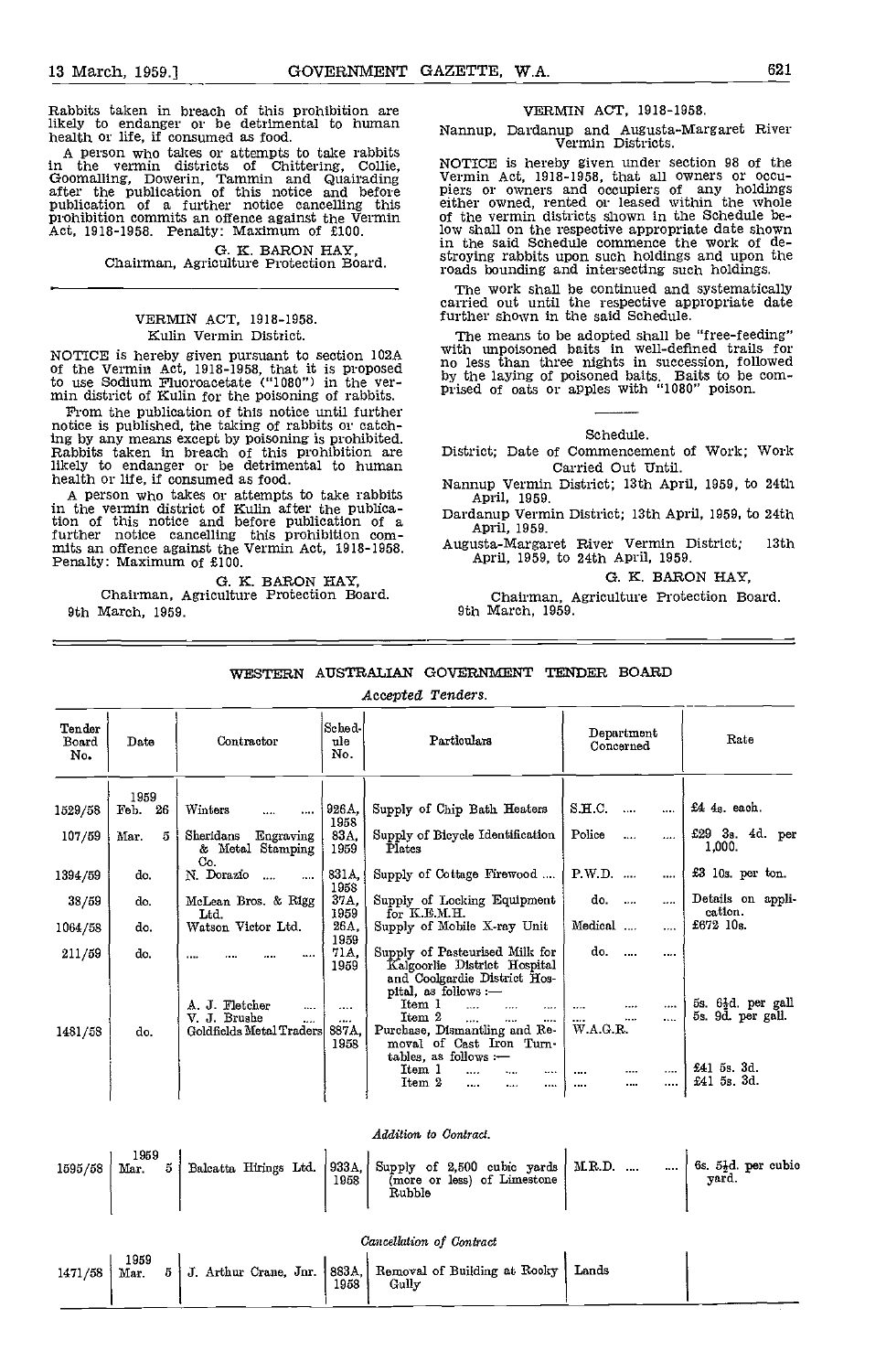### 622 GOVERNMENT GAZETTE, W.A. [13 March, 1959.

### WESTERN AUSTRALIAN GOVERNMENT TENDER BOARD-continued.

Tenders for Government Suppiies.

| 129A 1959<br>$\cdots$<br>130A, 1959<br>$\cdots$ | 1959<br>Liquid Floor Polishes, Scalers and Cleansers<br>Mar.<br>19                                        |
|-------------------------------------------------|-----------------------------------------------------------------------------------------------------------|
|                                                 |                                                                                                           |
|                                                 | $\cdots$<br><br><br><br>                                                                                  |
|                                                 | Mar.<br>Pumping Machinery for Kalgoorlie Sewage<br>19<br><br><br><br><br>                                 |
| 141A, 1959<br>$\cdots$                          | Supply of Secondhand Piano<br>Mar.<br>19<br>$\cdots$<br>$\cdots$<br><br><br><br><br>                      |
| 147A, 1959<br>$\cdots$                          | Mar.<br>Gravel and Sand Washing Plant<br>19<br>$\cdots$<br><br>$\cdots$<br><br><br>                       |
| 151A. 1959<br>$\cdots$                          | 16 run Combine<br>Mar.<br>19<br>$\cdots$<br>$\cdots$<br>$\cdots$<br>$\cdots$<br><br><br><br><br>          |
| 157A. 1959<br>                                  | Diesel-driven A.C. Generating Plant<br>Mar.<br>19<br>$\cdots$<br><br><br><br><br>                         |
| 158A, 1959<br>$\cdots$                          | Sewage Pumping Machinery<br>Mar.<br>19<br>$\cdots$<br>$\cdots$<br><br><br><br><br>$-1$                    |
| 168A, 1959<br>$\cdots$                          | Firewood for No. 5 Pumping Station<br>Mar.<br>19<br>$\cdots$<br><br><br><br><br>$-0.11$                   |
| 152A, 1959<br>$\cdots$                          | Dial Indicating Portable Cattle Scale<br>Mar.<br>26<br>$\overline{a}$<br><br>$\cdots$<br><br><br>$\cdots$ |
| 160A, 1959<br>$\cdots$                          | Diesel-driven A.C. Generating Plant<br>Mar.<br>26<br>$\cdots$<br><br><br><br>$\cdots$<br>$- - +$          |
| 169A 1959<br>$\cdots$                           | Pasteurised Milk for Merredin and Northam Hospitals<br>Mar.<br>26<br>$\cdots$<br><br>$\cdots$             |
| 175A 1959<br>$\cdots$                           | Combined Chain and Chisel Mortising Machine and Hand-operated Bench                                       |
|                                                 | Screw Press<br>26<br>Mar.<br>$\cdots$<br><br><br><br><br><br><br>                                         |
| 138A, 1959<br>$\cdots$                          | Mutton Stockinette<br>2<br>Apr.<br>$\cdots$<br><br>$\cdots$<br>$\cdots$<br><br><br><br>                   |
|                                                 | Jams, Condiments, Honey and<br>9<br>Vinegar<br>Apr.<br><br><br><br><br>$\cdots$                           |
|                                                 | Tea<br>9<br>Apr.<br>$\cdots$<br>$\cdots$<br><br><br><br><br><br><br><br><br>$\cdots$                      |
| 167A, 1959<br>                                  | F.A.Q. to Prime Wheaten Chaff<br>9<br>Apr.<br><br><br><br><br><br>$\cdots$                                |
|                                                 | 107.1959<br><br>170A, 1959<br>                                                                            |

Addresses-Liaison Offices-

W.A. Government Liaison Office, Room 25, 2nd Floor, M.L.C. Buildings, 305 Collins Street, Melbourne.

WA. Government Liaison Office, Rooth 105, 82 Pitt Street, Sydney. Agent General for W.A., 115 The Strand, London, W.C. 2.

| Schedule<br>No.        | Date of<br>Closing                                                                                                                                                                                                                                                                                |                                                                                                                                                                                                                                                                                                                                                                                                                                                                                                                                                                                                                                                                                                                                                                                                                                                                                                                                                                                                                                                                                                                                                                                                                                                                                                                                                                                                                                                         |
|------------------------|---------------------------------------------------------------------------------------------------------------------------------------------------------------------------------------------------------------------------------------------------------------------------------------------------|---------------------------------------------------------------------------------------------------------------------------------------------------------------------------------------------------------------------------------------------------------------------------------------------------------------------------------------------------------------------------------------------------------------------------------------------------------------------------------------------------------------------------------------------------------------------------------------------------------------------------------------------------------------------------------------------------------------------------------------------------------------------------------------------------------------------------------------------------------------------------------------------------------------------------------------------------------------------------------------------------------------------------------------------------------------------------------------------------------------------------------------------------------------------------------------------------------------------------------------------------------------------------------------------------------------------------------------------------------------------------------------------------------------------------------------------------------|
|                        |                                                                                                                                                                                                                                                                                                   | 1959                                                                                                                                                                                                                                                                                                                                                                                                                                                                                                                                                                                                                                                                                                                                                                                                                                                                                                                                                                                                                                                                                                                                                                                                                                                                                                                                                                                                                                                    |
|                        |                                                                                                                                                                                                                                                                                                   | Mar. 19                                                                                                                                                                                                                                                                                                                                                                                                                                                                                                                                                                                                                                                                                                                                                                                                                                                                                                                                                                                                                                                                                                                                                                                                                                                                                                                                                                                                                                                 |
| 143A, 1959<br>$\cdots$ |                                                                                                                                                                                                                                                                                                   | Mar. 19                                                                                                                                                                                                                                                                                                                                                                                                                                                                                                                                                                                                                                                                                                                                                                                                                                                                                                                                                                                                                                                                                                                                                                                                                                                                                                                                                                                                                                                 |
| 144A, 1959<br>$\cdots$ |                                                                                                                                                                                                                                                                                                   | Mar.<br>19                                                                                                                                                                                                                                                                                                                                                                                                                                                                                                                                                                                                                                                                                                                                                                                                                                                                                                                                                                                                                                                                                                                                                                                                                                                                                                                                                                                                                                              |
| 145A, 1959<br>$\cdots$ |                                                                                                                                                                                                                                                                                                   | 19<br>Mar.                                                                                                                                                                                                                                                                                                                                                                                                                                                                                                                                                                                                                                                                                                                                                                                                                                                                                                                                                                                                                                                                                                                                                                                                                                                                                                                                                                                                                                              |
| 148A, 1959<br>$\cdots$ | $\cdots$<br>$\cdots$                                                                                                                                                                                                                                                                              | 19<br>Mar.                                                                                                                                                                                                                                                                                                                                                                                                                                                                                                                                                                                                                                                                                                                                                                                                                                                                                                                                                                                                                                                                                                                                                                                                                                                                                                                                                                                                                                              |
| 149A, 1959<br>$\cdots$ | $\cdots$<br>$\cdots$                                                                                                                                                                                                                                                                              | Mar. 19                                                                                                                                                                                                                                                                                                                                                                                                                                                                                                                                                                                                                                                                                                                                                                                                                                                                                                                                                                                                                                                                                                                                                                                                                                                                                                                                                                                                                                                 |
| 153A, 1959<br>$\cdots$ |                                                                                                                                                                                                                                                                                                   |                                                                                                                                                                                                                                                                                                                                                                                                                                                                                                                                                                                                                                                                                                                                                                                                                                                                                                                                                                                                                                                                                                                                                                                                                                                                                                                                                                                                                                                         |
|                        | $\sim$<br>$\cdots$                                                                                                                                                                                                                                                                                | Mar.<br>-19                                                                                                                                                                                                                                                                                                                                                                                                                                                                                                                                                                                                                                                                                                                                                                                                                                                                                                                                                                                                                                                                                                                                                                                                                                                                                                                                                                                                                                             |
|                        | $\mathbf{r}$<br>                                                                                                                                                                                                                                                                                  | Mar.<br>19                                                                                                                                                                                                                                                                                                                                                                                                                                                                                                                                                                                                                                                                                                                                                                                                                                                                                                                                                                                                                                                                                                                                                                                                                                                                                                                                                                                                                                              |
| $\cdots$               | $\cdots$                                                                                                                                                                                                                                                                                          | 19<br>Mar.                                                                                                                                                                                                                                                                                                                                                                                                                                                                                                                                                                                                                                                                                                                                                                                                                                                                                                                                                                                                                                                                                                                                                                                                                                                                                                                                                                                                                                              |
| $\dddotsc$             |                                                                                                                                                                                                                                                                                                   | -26<br>Mar.                                                                                                                                                                                                                                                                                                                                                                                                                                                                                                                                                                                                                                                                                                                                                                                                                                                                                                                                                                                                                                                                                                                                                                                                                                                                                                                                                                                                                                             |
|                        |                                                                                                                                                                                                                                                                                                   |                                                                                                                                                                                                                                                                                                                                                                                                                                                                                                                                                                                                                                                                                                                                                                                                                                                                                                                                                                                                                                                                                                                                                                                                                                                                                                                                                                                                                                                         |
| $\cdots$               | and the company of the state of the<br>$\sim$ $\sim$<br>$\cdots$                                                                                                                                                                                                                                  | Mar.<br>-26                                                                                                                                                                                                                                                                                                                                                                                                                                                                                                                                                                                                                                                                                                                                                                                                                                                                                                                                                                                                                                                                                                                                                                                                                                                                                                                                                                                                                                             |
| $\cdots$               |                                                                                                                                                                                                                                                                                                   | 26<br>Mar.                                                                                                                                                                                                                                                                                                                                                                                                                                                                                                                                                                                                                                                                                                                                                                                                                                                                                                                                                                                                                                                                                                                                                                                                                                                                                                                                                                                                                                              |
| $\cdots$               |                                                                                                                                                                                                                                                                                                   | 26<br>Mar.                                                                                                                                                                                                                                                                                                                                                                                                                                                                                                                                                                                                                                                                                                                                                                                                                                                                                                                                                                                                                                                                                                                                                                                                                                                                                                                                                                                                                                              |
|                        | $\cdots$<br>$\cdots$                                                                                                                                                                                                                                                                              | 26<br>Mar.                                                                                                                                                                                                                                                                                                                                                                                                                                                                                                                                                                                                                                                                                                                                                                                                                                                                                                                                                                                                                                                                                                                                                                                                                                                                                                                                                                                                                                              |
|                        |                                                                                                                                                                                                                                                                                                   |                                                                                                                                                                                                                                                                                                                                                                                                                                                                                                                                                                                                                                                                                                                                                                                                                                                                                                                                                                                                                                                                                                                                                                                                                                                                                                                                                                                                                                                         |
|                        | $\mathbf{r}$ and $\mathbf{r}$<br>$\cdots$<br>$\cdots$<br>$\cdots$<br>$\cdots$                                                                                                                                                                                                                     | Mar.<br>26                                                                                                                                                                                                                                                                                                                                                                                                                                                                                                                                                                                                                                                                                                                                                                                                                                                                                                                                                                                                                                                                                                                                                                                                                                                                                                                                                                                                                                              |
|                        | $\cdots$<br>$\cdots$                                                                                                                                                                                                                                                                              | Mar.<br>26                                                                                                                                                                                                                                                                                                                                                                                                                                                                                                                                                                                                                                                                                                                                                                                                                                                                                                                                                                                                                                                                                                                                                                                                                                                                                                                                                                                                                                              |
|                        | $\mathbf{r}$<br>$\cdots$                                                                                                                                                                                                                                                                          | 26<br>Mar.                                                                                                                                                                                                                                                                                                                                                                                                                                                                                                                                                                                                                                                                                                                                                                                                                                                                                                                                                                                                                                                                                                                                                                                                                                                                                                                                                                                                                                              |
|                        | $\cdots$<br>$\cdots$                                                                                                                                                                                                                                                                              | 9<br>Apr.                                                                                                                                                                                                                                                                                                                                                                                                                                                                                                                                                                                                                                                                                                                                                                                                                                                                                                                                                                                                                                                                                                                                                                                                                                                                                                                                                                                                                                               |
|                        | $\cdots$<br>$\cdots$                                                                                                                                                                                                                                                                              | 9<br>Apr.                                                                                                                                                                                                                                                                                                                                                                                                                                                                                                                                                                                                                                                                                                                                                                                                                                                                                                                                                                                                                                                                                                                                                                                                                                                                                                                                                                                                                                               |
|                        |                                                                                                                                                                                                                                                                                                   |                                                                                                                                                                                                                                                                                                                                                                                                                                                                                                                                                                                                                                                                                                                                                                                                                                                                                                                                                                                                                                                                                                                                                                                                                                                                                                                                                                                                                                                         |
|                        |                                                                                                                                                                                                                                                                                                   | 9<br>Apr.                                                                                                                                                                                                                                                                                                                                                                                                                                                                                                                                                                                                                                                                                                                                                                                                                                                                                                                                                                                                                                                                                                                                                                                                                                                                                                                                                                                                                                               |
| Advertising            | 142A, 1959<br>$\cdots$<br>155A, 1959<br>156A, 1959<br>154A, 1959<br>161A, 1959<br>162A, 1959<br>163A, 1959<br>164A, 1959<br>$\cdots$<br>165A, 1959<br>$\ddotsc$<br>171A, 1959<br>$\cdots$<br>172A, 1959<br>$\cdots$<br>166A, 1959<br>$\cdots$<br>173A, 1959<br>$\cdots$<br>174A, 1959<br>$\cdots$ | For Sale<br>Secondhand "Malcolm Moore" Grader (MR 63)<br>$\cdots$<br>Secondhand "Britstand" $3\frac{1}{2}$ cub. ft. Concrete Mixer (PW 48)<br>$\cdots$<br>$\cdots$<br>Secondhand "Champion" $3\frac{1}{2}$ cub. ft. Concrete Mixer (PW 64)<br>$\cdots$<br>$\cdots$<br>Secondhand Multi-Wheel Roller (MRD 403)<br>$\cdots$<br>.<br>Secondhand "Douglas" Type 5V63 Power Saw<br>.<br>Secondhand Diesel Engine Driven Pumping Plant (PW 85)<br>*Secondhand Motor Vehicles, 1 Chevrolet Utility, 1941 Model, 1 Chevrolet<br>Secondhand Traxcavator Loader (MR 24)<br>1<br>Scrap Rotary Convertor Transformers and Lead Covered Copper Cable<br>Miscellaneous Scrap Materials Stored at Stirling Street, Railway Crossing.<br>Bunbury<br>Secondhand "Malcolm Moore" Grader (PW 53)<br>Secondhand Consolidated Pneumatic Model 168 Air Compressor (PW 61)<br>1950 International L110 15 cwt. Utility (Damaged) (WAG 2450)<br>Secondhand "Britstand" 5 cub. ft. Concrete Mixer (PW 82)<br>Secondhand TD18A International Diesel Crawler Tractor and Angle Dozer<br>and $P.C.U.$ (PW 51)<br>and the same state<br>Secondhand Typewriters and Adding Machines<br><b>Security</b><br>$\cdots$<br>1951 Ford Mainline Utility (WAG 2797)<br>Swarf (Steel Turnings from Lathes)<br>1949 Ford Mainline Utility at Carnaryon<br>$\sim 10^{-10}$<br>$\frac{1}{2}$<br>$\mathbf{1}$<br>Secondhand Glacier Type 2-door 10 cub. ft. Kerosene Refrigerator, at Manji-<br>mup |

For Sale by Tender.

\* Tenders for any one or all of the items will be considered under the conditions stipulated on the form of tender.

Tenders addressed to the Chairman, Government Tender Board, 74 Murray Street, Perth, will be received for the above. mentioned supplies until 10 a.m. on the dates of closing.

Tenders must be properly indorsed on envelopes otherwise they are liable to rejection. Tender forms and full particulars may be obtained on application at the Tender Board Office, 74 Murray Street, Perth. No Tender necessarily accepted.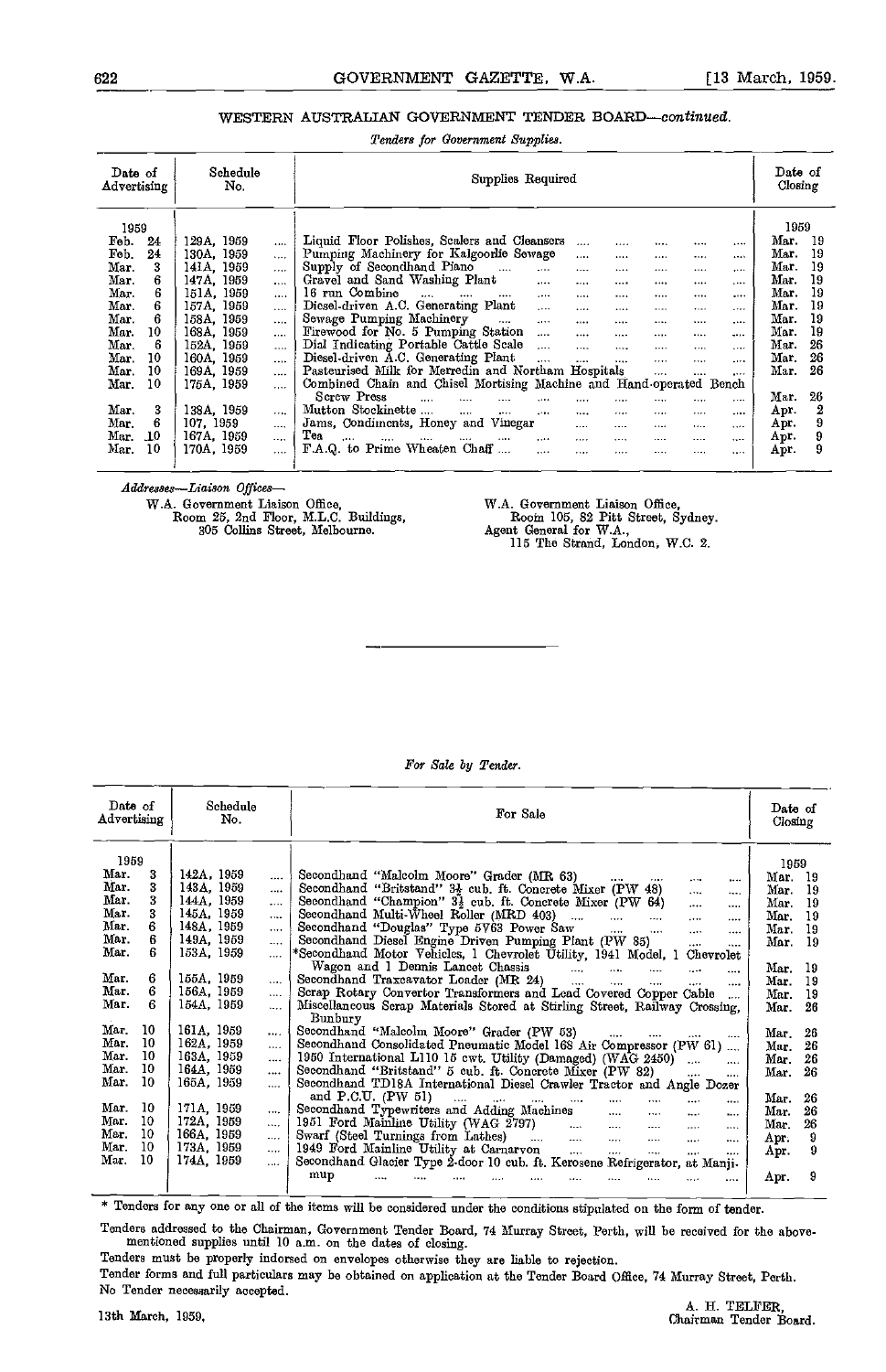#### NINING ACT, 1904-1957

Department of Mines, Perth, 11th March, 1959.

IT is hereby notified that, in accordance with the provisions of the Mining Act, 1904-1957, His Excellency the Governor in Executive Council has been pleased to deal with the imdermentioned Leases, Applications for Leases, Forfeiture with prior right, Fines in Lieu of Forfeiture, and Tailings Licenses, as shown below.

(Sgd.) A. H. TELFER,<br>Under Secretary for Mines.

The undermentioned applications for Gold Mining Leases were approved, subject to survey :-

| Goldfield                                          |                          |                          |               |                                  |                          | District                         |                  | No. of Application                     |  |
|----------------------------------------------------|--------------------------|--------------------------|---------------|----------------------------------|--------------------------|----------------------------------|------------------|----------------------------------------|--|
| East Coolgardie<br>North Coolgardie<br>Pilbara<br> | $\cdots$<br>$\cdots$<br> | $\cdots$<br>$\cdots$<br> | 1.1.1<br><br> | Bulong<br>Ularring<br>Marble Bar | $\cdots$<br>$\cdots$<br> | $\cdots$<br>$\cdots$<br>$\cdots$ | $\cdots$<br><br> | <br><br><br>$1338Y*$<br>1173U*<br>1193 |  |

\* Conditionally.

The undermentioned Gold Mining Lease was declared forfeited for breach of labour conditions, and prior right of application is granted under Section 107, Subsection (1)

| Goldfield   | District | No. of<br>Lease | Name of Lease | Lessees                                                                       | Name of Person to whom prior<br>right of Application is granted |
|-------------|----------|-----------------|---------------|-------------------------------------------------------------------------------|-----------------------------------------------------------------|
| Yilgarn<br> | <br>     | <br>4326        | "Consols"<br> | John Edmund Read:<br>Frank Leslie Polking-<br>horne and Leslie Robert<br>Neil | William Harold Chartres Hender-<br>son                          |

The Lessees of the undermentioned Mineral Lease were fined the sum set opposite the same as an alternative to forfeiture of such lease for breach of labour conditions.

| Mineral Field |          |      | District |           | No of<br>Lease | Lessees                                                            | Fino |  |
|---------------|----------|------|----------|-----------|----------------|--------------------------------------------------------------------|------|--|
| Northampton   | $\cdots$ | <br> |          | <br>1.1.1 | 71 PP          | Harold Albert Colley; George Edward Gamble and<br>Jack Peter Ilich | £30  |  |

The undermentioned application for a License to Treat Tailings or Mining Material was approved conditionally :-

| No.   | Corres No.      | Licensee |  | Goldfield                                         | Locality | Period                                         |
|-------|-----------------|----------|--|---------------------------------------------------|----------|------------------------------------------------|
| 1418H | $1194/58$ $\pm$ |          |  | Frederick Wellman Turner    Murchison    Day Dawn |          | <br>Twelve months from the 15th<br>March, 1959 |

The undermentioned application for a Renewal of License to Treat Tailings was approved conditionally :-

| No.   | Corres No. | Licensee                                     | Goldfield           | Locality               | Period                                    |
|-------|------------|----------------------------------------------|---------------------|------------------------|-------------------------------------------|
| 1226H |            | 1121/51   Langley George Hancock<br>$\cdots$ | Pilbara<br>$\cdots$ | Lionel<br>$\cdots$<br> | Twelve months from the 1st<br>March, 1959 |

#### MINING ACT, 1904.

#### Appointment.

Department of Mines, Perth, 11th March, 1959.

HIS Excellency the Governor in Executive Council<br>has been pleased to approve of the following that the undermentioned ministers have been duly appointment:-

89/55—Police Constable Roy Jacksick, as Deputy Marrig Mining Registrar, Wiluna, vice Police Constable  $\frac{1}{R \cdot G}$ . from the 11th February, 1959.

And to accept the following resignation:-

258/47—Kervyn Charles Middleton-White, as Lecturer, Department of Engineering, School of Mines, Kalgoorlie, from the 27th day of February, 1959.

A. H. TELFER, Under Secretary for Mines,

REGISTRATION OF MINISTERS. (Pursuant to Part HI of the Registration of Births, Deaths and Marriages Act, 1894-1956.)

Registrar General's Office, Perth, 10th March, 1959.

Appointments.<br>IT is hereby published, for general information,<br>that the undermentioned ministers have been duly<br>registered in this office for the Celebration of Marriages throughout the State of Western Aus-

R.G. No.; Date; Name; Address of Residence; Registry District.

Salvation. Army.

2015/55; 5/3/59; 1st Lieutenant Malcolm Lawrence Palmer; 33 Carew Street, Katanning; Katan-

fling. 2015/59; 5/3/59; 2nd Lieutenant Ian Begley; <sup>50</sup> Peake Way, Medina; Fremantle.

Acting Registrar General.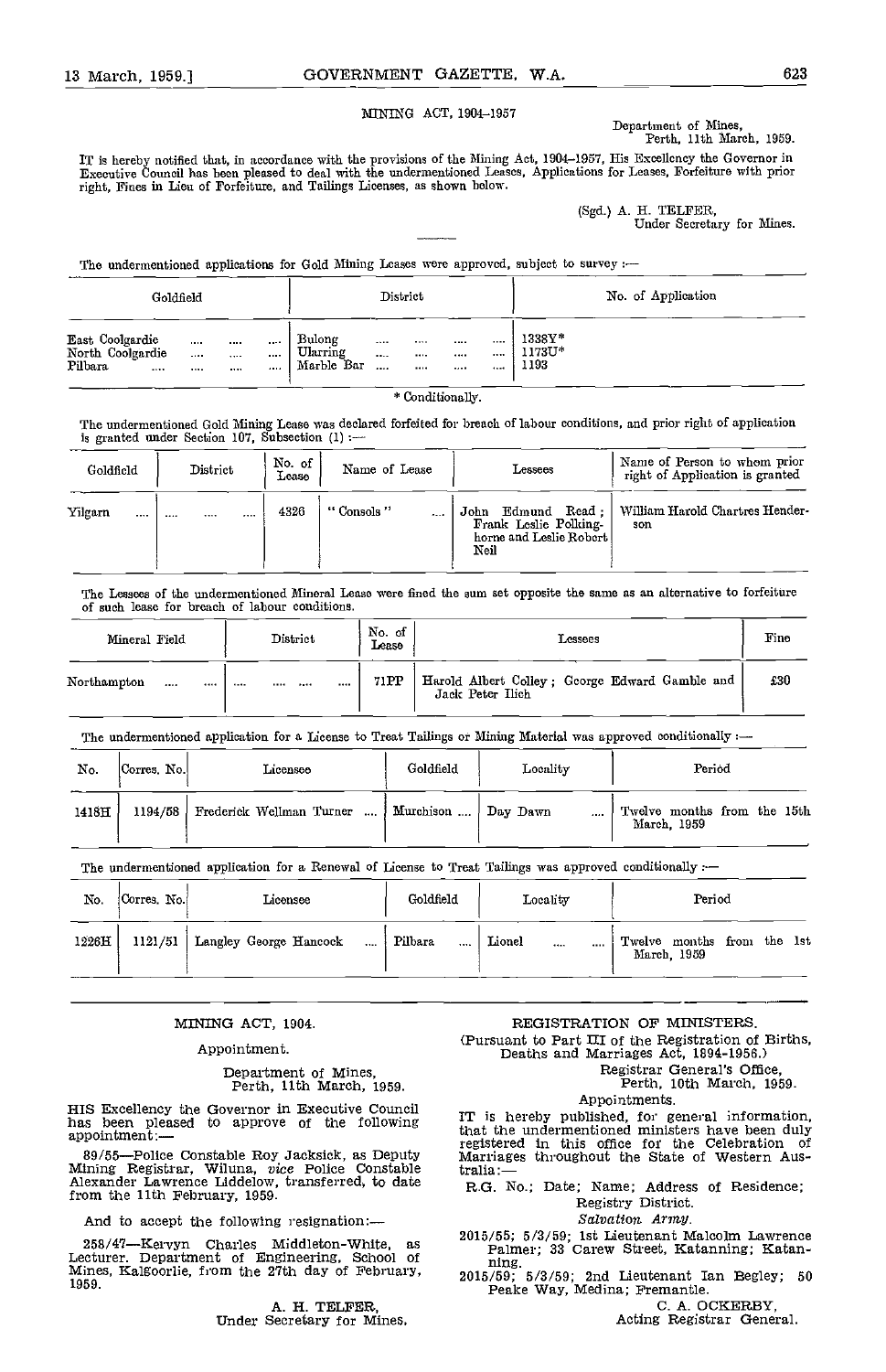### APPOINTMENTS.

(Under Section 6 of the Registration of Births, Deaths and Marriages Act, 1894-1956.) Registrar General's Office, Perth, 11th March, 1959.

THE following appointments have been approved:

R.G. No. 189/57.—Constable Daniel Joseph Coffey, as Assistant District Registrar of Births and Deaths for the Williams Registry District, to maintain an office at Wickepin, during the absence on leave of Constable Benjamin Roland Dixon; ap- pointment to date from 1st March, 1959.

R.G. No. 187/57.--Constable Thomas Joseph Refth, 3rd March, 1959.<br>Carmody, as Assistant District Registrar of Births and Deaths for the Merredin Registry District, to maintain an office at Trayning, vice Constable Wilfred Athol Leahy; appointment to date from 31st December, 1958.

R.G. No. 187/57.—Constable Ivor Valentine Wells,<br>as Assistant District Registrar of Births and<br>Deaths for the Merredin Registry District, to maintain an office at Trayning, during the absence on pany,<br>leave of Constable Thomas Joseph Carmody; ap-<br>pointment to date from 2nd February, 1959. Office:

C. A. OCKERBY, Acting Registrar General.

#### Western Australia. BUILDING SOCIETIES ACT, 1920. (Section 7.)

NOTICE is hereby given that a building society called "The City Building Society," is duly registered under the provisions of the above Act. Dated this 10th day of March, 1959.<br>T. DUKE.

Deputy Registrar of Building Societies.

Western Australia BUILDING SOCIETIES ACT, 1920. (Section 7.) NOTICE is hereby given that a Building Society and af

called "The Paramount Building Society," is duly  $\overline{a}$   $\overline{a}$ registered under the provisions of the above Act. Dated this 10th day of March, 1959.

T. DUKE,<br>Deputy Registrar of Building Societies.

## Western Australia.

BUILDING SOCIETIES ACT, 1920. (Section 7.)

NOTICE is hereby given that a Building Society called "The Rokeby Building Society," is duly  $_{\text{NOT}}$ registered under the provisions of the above Act.

Dated this 11th day of March, 1959.<br>T. DUKE.

Deputy Registrar of Building Societies.

#### BETTING CONTROL ACT, 1954-1957.

#### Transfer of Registration.

NOTICE is hereby given of the transfer of the Registration of Premises in the name of Emile Loynel from the premises at lot 27, Great Eastern Highway, Mundaring, to premises at lot 43, Jacoby Street, Mundaring.<br>H. H. STYAN

Chairman, The Betting Control Board<br>of Western Australia.

## APPOINTMENT.

(26 George V, No. 36.)

HIS Honour the Chief Justice has been pleased to appoint Campbell Treffry Young, of Bridgetown,<br>in the State of Western Australia, Solicitor, a Whe<br>Commissioner of the Supreme Court of Western race, 1

Australia, to administer or take within the State of Western Australia, any oath, affidavit, affirmation, declaration, or acknowledgment by a married tion, declaration, or acknowledgment by a married woman to be used in the Supreme Court of West- ern Australia. The Commission to remain in force until the said Campbell Treffry Young ceases to re-<br>side in the State of Western Australia aforesaid, or<br>until he ceases to practise the profession of a<br>solicitor on his own account or in partnership<br>there, or until revoke

G. J. BOYLSON, Registrar Supreme Court.

#### COMPANIES ACT, 1943-1946.

Notice of Intention to Cease Business in Western Australia.

NOTICE is hereby given that General Milk Company, a company registered under Part XI of the Companies Act, 1943-1946, and having its registered office at 55 St. George's Terrace, Perth, in the State of Western Australia, i to carry on business in the said State on and after the 1st day of June, 1959.

Dated the 23rd day of February, 1959.

G. D. WRIGHT, Agent.

#### COMPANIES ACT, 1943-1954. Notice of Intention to Cease Business in Western Australia. (Pursuant to Section 337.) Paul & Gray Pty. Ltd.

NOTICE is hereby given that Paul & Gray fly. Ltd., a company registered under Part XI of the Companies Act, 1943-1954, and having its registered office at 34 Queen Victoria Street, Fremantle, in the State of Western Australia, intends voluntarily to cease to carry on business in the said State on nd after the 30th day of June, 1959.<br>Dated this 4th day of March, 1959.

Q. R. STOW, Agent for Western Australia. Parker & Parker, 21 Howard Street, Perth, Soli- citors for the Company.

### COMPANIES ACT, 1943-1954.

Notice of Special Resolution for Voluntary Winding-up.

(Pursuant to Section 232 (1).)

NOTICE is hereby given that, at a general meeting<br>of Country Job Printers Pty. Ltd., duly convened and held at 28 James Street, Perth, on the 10th day of March, 1959, at 11 o'clock in the forenoon, the following special resolution was duly passed: That the company be wound up voluntarily and that Frank Bower, of 29 Barrack Street, Perth, be ap- pointed liquidator for the purpose of the winding-up.

Dated the 10th day of March, 1959.<br>R. B. BOLAND,

Chairman of Meeting.

#### COMPANIES ACT, 1943-1954.

NOTICE is hereby given that the registered office of Frank Cadd Company (1959) Pty. Ltd. is situate at 33 Phillimore Street, Fremantle, and the days and hours during which such office is accessible to the public are as follows: Mondays to Fridays in-<br>clusive (but excluding public holidays), from 9 a.m.<br>to 5 p.m.

Dated this 27th day of February, 1959.

Wheatley & Sons, Solicitors, 49 St. George's Ter- race, Perth.

H. S. FOLEY, Director.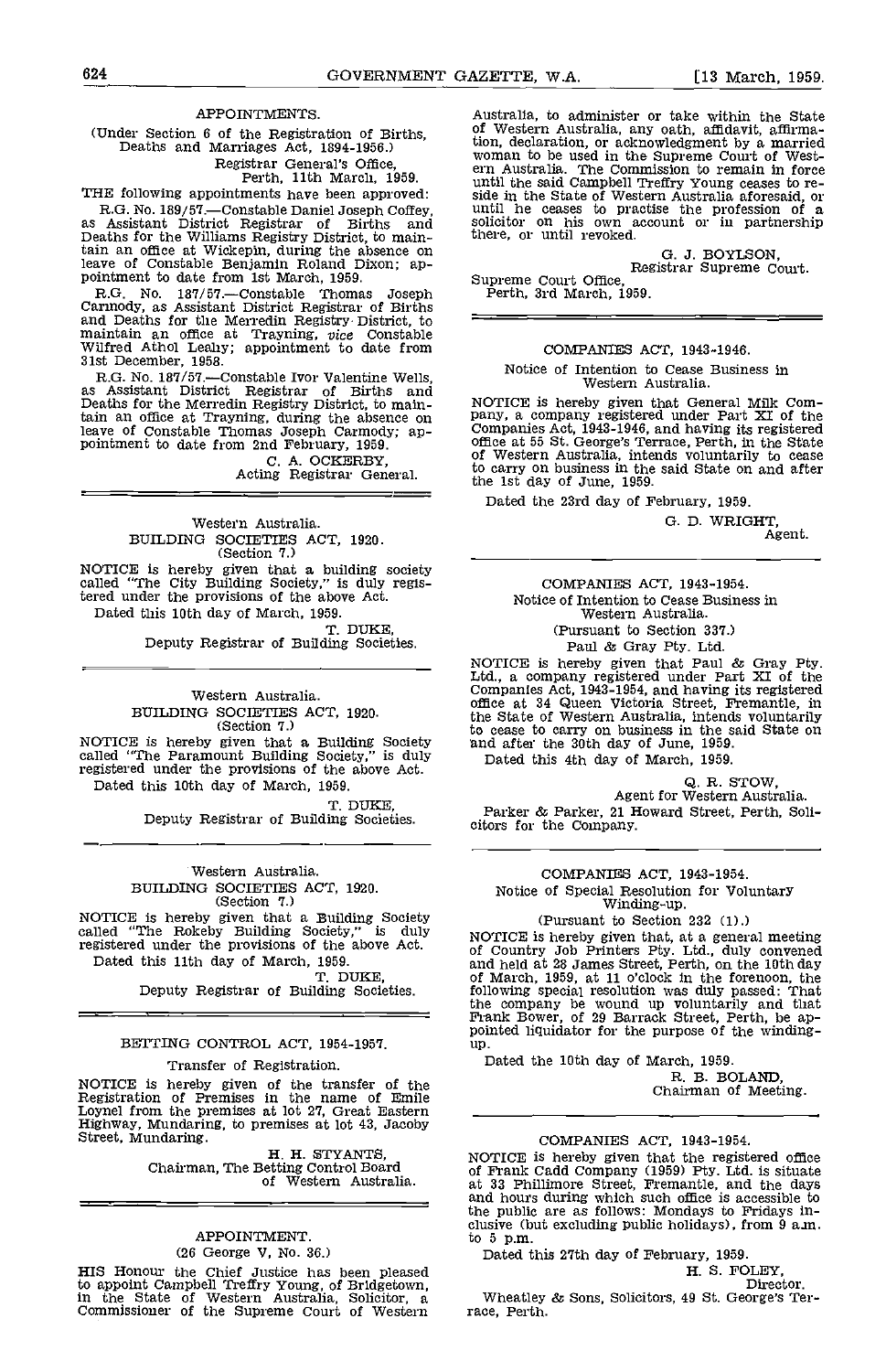#### COMPANIES ACT, 1943-1954.

NOTICE is hereby given that the registered office of ID. & G. Pty. Limited, was on the 3rd day of March, 1959, changed to and is now situated at the offices of Messrs. W. Hayes & Co., Chartered<br>Accountants (Aust.), 133 St. George's Terrace, Perth, and that the days and hours during which 1301 f such office is accessible to the public are, as from each in the the 3rd day of March, 1959, as follows: Mondays hard to Fridays (inclusive),  $9$  a.m. to  $1$  p.m. and  $2$  p.m. to  $5$  p.m.

to 5 p.m.<br>Dated this 4th day of March, 1959.

G. CADD,

Director.

Wheatley & Sons, Solicitors, 49 St. George's Ter- race, Perth.

#### COMPANIES ACT, 1943-1954.

and the days and hours during which such office<br>is accessible to the public are as follows: Mondays to Fridays inclusive (but excluding public holi-<br>days), from 10 a.m. to 12 noon and from 2 p.m.<br>to 4 p.m.

Dated this 6th day of March, 1959.

M. F. GUNZBURG,<br>Director.

Wheatley & Sons, Solicitors, 49 St. George's Ter- race, Perth.

COMPANIES ACT, 1943-1954. (Section 99 (4).)

Flag Motors Pty. Ltd.<br>NOTICE is hereby given that the registered office NGTICE is hereby given that the registered office of Flag Motors Pty. Ltd. is situate at do Angus Fletcher & Main, 22 Howard Street, Perth, and that the days and hours during which such Office is accessible to the public are as follows: Monday to Friday inclusive (other than public holidays), from 10 am, to 12 noon and 2 p.m. to 5 p.m.

Dated this 16th day of February, 1959.

97 St. George's Terrace, Perth,<br>Solicitors for the Company.

#### COMPANIES ACT, 1943-1954. Notice of Change of Company Name. (Section 30 (5).)

NOTICE is hereby given that Frank Cadd Com- pany Pty. Ltd. has by a special resolution of the company and with the approval of the Registrar of Company and with the approval of the Registrar of Companies signified in writing changed its name to D. & G. Fty. Limited.

Dated this 3rd day of March, 1959.<br>T. MACFARLANE,

Deputy Registrar of Companies. Wheatley & Sons, Solicitors, 49 St. George's Ter- race, Perth.

COMPANIES ACT, 1943-1954.<br>WOOLGROVES LIMITED hereby gives notice that WOOLGROUGGROUGHT HEREBURG Of the company is situated at Room 6, Forrest House, Victoria Street, Bunbury, and that the days and hours during which such office is accessible to the public are as follows:— Mondays to Fridays inclusive (but excluding public holidays including holidays) from 10 a.m. to 12 noon and from 2 p.m. to 4 p.m.

Dated this 23rd day of February, 1959. JOHN WOOLGROVE,<br>Agent in Western Australia.

Wheatley & Sons, Solicitors, 49 St. George's Ter- race, Perth.

## COMPANIES ACT, 1945-1954.

Notice Concerning Lost Share Certificate. (Pursuant to Section 414 (1).)

## Mortlock Bros., Limited.

NOTICE is hereby given that share certificate No.<br>1301 for one hundred (100) ordinary shares of 10s.<br>each in the abovenamed company, entered in the<br>name of Laura Rose King, of South Perth, Western<br>Australia, has been destr tion of the directors to issue a duplicate share certificate in lieu thereof after the expiration of 28 days from the publication hereof.

H. 3. B. MAY, Secretary.

Dated the 5th day of March, 1959.

#### COMPANIES ACT, 1943-1947.

NOTICE is hereby given that the registered office Motice of Situation of Registered Office of a Com-<br>of Perth Photographics Pty. Ltd., is situate at the pany Incorporated Outside Western Australia<br>offices of Messrs. A. E. Notice of Situation of Registered Office of a Company Incorporated Outside Western Australia<br>which Carries On Business or is about to Carry<br>On Business Within Western Australia and of<br>the Days and Hours during which such O is Accessible to the Public.

(Pursuant to Section 330 (4).)

National Dairy Corporation Proprietary Limited. NATIONAL DAIRY CORPORATION PRO-PRIETARY LIMITED hereby gives notice that the registered office of the company is situated at 183 Brown Street, East Perth, and that the days and hours during which such office is accessible to the public are as follows: Mondays to Fridays inclusive (public and bank holidays excepted), 10 a.m. to 12 noon and 2 p.m. to 4 p.m.

Dated this 27th day of February, 1959.

H. T. A. McCONKEY, Agent in Western Australia.

Stone, James & Co., 81 St. George's Terrace, Perth, Solicitors for the Company.

#### COMPANIES ACT, 1943-1954.

Notice of Change in Situation of Registered Office. (Pursuant to Section 99 (4).)

Naval Base Caravan Court Syndicate Pty. Ltd. NOTICE is hereby given that the registered office<br>of Naval Base Caravan Court Syndicate Pty. Ltd.<br>was, on the 3rd day of March, 1959, changed to and is now situated at Second Floor, 25 William Street, Perth.

Dated this 9th day of March, 1959.

ID. TELFER, Secretary.

COMPANIES ACT, 1943-1947.<br>Notice of Situation of Registered Office of a Com-Notice of Situation of Registered Office of a Com- pany Incorporated Outside Western Australia which Carries On Business or is about to Carry On Business Within Western Australia and of the Days and Hours during which such Office is Accessible to the Public.

(Pursuant to Section 330 (4).)

Sealtest Proprietary Limited.

SEALTEST PROPRIETARY LIMITED hereby gives notice that the registered office of the com-<br>pany is situated at 183 Brown Street, East Perth, and that the days and hours during which such office is accessible to the public are as follows: Mondays to Fridays inclusive (public and bank holidays excepted), 10 a.m. to 12 noon and 2 p.m.<br>to 4 p.m.

Dated this 27th day of February, 1959.

H. T. A. McCONKEY, Agent in Western Australia.

Stone, James & Co., 81 St. George's Terrace, Perth, Solicitors for the Company.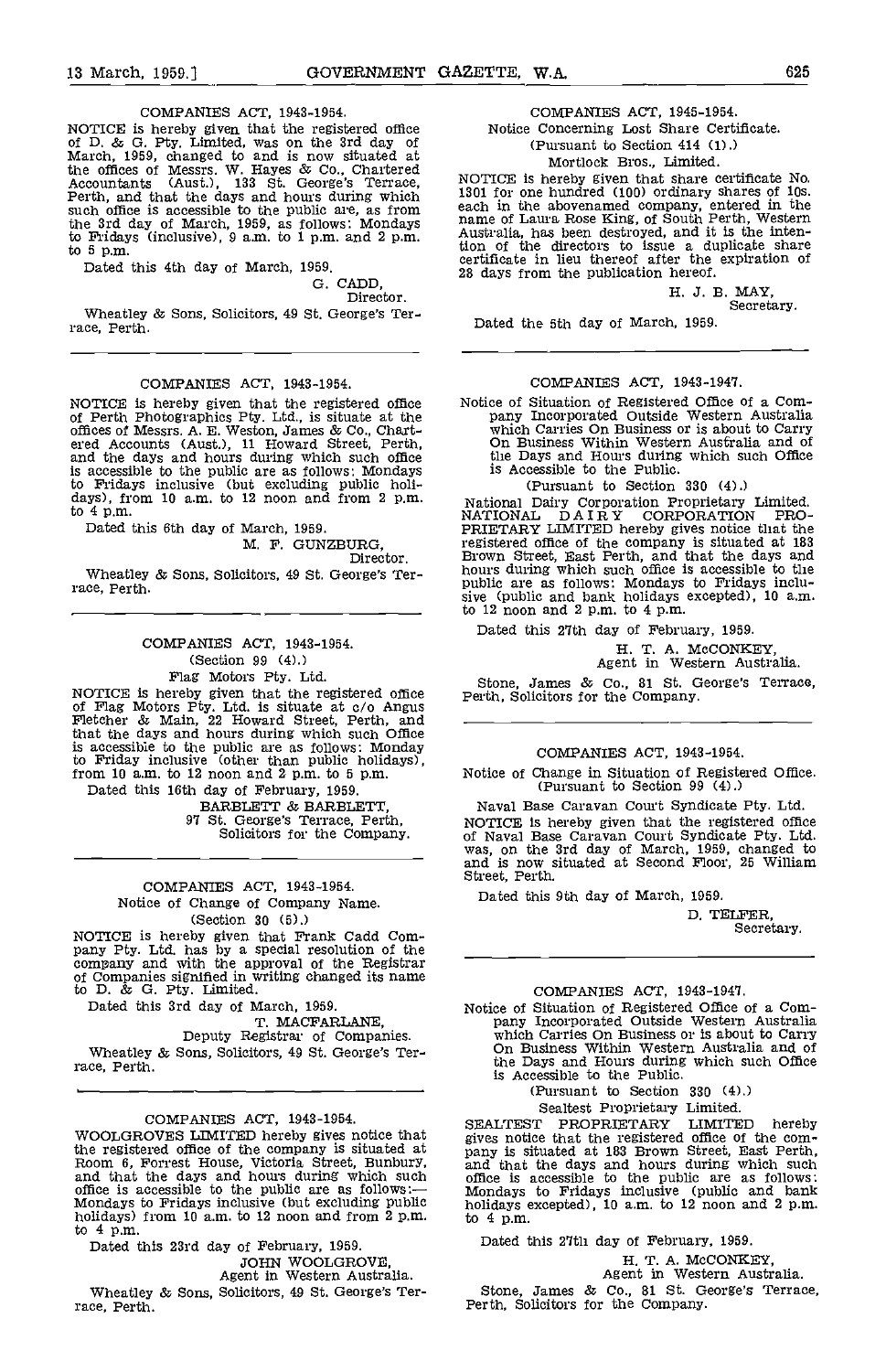#### Western Australia.

COMPANIES ACT, 1943-1954.

Notice of Change of Company Name.

(Pursuant to Section 30 (5).)

NOTICE is hereby given that Consolidated Shoe<br>Centres Pty. Ltd. has, by a special resolution of the company and with the approval of the Registrar<br>of Companies, signified in writing, changed its nor<br>name to Consolidated Shoe Stores Pty. Ltd. of C Dated this 3rd day of March 1959.

T. MACFARLANE, Deputy Registrar of Companies.

#### COMPANIES ACT, 1943-1957.

Notice of Situation of Registered Office of a Company<br>pany Incorporated outside Western Australia<br>which Carries on Business or is about to Carry<br>on Business within Western Australia and of<br>the Days and Hours during which s is Accessible to the Public.

(Pursuant to Section 330 (4).)

National Mutual Life Nominees Proprietary<br>
Limited. Notice of Change in Situation of Resistered Offices

NATIONAL MUTUAL LIFE NOMINEES PRO-PRIETARY LIMITED hereby gives notice that the registered office of the company is situated at 81 St. George's Terrace, Perth, and that the days and hours during which such office is accessible to the hours during which such of 9 a.m. and 5 p.m. (Saturdays and public is accepted).<br>
hours of 9 a.m. and 5 p.m. (Saturdays and public is accepted).<br>
Hewett & Coy. Pty. Ltd.<br>
Continental Produce Co. (Australia) Pty. Ltd.

Dated this 10th day of March, 1959.

I. F. IRVINE, Agent in Western Australia.

Messrs. Stone, James & Co., of Seventh Floor, 81 St. George's Terrace, Perth, Solicitors for the Company.

#### COMPANIES ACT, 1943-1946.

Notice Concerning Lost Share Certificates. (Pursuant to Section 414 (1).) Tivoli Car Sales Ltd.

NOTICE is hereby given that share certificate No, 186 for 400 ordinary shares, Nos. 107171 to 107570 inclusive, and certificate No. 657 for 400 preferred<br>ordinary shares, Nos. 241101 to 241500 inclusive,<br>in the abovenamed company, entered in the name<br>of Cornelis Cruys, of Ballidu, and share certificate<br>No. 185 for 400 ord 107170 inclusive, and certificate No. 658 for 400 Austral preferred ordinary shares, Nos. 241501 to 241900 Part inclusive, in the abovenamed company, entered in the state of the companies and having its registered office at Third the name of Gertrude Cruys, of Ballidu, have been lost or destroyed, and it is the intention of the directors of the abovenamed company to issue duplicate share certificates in lieu thereof after the state<br>expiration of 28 days from the publication hereof.

Dated the 10th day of March, 1959. A. A. SCOTT,

Secretary,

#### COMPANIES ACT, 1943-1951.

Notice Concerning Lost Share Certificates. (Pursuant to Section 414 (1).)

Hill 50 Gold Mine No Liability. NOTICE is hereby given that share certificates numbered 57670 and 57671 covering 200 shares registered in the name of Charles Revell Reade, 1<br>c/o Clark & Co., 89 Queen Street, Melbourne, Victoria, have been lost and it is the intention of the abovenamed company to issue duplicate certifi- cates in lieu thereof after the expiration of 28 days from the publication hereof,

Dated the 11th day of March, 1959.

# F. M. BURVILL,<br>Secretary.

1121 Hay Street, West Perth.

#### Western Australia. COMPANIES ACT, 1943-1954.

Notice of Situation of Registered Office and of the Days and Hours during which such Office is Accessible to the Public.

(Pursuant to Section 99 (4).)

G. W. E. Holdings Pty. Ltd.

NOTICE is hereby given that the registered office of G. W. E. Holdings Pty. Ltd. is situated at Fifth Floor, C.M.L. Building, 55 St. George's Terrace, Perth, and that the days and hours during which such office is accessible to the public are as follows: 10 a.m, to 12 noon and 2 p.m. to 4 p.m. on Monday, Tuesday and Friday in each week, excluding public holidays.

Dated the 10th day of March, 1959.

D. SPEED,<br>Solicitor for the Company.

Muir & Williams, Solicitors, 81 St. Joseph, Muir & Will<br>George's Terrace, Perth.

COMPANIES ACT, 1943-1954.

Notice of Change in Situation of Registered Offices are Accessible to the Public.

(Pursuant to Secton 99 (4).)

Stan Lipa Pty. Ltd.

The West Australian Paint & Varnish Pty. Ltd. Hewett Wools Pty. Ltd

W. J. Hewett & Coy. Pty. Ltd.

NOTICE is hereby given that the registered offices of the abovenamed companies were, on the 18th day of February, 1959, changed to and are now situated at 18 St. George's Terrace, Perth, and such situation at 18 St. George's Terrace, Perth, and 12 noon and 2 and 4 p.m. on Mondays to Fridays in each week, public holidays excepted.

Dated the 9th day of March, 1959, Solicitor for the respective Companies,<br>9 Barrack Street, Perth.

COMPANIES ACT, 1943, AND AMENDMENTS. Notice of Intention to Cease Business in Western Australia. (Pursuant to Section 337.)

Harry Ferguson of Australia Limited.

NOTICE is hereby given that Harry Ferguson of<br>Australia Limited, a company registered under<br>Part XI of the Companies Act, 1943, and amend-Floor, Atlas Building, 8-10 The Esplanade, Perth, in the State of Western Australia, intends voluntarily to cease to carry on business in the said State on and after the 6th day of June, 1959.

Dated this 4th day of March, 1959.

A. J. McLAREN,

Agent.

COMPANIES ACT, 1943-1954. Notice of Situation of Registered Office. (Pursuant to Section 330 (4).) Delfin Discount Company Pty. Limited. DELFIN DISCOUNT COMPANY PTY. LIMITED company is situated at Ground Floor, National House, 49 William Street, Perth, and that the days the public are as follows: Between the hours of 10 a.m. and 4 p.m., Mondays to Fridays inclusive, public holidays excepted.

Dated this 5th day of March, 1959.

R. C. DOWNING,<br>Agent in Western Australia.<br>Ackland and Nowland, of Padbury Buildings,<br>Forrest Place, Perth, Solicitors for the Company.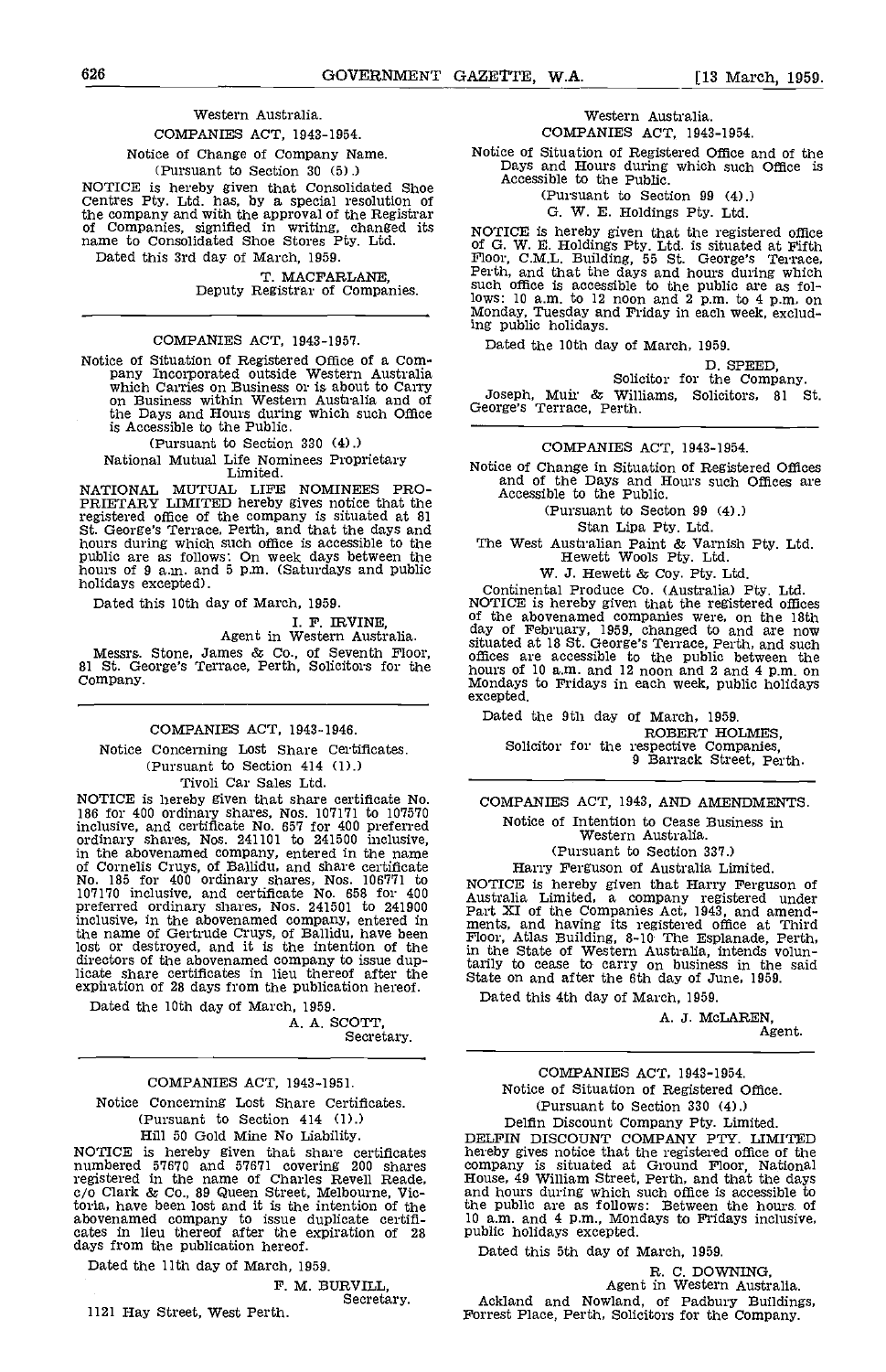#### COMPANIES ACT, 1943-1954.

Notice of Change in Situation of Registered Office and or of the Days and Hours such Office is Accessible to the Public.

(Pursuant to Section 99 (4).)

Dorsett Investments Pty. Ltd.

NOTICE is hereby given that the registered office Ltd.<br>
of Dorsett Investments Pty. Ltd. was, on the 23rd Dated this<br>
day of February, 1959, changed to and is now<br>
situated at 24 Stephen Street, Bunbury.

Dated this 24th day of February, 1959.

J. McCULLOCH,<br>Secretary.

#### COMPANIES ACT, 1943-1954.

Notice of Situation of Registered Office of a TAG Company Incorporated outside Western Australia which carries on Business or is about to been carry on Business within Western Australia and of the Days and Hours during which such Office is Accessible to the Public.

(Pursuant to Section 330.)

Fler Company & Staff Pty. Limited.<br>FLER COMPANY & STAFF PTY. LIMITED hereby FLER COMPANY & STAFF PTY. LIMITED hereby<br>gives notice that the registered office of the com-<br>pany is situated at Second Floor, 115 St. George's<br>Terrace, Perth, and that the days and hours during<br>which such office is acces follows: Mondays to Fridays inclusive excepting public and bank holidays, between the hours of 10 a.m. and 1 p.m., and 2 p.m. and 4 p.m.

Dated this 27th day of February, 1959.

D. E. C. MURRAY, Agent in Western Australia.

Messrs. Stone, James & Co., of 81 St. George's Terrace, Perth, Solicitors for the Company.

#### COMPANIES ACT, 1943-1954.

Notice of Change in Situation of Registered Office and/or of the Days and Hours such Office is Accessible to the Public.

(Pursuant to Section 99 (4).)

Milligan Car Sales Pty. Ltd.

NOTICE is hereby given that the registered office of Milligan Car Sales Pty. Ltd. was, on the 1st March, 1959, changed to and is now situated at 219 March, 1959, changed to and is now situated at 219 Hensman Road, Subiaco, and that the days and hours during which such office is accessible to the public are, as from the 1st March, 1959, as follows:<br>public are, as from the 1st March, 1959, as follows:<br>Tuesdays, 10 a.m. to 2 p.m., Thursdays, 10 a.m. to 2 p.m.

Dated this 27th day of February, 1959.

S. COOPER,<br>Director.

## COMPANIES ACT, 1943-1954.

Notice of Change in Registered Office. (Pursuant to Section 99 (4).)

City Guide (W.A.) Pty. Ltd.

NOTICE is hereby given that the registered office and domorphic of City Guide (W.A.) Pty. Ltd. was, on the 9th notice.<br>day of March, 1959, changed to and is now situated pate at 1138 Hay Street, West Perth.

Dated the 9th day of March, 1959.

H. G. BOURNE, Managing Director.

IN THE MATTER OF THE COMPANIES ACT, 1943-1954, and in the matter of Frank Cadd Company (1959) Pty. Ltd.

NOTICE Is hereby given that, pursuant to section 26 (1) of the abovenamed Act, a Certificate of Incorporation as a Limited Company, has this day been issued to Frank Cadd Company (1959) Pty. Ltd.

Dated this 3rd day of March, 1959.

T. MACFARLANE, Deputy Registrar of Companies.

Companies Office, Supreme Court, Perth, W.A.

IN THE MATTER OF THE COMPANIES ACT, 1943-1954, and in the matter of Flag Motors Pty. Ltd.

NOTICE Is hereby given that, pursuant to section 26 (1) of the abovenamed Act, a Certificate of Incorporation as a Limited Company, has this day been issued to Flag Motors Pty, Ltd.

Dated this 3rd day of March, 1959.

T. MACFARLANE, Deputy Registrar of Companies.

Companies Office, Supreme Court, Perth, W.A.

#### IN THE SUPREME COURT OF WESTERN AUSTRALIA-PROBATE JURISDICTION.

In the matter of the Will of Henry Norman Braith- waite, late of 89 Fairfield Street, Mount Haw- thorn, in the State of Western Australia, Director of Parks and Gardens formerly City Gardener, deceased.

ALL claims or demands against the estate of the abovenamed deceased must be sent in writing to the Executor, The West Australian Trustee, Exe- cutor and Agency Company Limited, of 135 St. George's Terrace, Perth, on or before the 14th day of April, 1959, after which date the said Executor will proceed to distribute the assets of the said de- ceased amongst the persons entitled thereto having will proceed to distribute the assets of the said de-<br>ceased amongst the persons entitled thereto having<br>regard only to the claims and demands of which it then shall have had notice.

Dated the 5th day of March, 1959.

ROBINSON, COX & CO., 20 Howard Street, Perth, Solicitors for the Executor.

#### Notice to Creditors.

IN THE SUPREME COURT OF WESTERN AUSTRALIA-PROBATE JURISDICTION.

In the matter of the Will of Ada May Hicks, form- erly of Boyup Brook, in the State of Western Australia, but late of 15 King Street, Harvey, in the said State, Married Woman, deceased.

ALL claims or demands against the estate of the abovenamed deceased must be sent in writing to the Executor, The West Australian Trustee, Exe- cutor and Agency Company Limited, of 135 St. George's Terrace, Perth, in the said State, on or before the 14th day of April, 1959, after which date the said Executor will proceed to distribute the assets of the said deceased amongst the persons entitled thereto having regard only to the claims and demands of which it then shall have had notice.

Dated the 5th day of March, 1959.

JAMES W. PRICKETT,

of Seventh floor, C.M..L, Buildings, 55 St. George's Terrace, Perth, Solicitor for the Estate.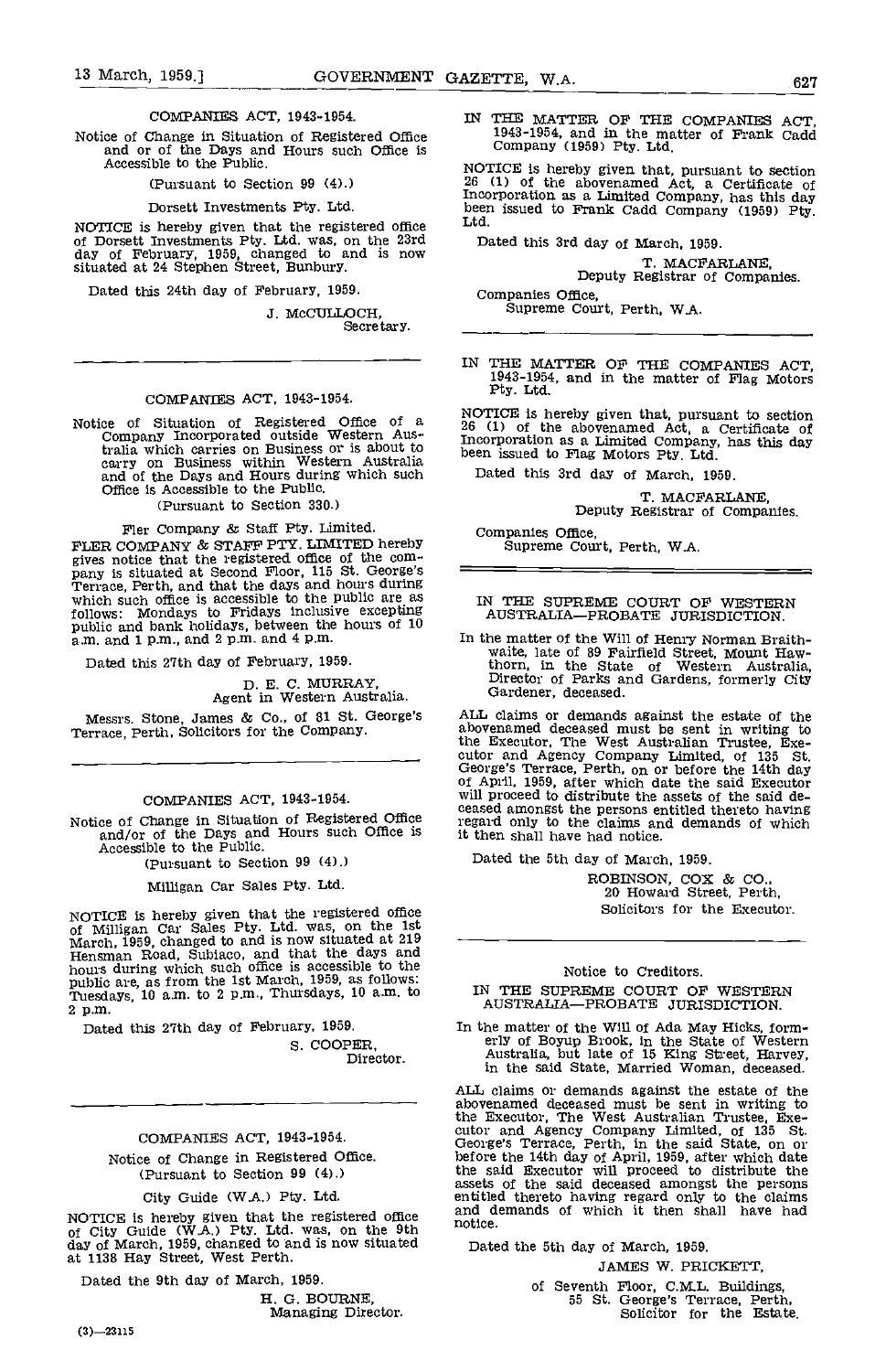#### IN THE SUPREME COURT OF WESTERN IN THE AUSTRALIA-PROBATE JURISDICTION.

In the matter of the Will and Codicil of Percy In the Will of Maria Domenica De Bondi (other Gordon Hockley, late of Albany Road, Gos- wise known as Mary De Bondi), late of 4th rells, in the State of Western Australia, Cha Orchardist, deceased.

ALL claims or demands against the estate of the abovenamed deceased must be sent in writing to abover the Executor, The Perpetual Executors, Trustees and Agency Company (W.A.) Limited, of 89 the St. George's Terrace, Perth, on or before the 14th day of April, 1959, after which date the said Exe- cutor will proceed to distribute the assets of the having regard only to the claims and demands of which it then shall have had notice.

Dated the 5th day of March, 1959.

ROBINSON, COX & CO.,<br>20 Howard Street, Perth,<br>Solicitors for the Executor.

#### IN THE SUPREME COURT OF WESTERN The rate AUSTRALIA-PROBATE JURISDICTION.

ALL claims or demands against the estate of the abovenamed deceased must be sent in writing to abover<br>the Executors, care of the undermentioned solici-<br>the Executors, care of the undermentioned solicitor, on or before the 14th day of April, 1959, after which date the said Executors will proceed to distribute the assets of the said deceased amongst the persons entitled thereto having regard only will pr to the claims and demands of which they shall then have had notice.

JOSEPH, MUIR & WILLIAMS, Agents for P. G. Collins, Solicitor, Fremantle.

IN THE SUPREME COURT OF WESTERN AUSTRALIA-PROBATE JURISDICTION.

In the matter of the Will of Charles Frederick  $\begin{array}{cc} \text{IN} & \text{T} \\ \text{ATI} & \text{ATI} \end{array}$ I'Anson Watson, late of corner of North Lake Road and South Street, Melville, in the State of Western Australia, Vigneron, deceased.

ALL claims or demands against the estate of the abovenamed deceased must be sent in writing to<br>the Executor, The West Australian Trustee, quired<br>Executor and Agency Company Limited, of 135 St. mands<br>George's Terrace, Perth, on or before the 14th day of Apri<br>of April, 19 deceased amongst the persons entitled thereto, only having regard only to the claims and demands of the which it shall then have had notice.

Dated the 6th day of March, 1959.<br>H. T. STABLES & MARTIN,<br>of McNeil Chambers, 9 Barrack St.,<br>Perth, Solicitors for the Executor.

IN THE SUPREME COURT OF WESTERN AUSTRALIA-PROBATE JURISDICTION.

In the matter of the Will of William Reginald Snook (in the Will and generally known as Reginald William Snook), late of 108 Victoria Street, Mosman Park, in the State of Western Australia, Storekeeper and Grocer, deceased.

ALL claims and demands against the estate of the  $4/9/58$ <br>abovenamed deceased must be sent in writing to  $\frac{4}{9/58}$ . the Executor, The Perpetual Executors, Trustees<br>and Agency Company (W.A.) Limited, of 89 St.<br>George's Terrace, Perth, on or before the 14th day<br>of April, 1959, after which date the said Executor<br>will proceed to distribute deceased amongst the persons entitled thereto, O'j<br>having regard only to the claims and demands of<br>which it shall then have had notice. which it shall then have had notice.<br>Dated the 27th day of February, 1959.

GIBSON & GIBSON,

Victoria House, 98 St. George's Terrace, Perth, Solicitors for the Executor.

- SUPREME COURT OF WESTERN AUSTRALIA-PROBATE JURISDICTION.
- In the Will of Maria Domenica De Bondi), late of 45<br>Charles Street, Northam, in the State of West-<br>ern Australia, Married Woman, deceased.

ALL claims or demands against the estate of the abovenamed deceased must be sent in writing to the Executor, care of the undersigned, on or before the 14th day of April, 1959, after which date the said Executor will proceed to distribute the assets of the said deceased amongst the persons entitled thereto having regard only to the claims and de- mands of which he shall then have had notice. Dated the 27th day of February, 1959.

PEARSON, LYON & CO., of 129 Fitzgerald Street, Northam, Solicitors for the Executor.

#### IN THE SUPREME COURT OF WESTERN AUSTRALIA-PROBATE JURISDICTION.

In the matter of the Will of Robert Leslie Mon-<br>creiff South, late of Belka, in the State of Western Australia (in the Will of Korbel, via Wokingham, in the County of Hants, England,<br>Western Australia (in the Will of Korbe In the matter of the Will and Codicil of Edward John George Higham, of Auburn House, West Road, Emsworth, in the County of Hants, England, formerly of Southlands, Southlands Road,<br>Wokingham, in the County of Berks, England,<br>Retired Solicitor, deceased.

ALL claims or demands against the estate of the abovenamed deceased must be sent in writing to the Executors, 0/0 The West Australian Trustee, Executor and Agency Company Limited, of 135 St. George's Terrace, Perth, on or before the 14th day of April, 1959, after which date the said Executors<br>will proceed to distribute the assets of the said<br>deceased amongst the persons entitled thereto hav-<br>ing regard only to the claims and demands of<br>which they shall then ha

STONE JAMES & CO.,<br>Solicitors for the Executors.

#### IN TIlE SUPREME COURT OP WESTERN AUSTRALIA-PROBATE JURISDICTION.

Notice to Creditors and Claimants. NOTICE is hereby given that all persons having claims or demands against the estates of the undermentioned deceased persons are hereby re-<br>quired to send particulars of such claims or de-<br>mands to me in writing on or before the 13th day<br>of April, 1959, after which date I will proceed to<br>distribute the assets of t only to those claims or demands of which I shall then have had notice.

Dated at Perth the 11th day of March, 1959.

J. H. GLYNN, Public Trust Ofiloe, Public Trustee. State Insurance Building, 184 St. George's Terrace, Perth, WA.

Name; Occupation; Address; Date of Death. Bethel, Harold John; War Pensioner; late of c/o

- 
- 
- 
- 16 Sussex Street, Victoria Park;  $9/11/58$ .<br>Gray, Joseph; Retired Labourer; late of Aberdeen<br>Street, West Perth;  $22/2/59$ .<br>Gustavsons, Ly Leili; Married Woman; late of 40<br>Grafton Road, Bayswater;  $5/55/58$ .<br>Healy, Mauric
- 
- 
- 
- Judge, Albert; Machine Moulder; late of lot 10,<br>Selina Street, Innaloo; 26/1/59.<br>Marshall, William Smith; Plant Attendant; late<br>of 20 Derbal Street, Medina; 6/12/58.<br>McDonald, Margarette; Widow; formerly of Kal-<br>goorlie, b
- Quinn, Edmund Daniel; Retired Hotelkeeper; formerly of 1 Marita Road, Claremont, and of Waroona, but late of Nazareth House, Collick Street, Hilton Park; 22/2/59.